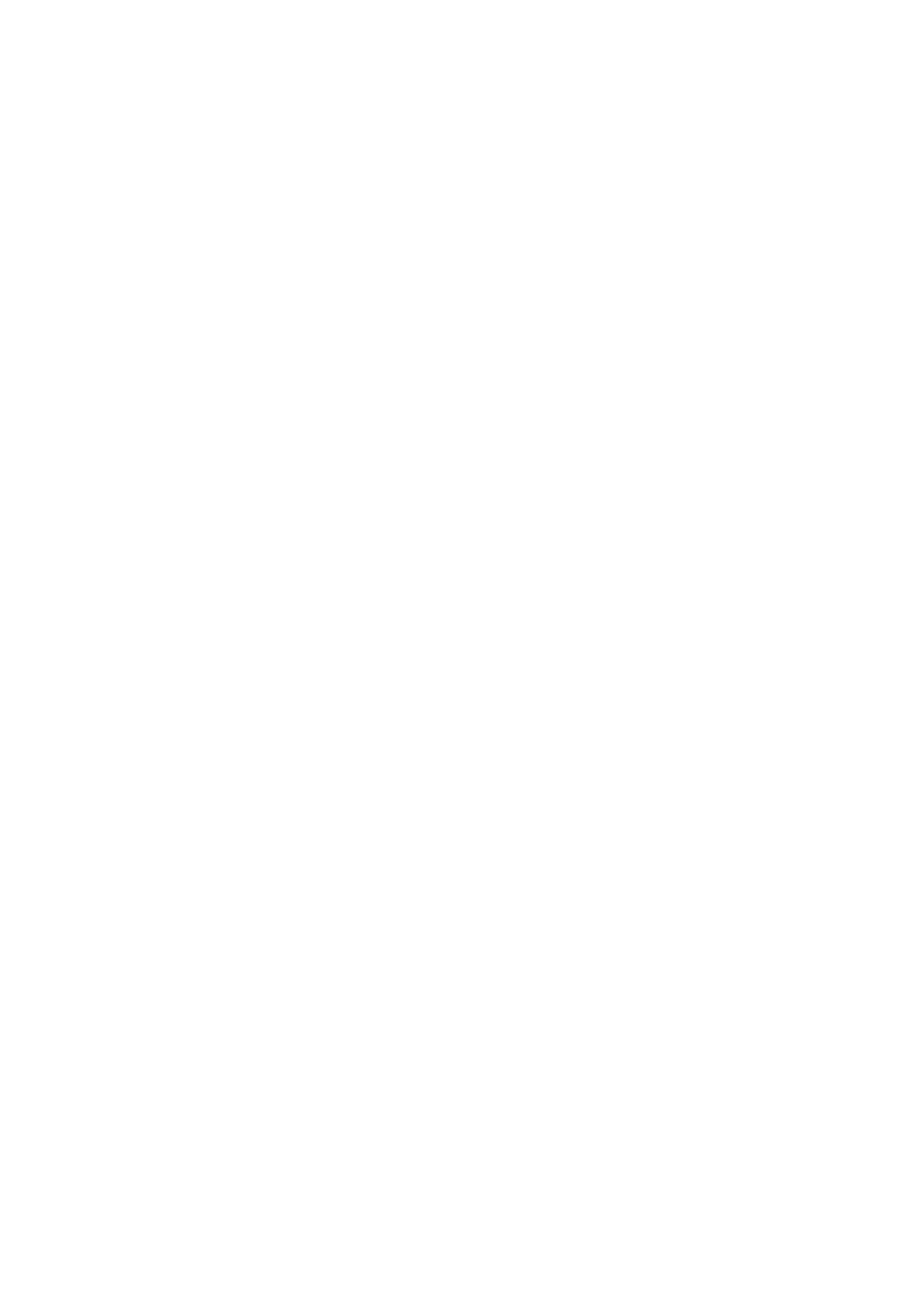*I certify that this public bill, which originated in the Legislative Assembly, has finally passed the Legislative Council and the Legislative Assembly of New South Wales.*

> *Clerk of the Legislative Assembly. Legislative Assembly, Sydney, , 2012*



New South Wales

# **Workers Compensation Legislation Amendment Bill 2012**

Act No , 2012

An Act to amend the *Workers Compensation Act 1987* and other Acts with respect to the reform of the NSW workers compensation scheme.

See also *Safety, Return to Work and Support Board Act 2012*.

*I have examined this bill and find it to correspond in all respects with the bill as finally passed by both Houses.*

*Assistant Speaker of the Legislative Assembly.*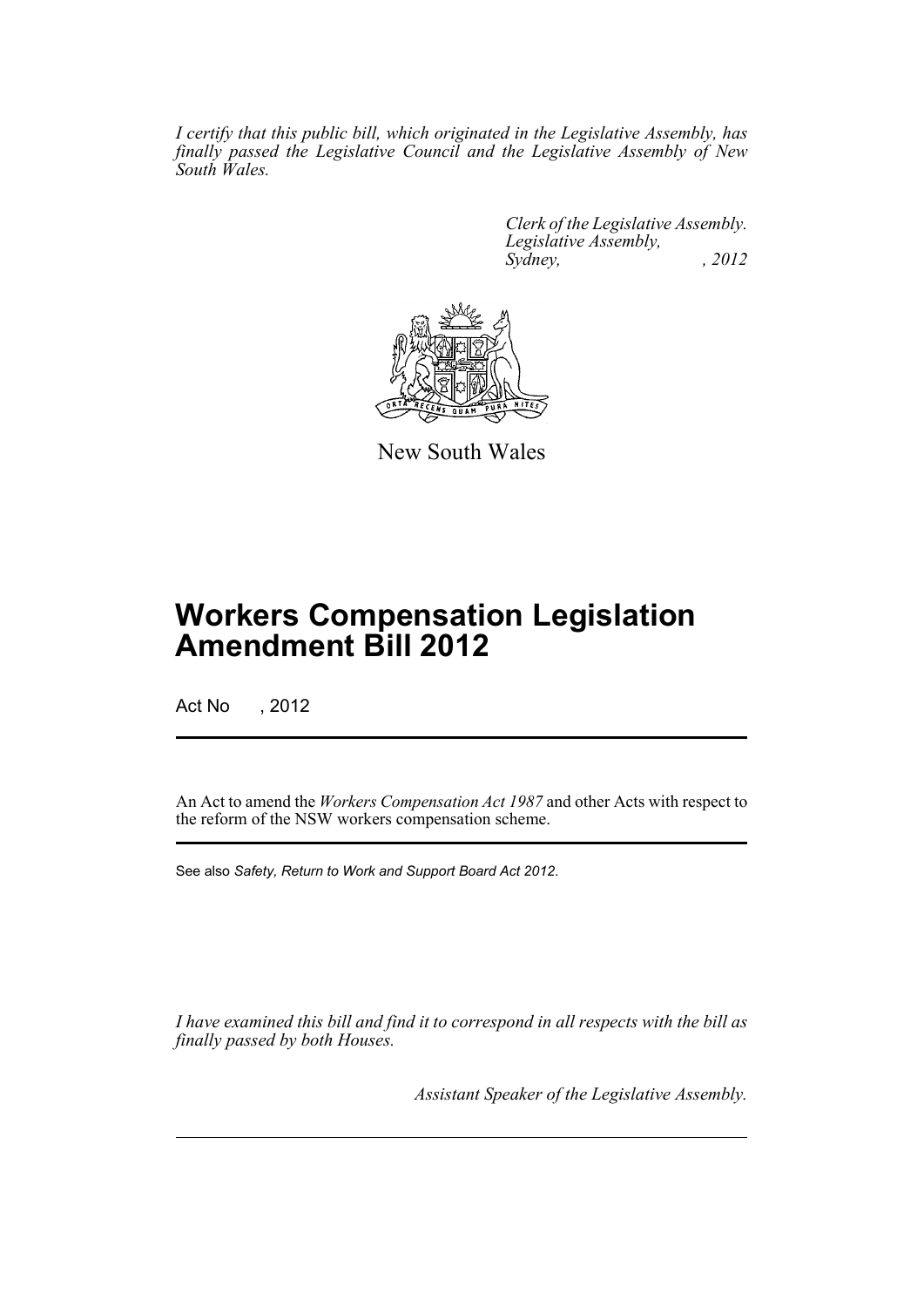### <span id="page-3-0"></span>**The Legislature of New South Wales enacts:**

### **1 Name of Act**

This Act is the *Workers Compensation Legislation Amendment Act 2012*.

### <span id="page-3-1"></span>**2 Commencement**

- (1) This Act commences on a day or days to be appointed by proclamation, except as provided by subsection  $(2)$ .
- (2) The following provisions of this Act commence on the date of assent:
	- (a) Schedule 2 (Amendments relating to lump sum compensation),
	- (b) Schedule 3 (Amendments relating to damages for nervous shock),
	- (c) Schedule 4 (Amendments relating to medical and related expenses), except Schedule 4 [1],
	- (d) Schedule 5 (Amendments relating to journey claims),
	- (e) Schedule 6 (Amendments relating to heart attack and stroke),
	- (f) Schedule 7 (Amendments relating to disease injuries),
	- (g) Schedule 9 (Amendments relating to insurer licensing and transfer of claims),
	- (h) Schedule 12 (Amendments relating to savings and transitional provisions).

**Note.** Schedule 12 provides for some amendments to have operation on and from 19 June 2012.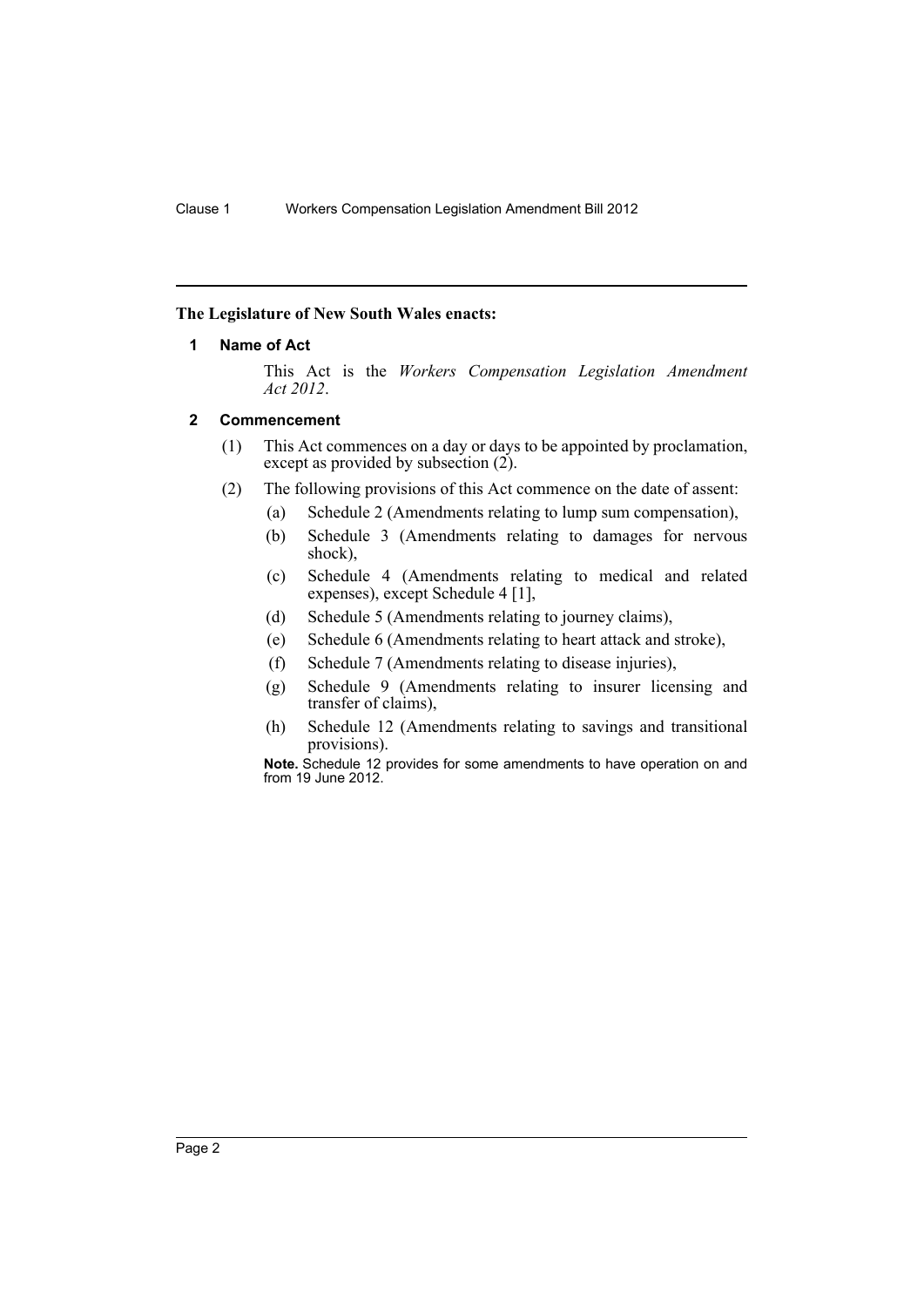Amendments relating to weekly payments of compensation Schedule 1

# <span id="page-4-0"></span>**Schedule 1 Amendments relating to weekly payments of compensation**

### **1.1 Amendment of Workers Compensation Act 1987 No 70**

**[1] Section 22A Further provisions concerning apportionment of liability under section 22**

Omit section 22A (2).

**[2] Part 3, Division 2**

Insert before section 33:

### **Subdivision 1 Interpretation**

#### **32A Definitions**

In this Division and in Schedule 3:

*base rate of pay*—see section 44G.

*base rate of pay exclusion*—see section 44G.

*current weekly earnings*—see section 44I.

*current work capacity*, in relation to a worker, means a present inability arising from an injury such that the worker is not able to return to his or her pre-injury employment but is able to return to work in suitable employment.

#### *fair work instrument* means:

- (a) a fair work instrument (other than an FWA order) within the meaning of the *Fair Work Act 2009* of the Commonwealth, or
- (b) a transitional instrument within the meaning of the *Fair Work (Transitional Provisions and Consequential Amendments) Act 2009* of the Commonwealth.

*first entitlement period*, in relation to a claim for compensation in the form of weekly payments made by a worker, means an aggregate period not exceeding 13 weeks (whether or not consecutive) in respect of which a weekly payment has been paid or is payable to the worker.

*maximum weekly compensation amount* means the maximum weekly compensation amount under section 34.

*no current work capacity*, in relation to a worker, means a present inability arising from an injury such that the worker is not able to return to work, either in the worker's pre-injury employment or in suitable employment.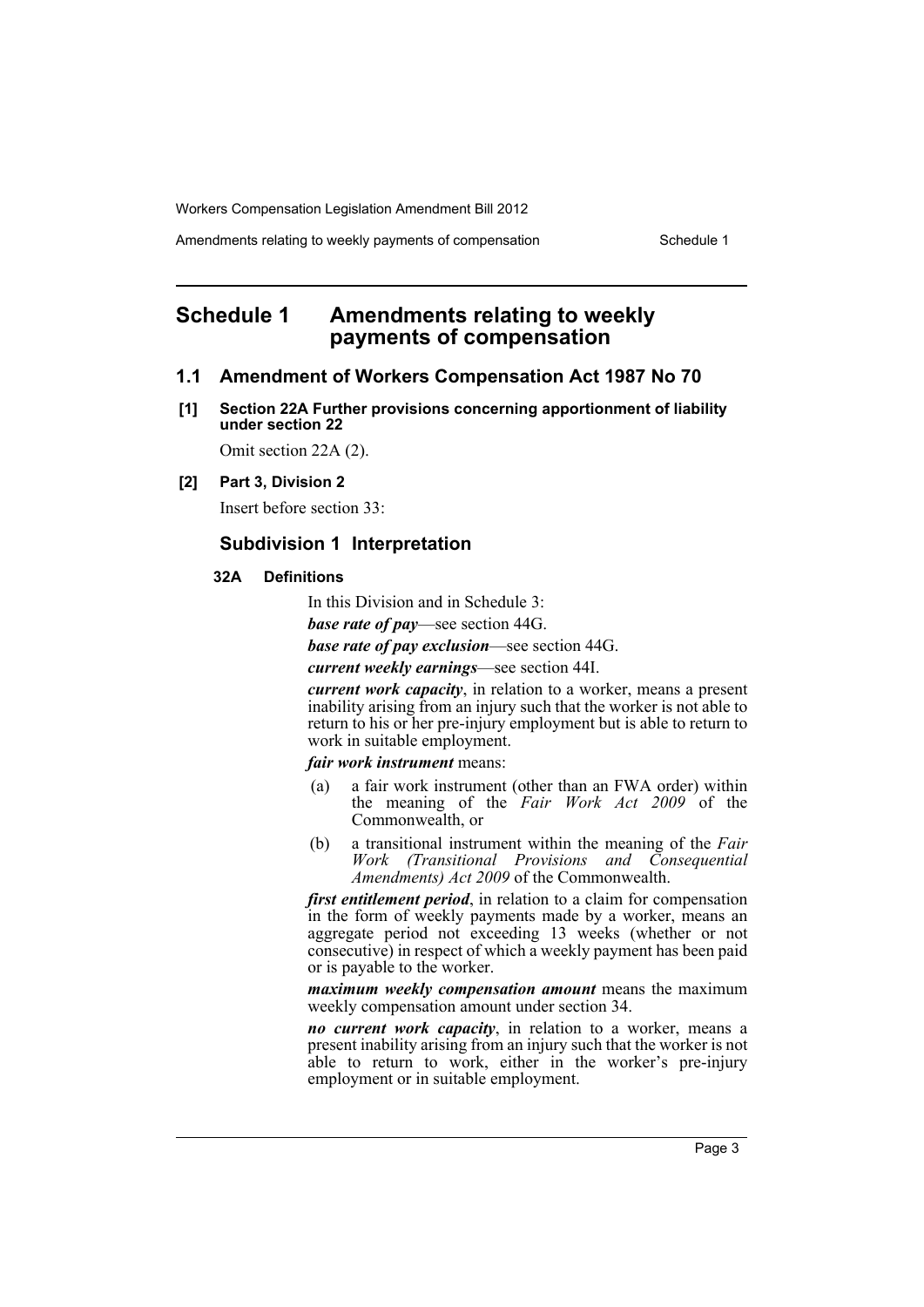Schedule 1 Amendments relating to weekly payments of compensation

*non-pecuniary benefit*—see section 44F.

*ordinary earnings*—see section 44E.

*ordinary hours of work*—see section 44H.

*pre-injury average weekly earnings*—see section 44C.

*relevant period*—see section 44D.

*second entitlement period*, in relation to a claim for compensation in the form of weekly payments made by a worker, means an aggregate period of 117 weeks (whether or not consecutive) after the expiry of the first entitlement period in respect of which a weekly payment has been paid or is payable to the worker.

*seriously injured worker* means a worker whose injury has resulted in permanent impairment and:

- (a) the degree of permanent impairment has been assessed for the purposes of Division 4 to be more than 30%, or
- (b) the degree of permanent impairment has not been assessed because an approved medical specialist has declined to make an assessment until satisfied that the impairment is permanent and the degree of permanent impairment is fully ascertainable, or
- (c) the insurer is satisfied that the degree of permanent impairment is likely to be more than 30%.

*suitable employment*, in relation to a worker, means employment in work for which the worker is currently suited:

- (a) having regard to:
	- (i) the nature of the worker's incapacity and the details provided in medical information including, but not limited to, any certificate of capacity supplied by the worker (under section 44B), and
	- (ii) the worker's age, education, skills and work experience, and
	- (iii) any plan or document prepared as part of the return to work planning process, including an injury management plan under Chapter 3 of the 1998 Act, and
	- (iv) any occupational rehabilitation services that are being, or have been, provided to or for the worker, and
	- (v) such other matters as the WorkCover Guidelines may specify, and
- (b) regardless of: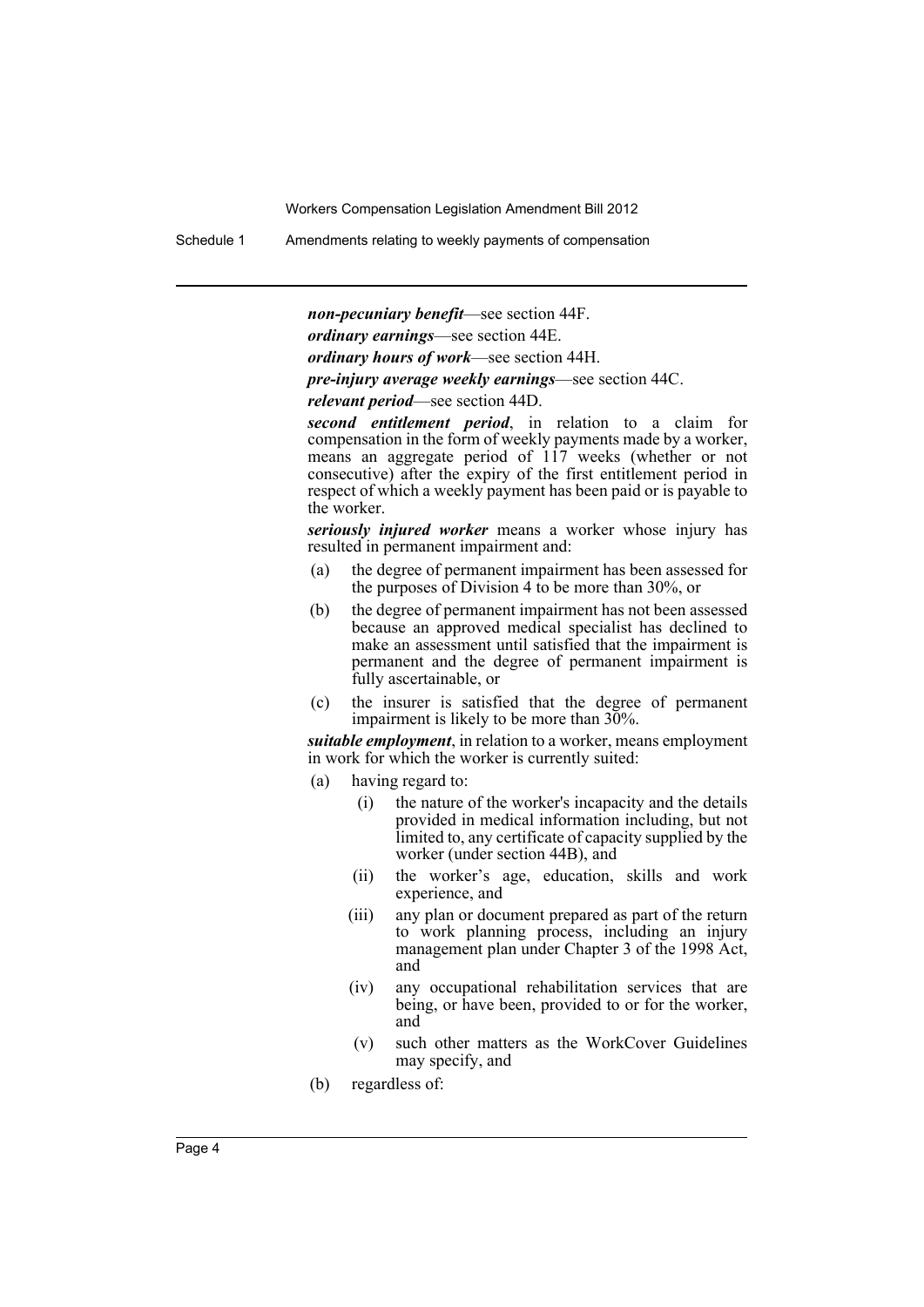- (i) whether the work or the employment is available, and
- (ii) whether the work or the employment is of a type or nature that is generally available in the employment market, and
- (iii) the nature of the worker's pre-injury employment, and
- (iv) the worker's place of residence.

*work capacity assessment* means a work capacity assessment under section 44A.

*work capacity decision*—see section 43.

### **Subdivision 2 Entitlement to weekly compensation**

#### **[3] Sections 34–44**

Omit the sections. Insert instead:

#### **34 Maximum weekly compensation amount**

- (1) The maximum weekly compensation amount is \$1,838.70.
- (2) If the amount mentioned in subsection (1):
	- (a) is adjusted by the operation of Division 6, or
	- (b) is adjusted by an amendment of this section,

the maximum weekly compensation amount applicable to a worker injured before the date on which the adjustment takes effect is, for any period of incapacity for work occurring on and after that date, to be determined by reference to that amount as so adjusted.

(3) Such an adjustment does not apply to the extent that the liability to make weekly payments of compensation in respect of any such period of incapacity has been commuted.

#### **35 Factors to determine rate of weekly payments**

(1) For the purposes of the provisions of this Subdivision used to determine the rate of weekly payments payable to an injured worker in respect of a week:

*AWE* means the worker's pre-injury average weekly earnings.

*D* (or a *deductible amount*) means the sum of the value of each non-pecuniary benefit (if any) that is provided by the employer to a worker in respect of that week (whether or not received by the worker during the relevant period), being a non-pecuniary benefit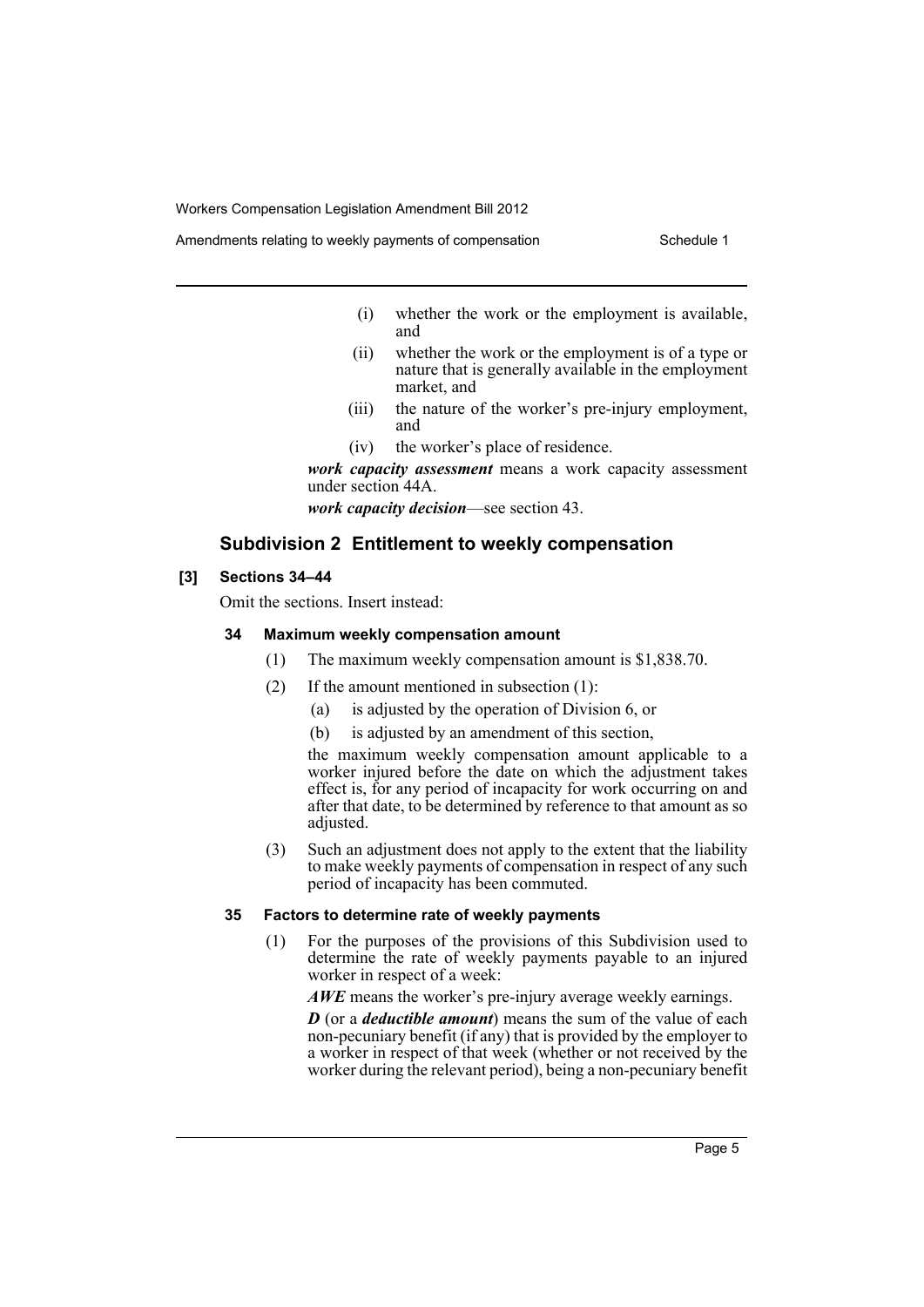Schedule 1 Amendments relating to weekly payments of compensation

provided by the employer for the benefit of the worker or a member of the family of the worker.

*E* means the amount to be taken into account as the worker's earnings after the injury, calculated as whichever of the following is the greater amount:

- (a) the amount the worker is able to earn in suitable employment,
- (b) the worker's current weekly earnings.

*MAX* means the maximum weekly compensation amount.

(2) If the determination of an amount for the purpose of determining the rate of weekly payments payable to an injured worker results in an amount that is less than zero, the amount is to be treated as zero.

#### **36 Weekly payments in first entitlement period (first 13 weeks)**

- (1) The weekly payment of compensation to which an injured worker who has no current work capacity is entitled during the first entitlement period is to be at the rate of:
	- (a) (AWE x 95%) D, or
	- (b) MAX D,

whichever is the lesser.

- (2) The weekly payment of compensation to which an injured worker who has current work capacity is entitled during the first entitlement period is to be at the rate of:
	- (a)  $(AWE \times 95\%) (E + D)$ , or
	- (b) MAX  $(E + D)$ ,

whichever is the lesser

#### **37 Weekly payments in second entitlement period (weeks 14–130)**

- (1) The weekly payment of compensation to which an injured worker who has no current work capacity is entitled during the second entitlement period is to be at the rate of:
	- (a)  $(AWE \times 80\%) D$ , or
	- (b) MAX D,

whichever is the lesser.

(2) The weekly payment of compensation to which an injured worker who has current work capacity and has returned to work for not less than 15 hours per week is entitled during the second entitlement period is to be at the rate of: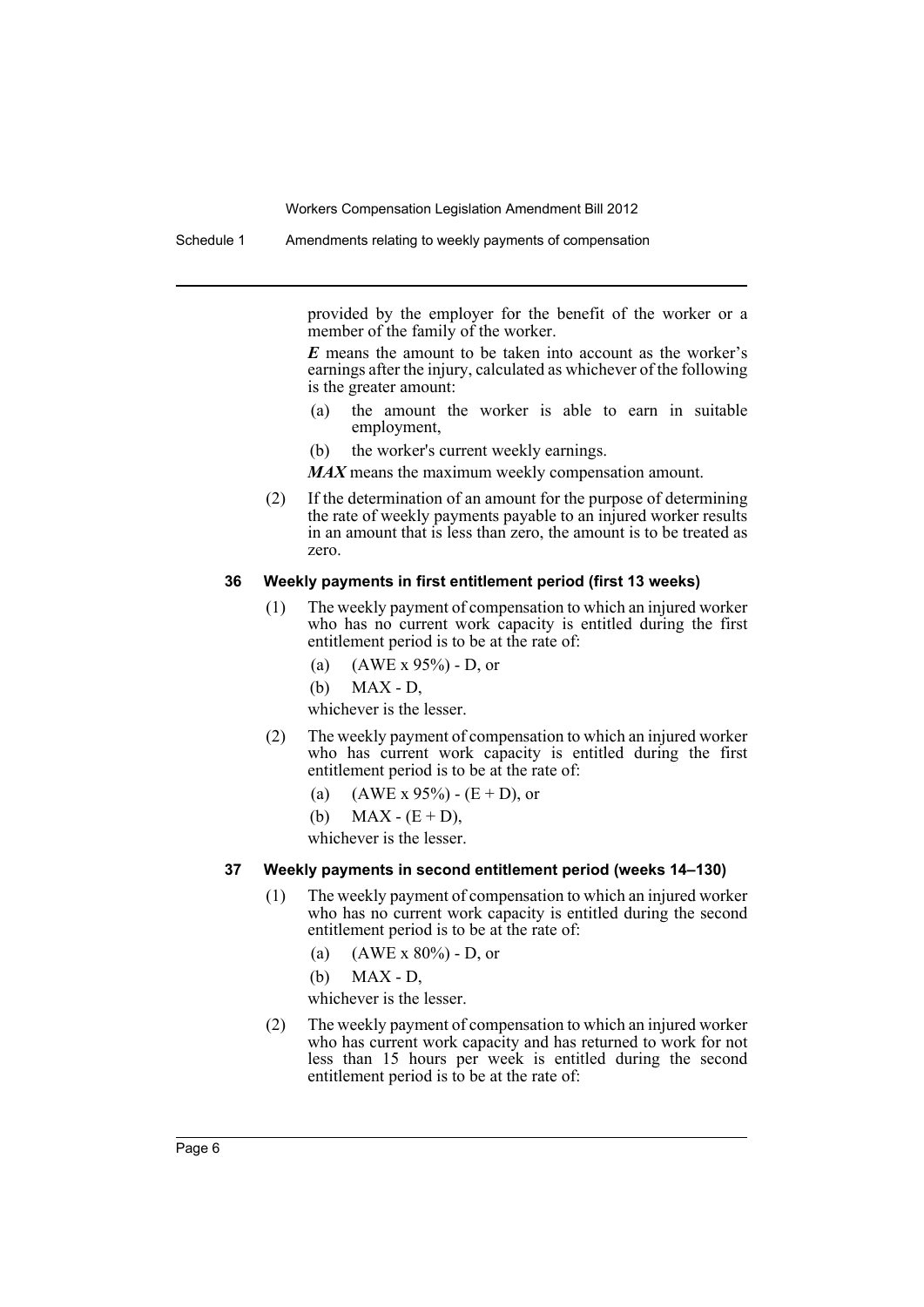Amendments relating to weekly payments of compensation Schedule 1

- (a)  $(AWE \times 95\%) (E + D)$ , or
- (b)  $MAX (E + D)$ ,

whichever is the lesser.

- (3) The weekly payment of compensation to which an injured worker who has current work capacity and has returned to work for less than 15 hours per week (or who has not returned to work) is entitled during the second entitlement period is to be at the rate of:
	- (a)  $(AWE \times 80\%) (E + D)$ , or
	- (b)  $MAX (E + D)$ ,

whichever is the lesser.

#### **38 Special requirements for continuation of weekly payments after second entitlement period (after week 130)**

- (1) A worker's entitlement to compensation in the form of weekly payments under this Part ceases on the expiry of the second entitlement period unless the worker is entitled to compensation after the second entitlement period under this section.
- (2) A worker who is assessed by the insurer as having no current work capacity and likely to continue indefinitely to have no current work capacity is entitled to compensation after the second entitlement period.
- (3) A worker who is assessed by the insurer as having current work capacity is entitled to compensation after the second entitlement period only if:
	- (a) the worker has applied to the insurer in writing (in the form approved by the Authority) no earlier than 52 weeks before the end of the second entitlement period for continuation of weekly payments after the second entitlement period, and
	- (b) the worker has returned to work (whether in self-employment or other employment) for a period of not less than 15 hours per week and is in receipt of current weekly earnings (or current weekly earnings together with a deductible amount) of at least \$155 per week, and
	- (c) the worker is assessed by the insurer as being, and as likely to continue indefinitely to be, incapable of undertaking further additional employment or work that would increase the worker's current weekly earnings.
- (4) An insurer must, for the purpose of assessing an injured worker's entitlement to weekly payments of compensation after the expiry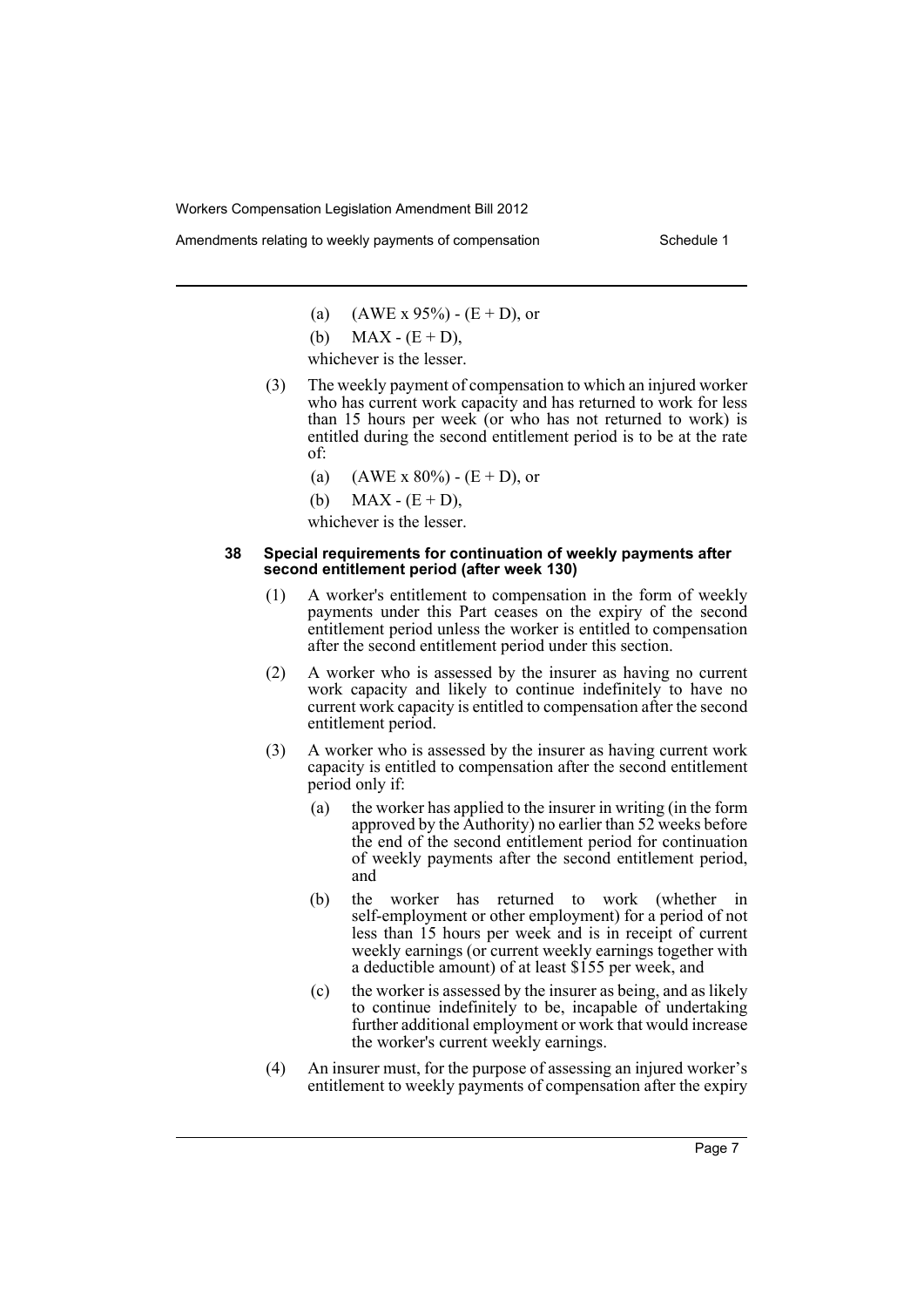of the second entitlement period, ensure that a work capacity assessment of the worker is conducted:

- (a) during the last 52 weeks of the second entitlement period, and
- (b) thereafter at least once every 2 years.

**Note.** An insurer can conduct a work capacity assessment of a worker at any time. The WorkCover Guidelines can also require a work capacity assessment to be conducted.

- (5) An insurer is not to conduct a work capacity assessment of a seriously injured worker unless the insurer thinks it appropriate to do so and the worker requests it. An insurer can make a work capacity decision about a seriously injured worker without conducting a work capacity assessment.
- (6) The weekly payment of compensation to which an injured worker who has no current work capacity is entitled under this section after the second entitlement period is to be at the rate of:
	- (a)  $(AWE \times 80\%) D$ , or
	- (b) MAX D,

whichever is the lesser.

- (7) The weekly payment of compensation to which an injured worker who has current work capacity is entitled under this section after the second entitlement period is to be at the rate of:
	- (a)  $(AWE \times 80\%) (E + D)$ , or
	- (b) MAX  $(E + D)$ ,

whichever is the lesser.

(8) A worker's entitlement to compensation under this section may be reassessed at any time.

#### **39 Cessation of weekly payments after 5 years**

- (1) Despite any other provision of this Division, a worker has no entitlement to weekly payments of compensation under this Division in respect of an injury after an aggregate period of 260 weeks (whether or not consecutive) in respect of which a weekly payment has been paid or is payable to the worker in respect of the injury.
- (2) This section does not apply to an injured worker whose injury results in permanent impairment if the degree of permanent impairment resulting from the injury is more than 20%.

**Note.** For workers with more than 20% permanent impairment, entitlement to compensation may continue after 260 weeks but entitlement after 260 weeks is still subject to section 38.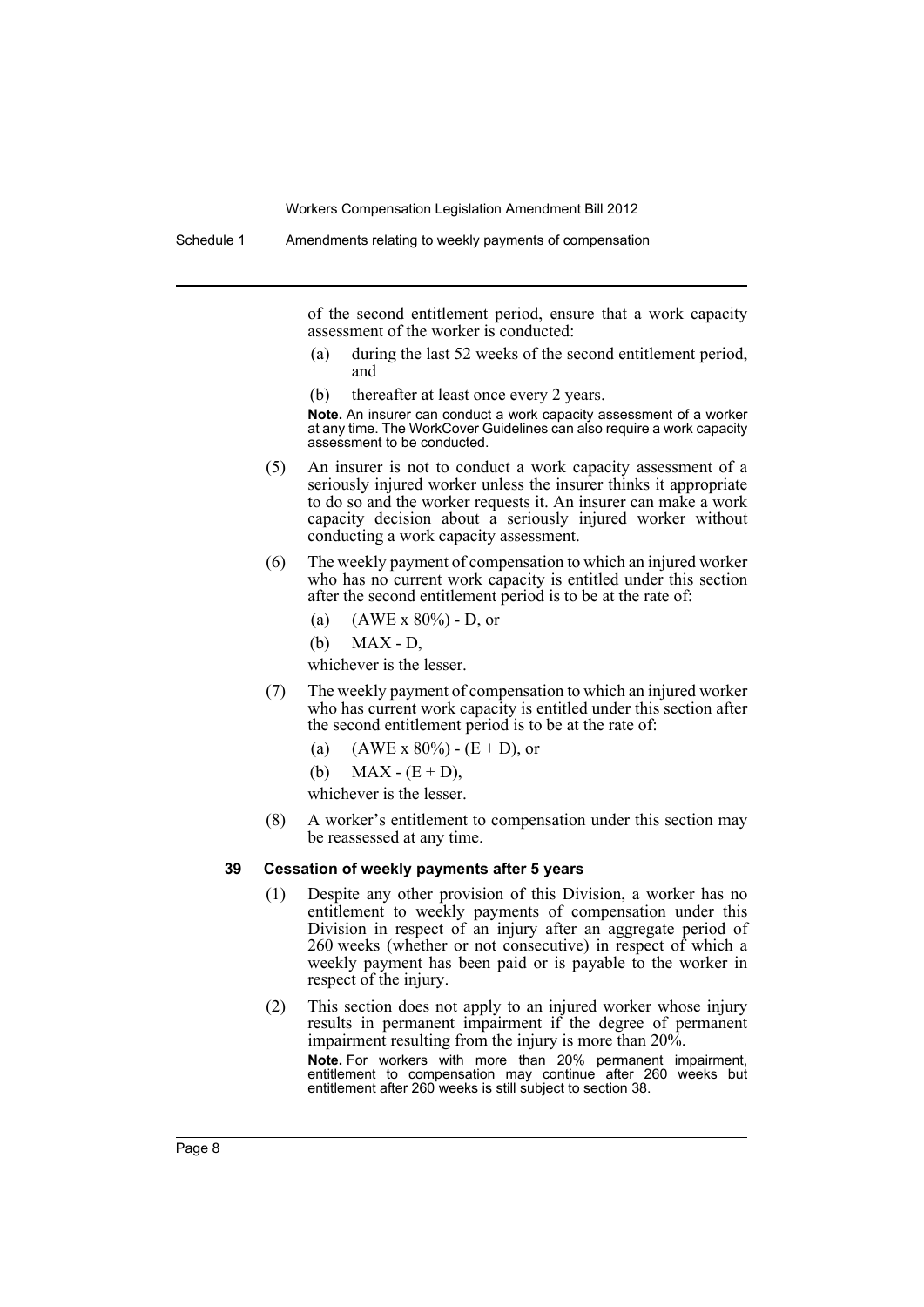- Amendments relating to weekly payments of compensation Schedule 1
	- (3) For the purposes of this section, the degree of permanent impairment that results from an injury is to be assessed as provided by section 65 (for an assessment for the purposes of Division 4).

#### **40 Entitlement after second entitlement period not affected by certain circumstances**

- (1) A worker who receives weekly payments under section 38 does not cease to be entitled to weekly payments under that section by reason only that the worker occasionally, but not during more than 4 weeks in the first period of 12 consecutive weeks immediately after the worker first received weekly payments under that section, or in any subsequent consecutive period of 12 weeks:
	- (a) has worked more hours during a week, or
	- (b) has worked fewer hours during a week (even if the number of hours worked is less than  $15$ ), or
	- (c) has received higher current weekly earnings, or
	- (d) has received lower current weekly earnings (even if the earnings are less than \$155 per week),

than the hours worked, or the current weekly earnings received, at the time of making the application for payments under section 38.

(2) A reference in subsection (1) to hours of work does not include hours of leave approved by the employer.

#### **41 Compensation for incapacity after second entitlement period resulting from surgery**

- (1) An injured worker who suffers incapacity resulting from injury related surgery is entitled to weekly payments of compensation (*special compensation*) as provided by this section in respect of that incapacity when the incapacity occurs after the second entitlement period.
- (2) The special compensation provided for by this section is payable at the rate provided under section 37, as if the period of incapacity in respect of which the special compensation is payable occurred during (not after) the second entitlement period.
- (3) Special compensation is not payable in respect of any period of incapacity that occurs:
	- (a) during the first 13 consecutive weeks after the end of the second entitlement period, or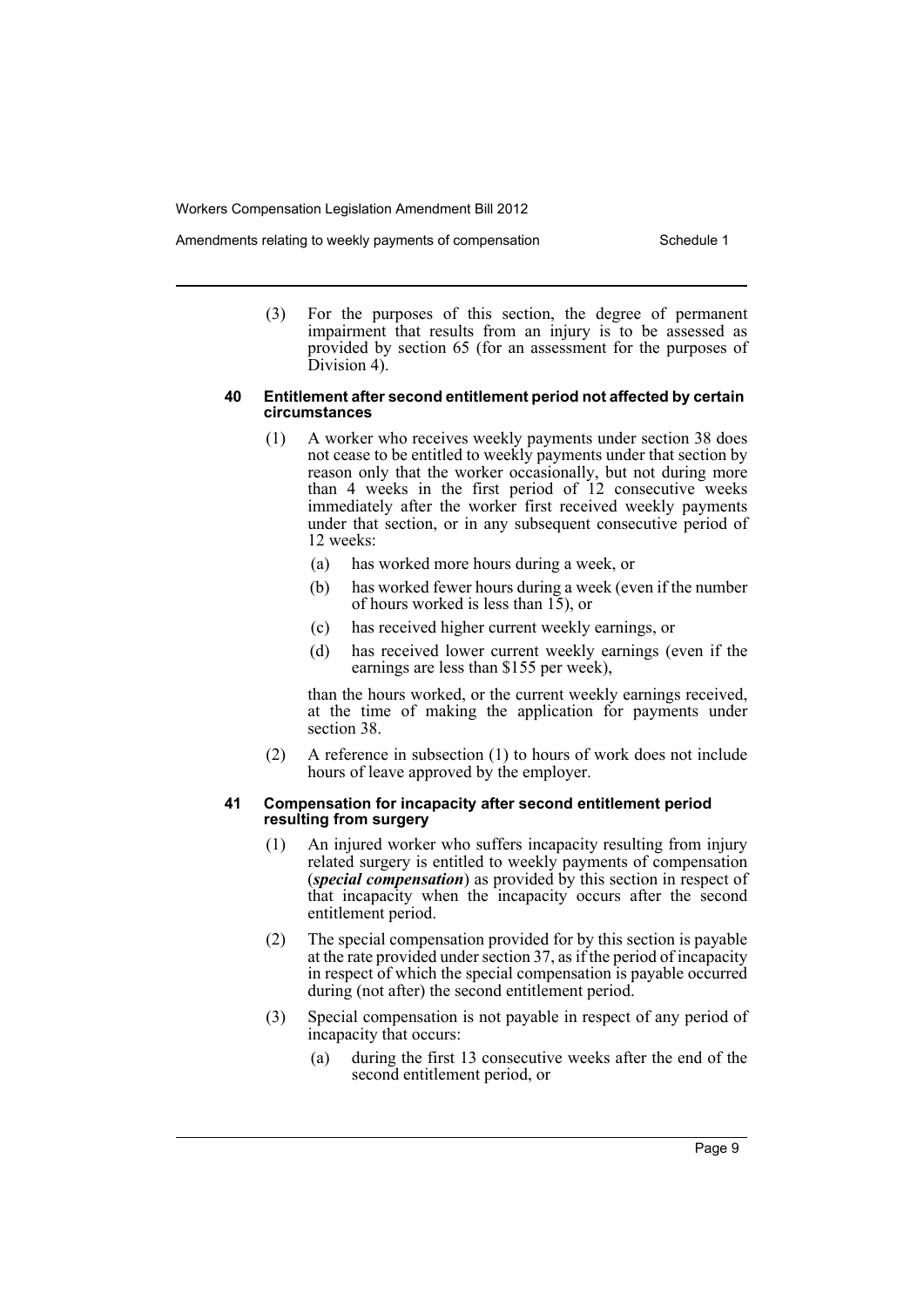- (b) more than 13 weeks after the surgery concerned, or
- (c) during any period in respect of which the worker is otherwise entitled to compensation after the second entitlement period (under section 38).
- (4) Surgery is *injury related* if it is surgery that the worker undergoes in the course of medical treatment provided to the worker as a result of an injury (the *initial injury*) received by the worker (being medical treatment for which the insurer has accepted liability under this Part).
- (5) The following requirements must be satisfied for a worker to be eligible for the special compensation provided for by this section:
	- (a) the worker must have received weekly payments of compensation in respect of the initial injury and have had current work capacity prior to suffering the incapacity resulting from the injury related surgery,
	- (b) the worker must have returned to work after the initial injury (whether in self-employment or other employment) for a period of not less than 15 hours per week and have been in receipt of current weekly earnings (or current weekly earnings together with a deductible amount) of at least \$155 per week.
- (6) This section does not limit section 52 (Termination of weekly payments on retiring age).

#### **42 Application by worker to alter amount of weekly payments**

- (1) A worker who is receiving weekly payments of compensation may apply in writing to the insurer for an increase or reduction in the amount of the payments and must specify in the application the reasons for so applying and provide with the application any supporting evidence.
- (2) Within 28 days after receiving an application, the insurer must:
	- (a) approve or reject the application, and
	- (b) give the worker and the employer written notice of its decision, including, in the case of rejection, a statement of the reasons for the decision.

### **Subdivision 3 Work capacity**

### **43 Work capacity decisions by insurers**

(1) The following decisions of an insurer (referred to in this Division as *work capacity decisions*) are final and binding on the parties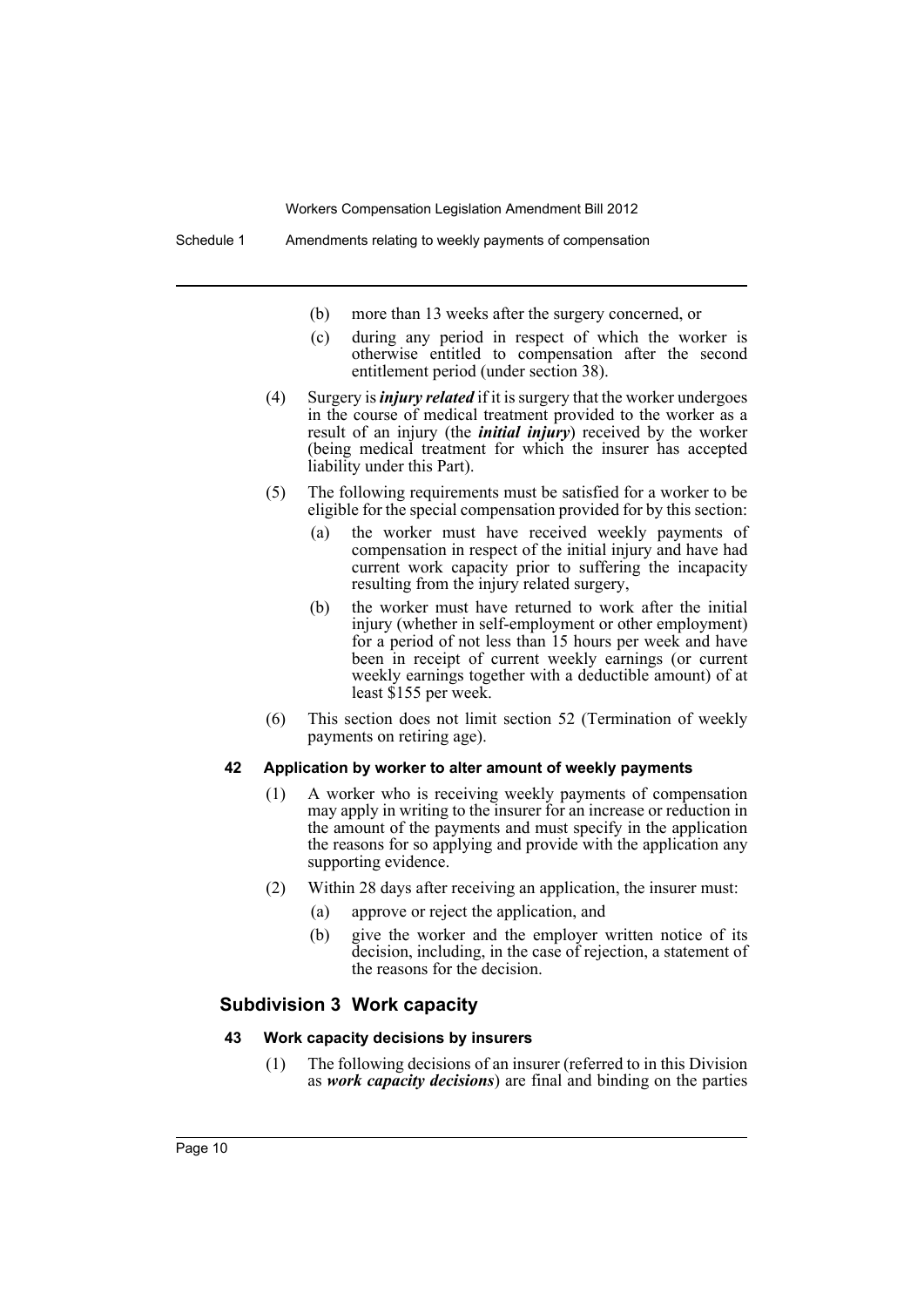Amendments relating to weekly payments of compensation Schedule 1

and not subject to appeal or review except review under section 44 or judicial review by the Supreme Court:

- (a) a decision about a worker's current work capacity,
- (b) a decision about what constitutes suitable employment for a worker,
- (c) a decision about the amount an injured worker is able to earn in suitable employment,
- (d) a decision about the amount of an injured worker's pre-injury average weekly earnings or current weekly earnings,
- (e) a decision about whether a worker is, as a result of injury, unable without substantial risk of further injury to engage in employment of a certain kind because of the nature of that employment,
- (f) any other decision of an insurer that affects a worker's entitlement to weekly payments of compensation, including a decision to suspend, discontinue or reduce the amount of the weekly payments of compensation payable to a worker on the basis of any decision referred to in paragraphs (a)–(e).
- (2) The following decisions are not work capacity decisions:
	- (a) a decision to dispute liability for weekly payments of compensation,
	- (b) a decision that can be the subject of a medical dispute under Part 7 of Chapter 7 of the 1998 Act.
- (3) The Commission does not have jurisdiction to determine any dispute about a work capacity decision of an insurer and is not to make a decision in respect of a dispute before the Commission that is inconsistent with a work capacity decision of an insurer.

#### **44 Review of work capacity decisions**

- (1) An injured worker may refer a work capacity decision of an insurer for review:
	- (a) by the insurer (an *internal review*) in accordance with the WorkCover Guidelines within 30 days after an application for internal review is made by the worker, or
	- (b) by the Authority (as a merit review of the decision), but not until the dispute has been the subject of internal review by the insurer, or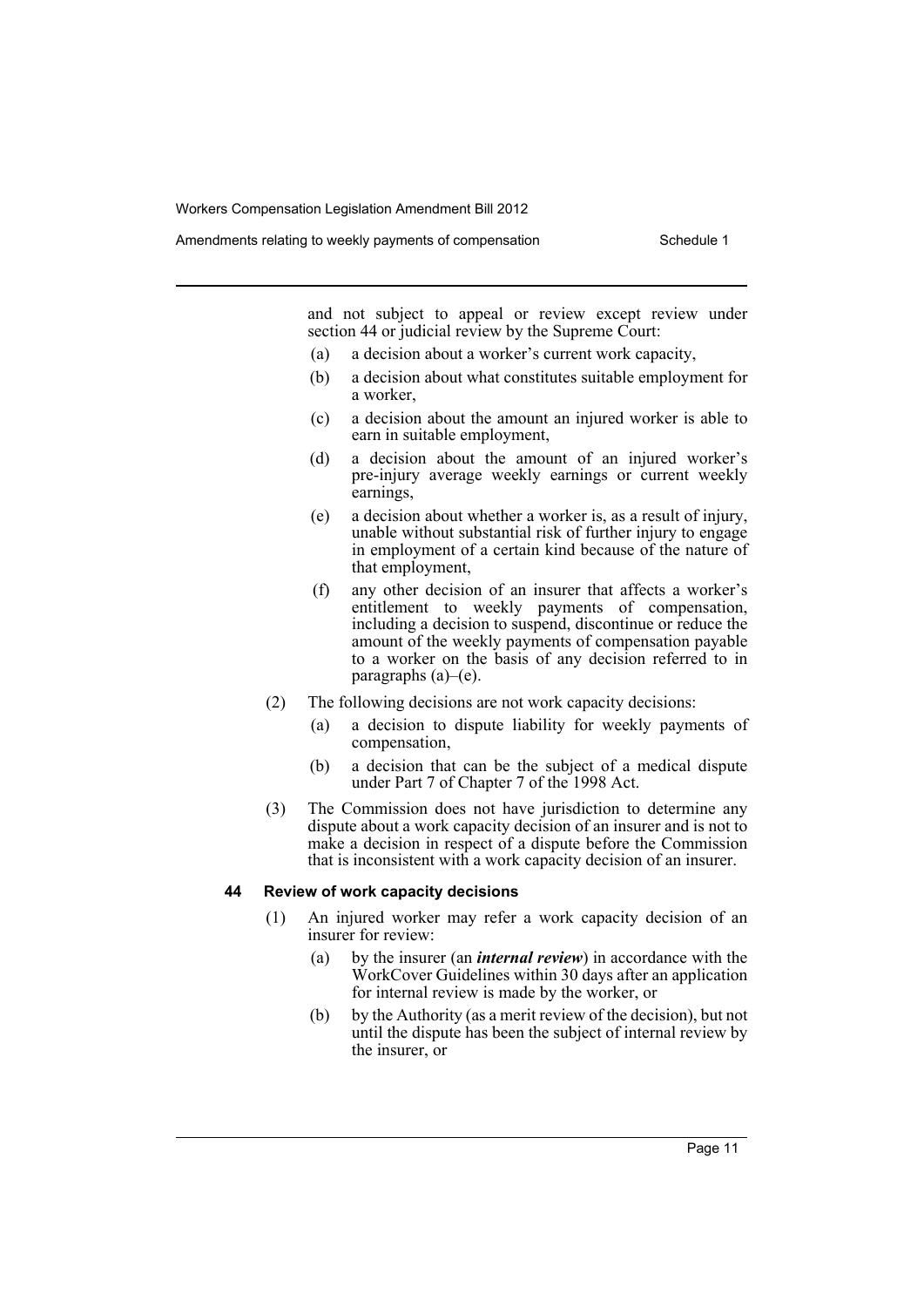Schedule 1 Amendments relating to weekly payments of compensation

- (c) to the Independent Review Officer (as a review only of the insurer's procedures in making the work capacity decision and not of any judgment or discretion exercised by the insurer in making the decision), but not until the dispute has been the subject of internal review by the insurer and merit review by the Authority.
- (2) An application for review of a work capacity decision must be made in the form approved by the Authority and specify the grounds on which the review is sought. The worker must notify the insurer in a form approved by the Authority of an application made by the worker for review by the Authority or the Independent Review Officer.
- (3) The following provisions apply to the review of a work capacity decision when the reviewer is the Authority or the Independent Review Officer:
	- (a) an application for review must be made within 30 days after the worker receives notice in the form approved by the Authority of the insurer's decision on internal review of the decision (when the application is for review by the Authority) or the Authority's decision on a review (when the application is for review by the Independent Review Officer),
	- (b) an application for review by the Authority may be made without an internal review by the insurer if the insurer has failed to conduct an internal review and notify the worker of the decision on the internal review within 30 days after the application for internal review is made,
	- (c) the reviewer may decline to review a decision because the application for review is frivolous or vexatious or because the worker has failed to provide information requested by the reviewer,
	- (d) the worker and the insurer must provide such information as the reviewer may reasonably require and request for the purposes of the review,
	- (e) the reviewer is to notify the insurer and the worker of the findings of the review and may make recommendations to the insurer based on those findings (giving reasons for any such recommendation),
	- (f) the Independent Review Officer must also notify the Authority of the findings of a review and the Authority may make recommendations (giving reasons for any such recommendations) to the insurer based on those findings,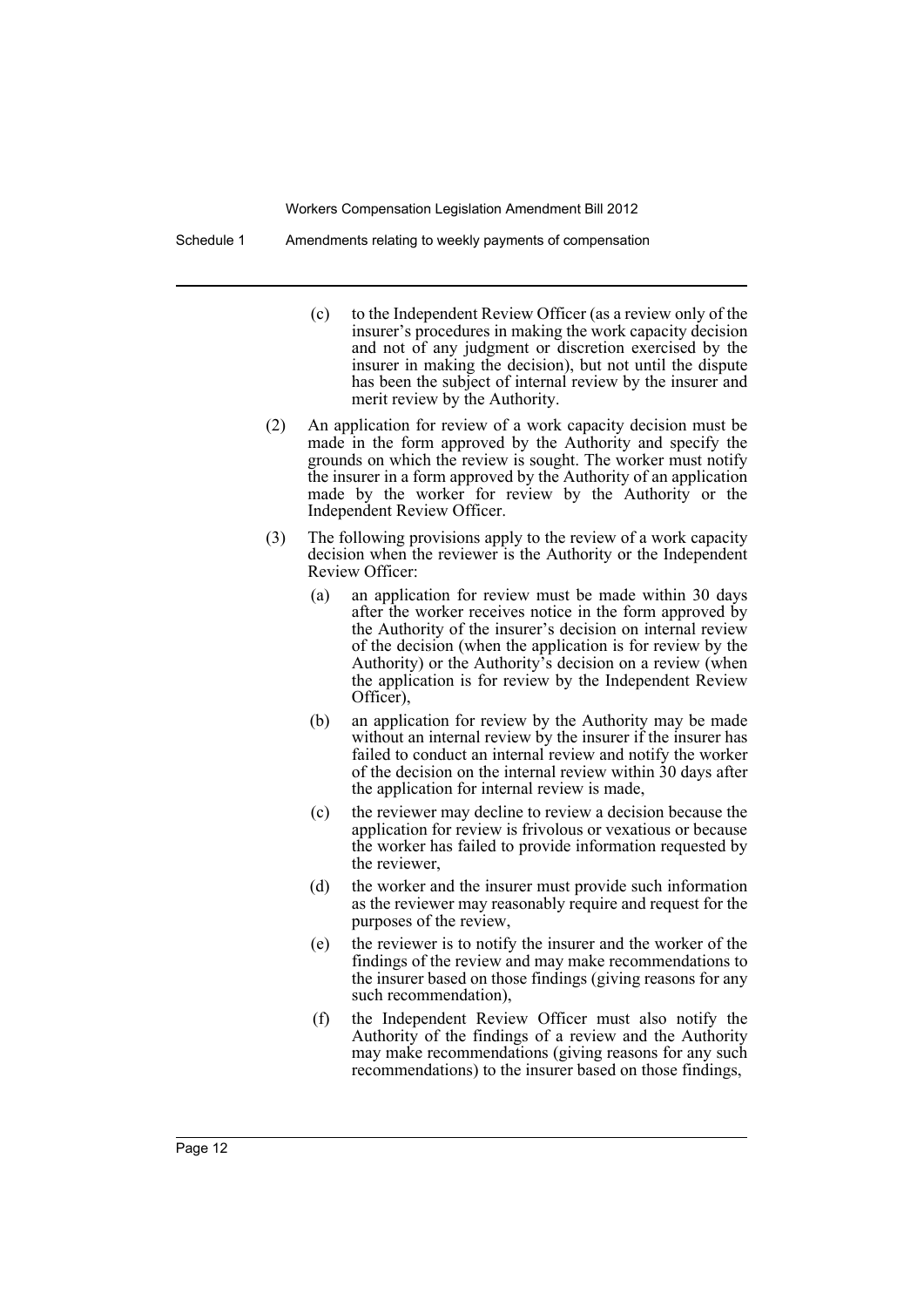- Amendments relating to weekly payments of compensation Schedule 1
	- (g) recommendations made by the Authority are binding on the insurer and must be given effect to by the insurer,
	- (h) recommendations made by the Independent Review Officer are binding on the insurer and the Authority.
	- (4) A review of a work capacity decision does not operate to stay the decision or otherwise prevent the taking of action based on the decision.
	- (5) The Commission is not to make a decision in proceedings concerning a dispute about weekly payments of compensation payable to a worker while a work capacity decision by an insurer about those weekly payments is the subject of a review under this section.
	- (6) A legal practitioner acting for a worker is not entitled to be paid or recover any amount for costs incurred in connection with a review under this section of a work capacity decision of an insurer.

#### **44A Work capacity assessment**

- (1) An insurer is to conduct a work capacity assessment of an injured worker when required to do so by this Act or the WorkCover Guidelines and may conduct a work capacity assessment at any other time.
- (2) A *work capacity assessment* is an assessment of an injured worker's current work capacity, conducted in accordance with the WorkCover Guidelines.
- (3) A work capacity assessment is not necessary for the making of a work capacity decision by an insurer.
- (4) An insurer is not to conduct a work capacity assessment of a seriously injured worker unless the insurer thinks it appropriate to do so and the worker requests it.
- (5) An insurer may in accordance with the WorkCover Guidelines require a worker to attend for and participate in any assessment that is reasonably necessary for the purposes of the conduct of a work capacity assessment. Such an assessment can include an examination by a medical practitioner or other health care professional.
- (6) If a worker refuses to attend an assessment under this section or the assessment does not take place because of the worker's failure to properly participate in it, the worker's right to weekly payments is suspended until the assessment has taken place.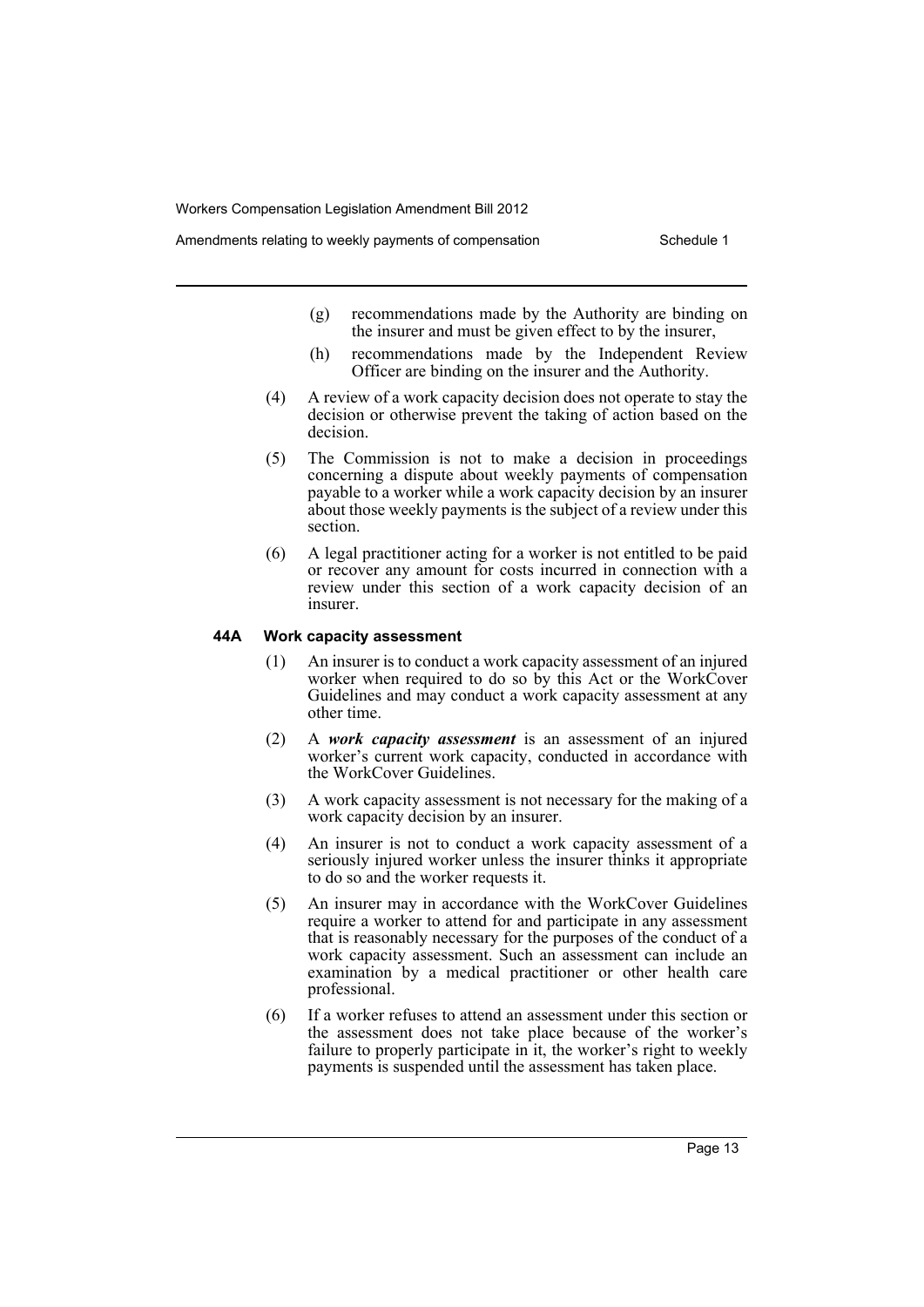Schedule 1 Amendments relating to weekly payments of compensation

#### **44B Evidence as to work capacity**

- (1) A worker must provide to the insurer:
	- (a) certificates of capacity in accordance with this section in respect of the period in respect of which the worker is entitled to weekly payments, and
	- (b) a declaration in the form approved by the Authority as to whether or not the worker is engaged in any form of employment or in self-employment or voluntary work for which he or she receives or is entitled to receive payment in money or otherwise or has been so engaged at any time since last providing a certificate under this section.
- (2) If a decision to reject a claim for weekly payments or to terminate weekly payments is set aside, a worker is not required to comply with this section in respect of any period from the date that the decision took effect until the day on which the decision is set aside.
- (3) A certificate of capacity must:
	- (a) be a certificate given by a medical practitioner in a form approved by the Authority, and
	- (b) certify as to the worker's incapacity for work and whether the worker has a current work capacity or has no current work capacity during the period, not exceeding 28 days, stated in the certificate, and
	- (c) specify the expected duration of the worker's incapacity.
- (4) A certificate of capacity may cover a period exceeding 28 days if:
	- (a) the person giving the certificate states in the certificate the special reasons why the certificate covers the longer period, and
	- (b) the insurer is satisfied that, for the special reasons stated, the certificate should be accepted.
- (5) A certificate of capacity is of no effect to the extent that it relates to a period that is more than 90 days before the certificate is provided.
- (6) The insurer may discontinue weekly payments of compensation if the worker fails to comply with a requirement under this section within 7 days after the requirement is communicated to the worker by the insurer.

**Note.** Section 270 of the 1998 Act also allows an insurer to require medical evidence and authorisations about incapacity for work when weekly payments begin.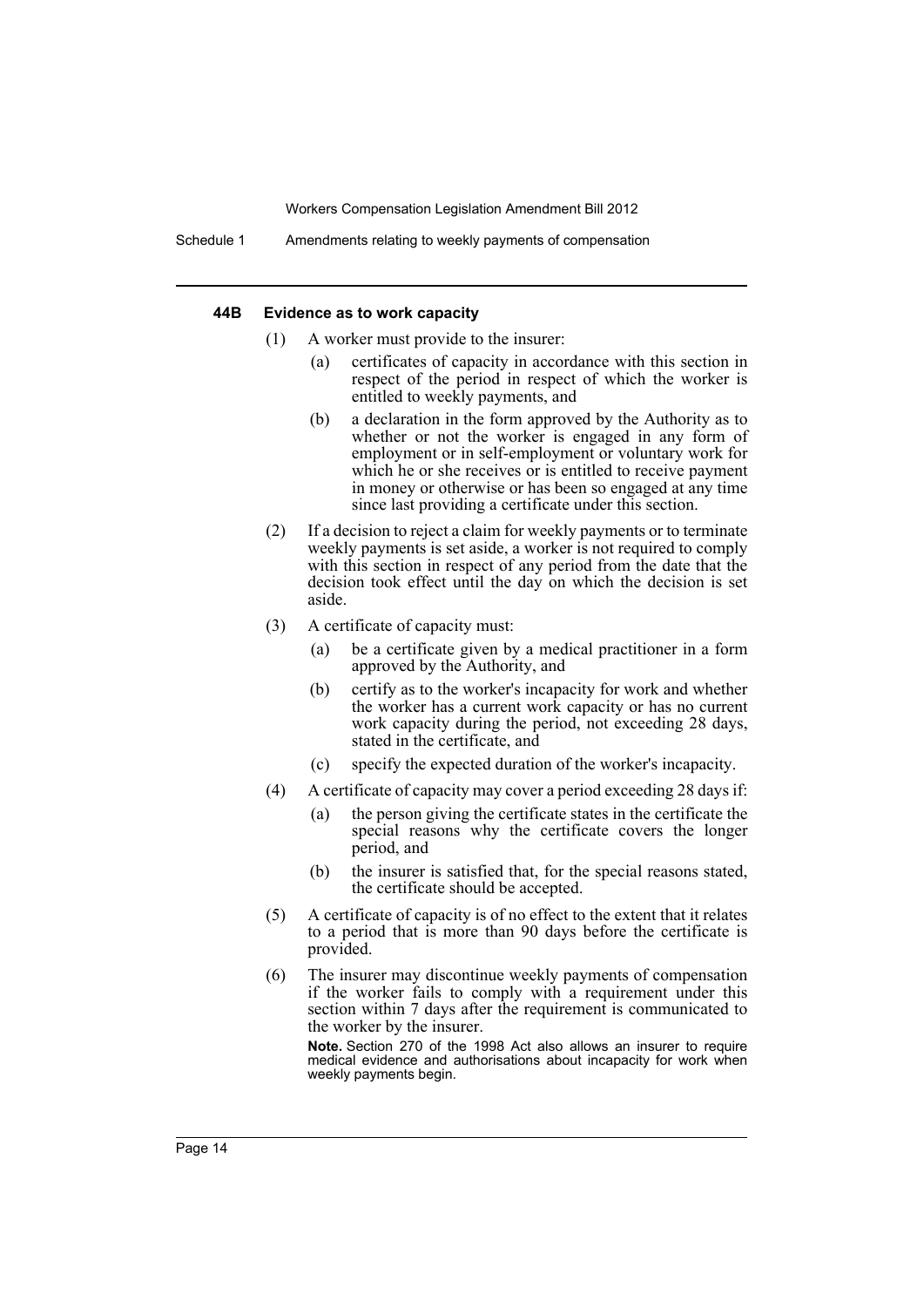Amendments relating to weekly payments of compensation Schedule 1

### **Subdivision 4 Interpretation**

#### **44C Definition—pre-injury average weekly earnings**

- (1) In this Division, *pre-injury average weekly earnings*, in respect of a relevant period in relation to a worker, means the sum of:
	- (a) the average of the worker's ordinary earnings during the relevant period (excluding any week during which the worker did not actually work and was not on paid leave) expressed as a weekly sum, and
	- (b) any overtime and shift allowance payment that is permitted to be included under this section (but only for the purposes of the calculation of weekly payments payable in the first 52 weeks for which weekly payments are payable).
- (2) If a worker has been continuously employed by the same employer for less than 4 weeks before the injury, *pre-injury average weekly earnings*, in relation to that worker, may be calculated having regard to:
	- (a) the average of the worker's ordinary earnings that the worker could reasonably have been expected to have earned in that employment, but for the injury, during the period of 52 weeks after the injury expressed as a weekly sum, and
	- (b) any overtime and shift allowance payment that is permitted to be included under this section (but only for the purposes of the calculation of weekly payments payable in the first 52 weeks for which weekly payments are payable).
- (3) If a worker:
	- (a) was not a full time worker immediately before the injury, and
	- (b) at the time of the injury was seeking full time employment, and
	- (c) had been predominantly a full time worker during the period of 78 weeks immediately before the injury,

*pre-injury average weekly earnings*, in relation to that worker, means the sum of:

(d) the average of the worker's ordinary earnings while employed during the period of 78 weeks immediately before the injury (excluding any week during which the worker did not actually work and was not on paid leave) (*the qualifying period*), whether or not the employer is the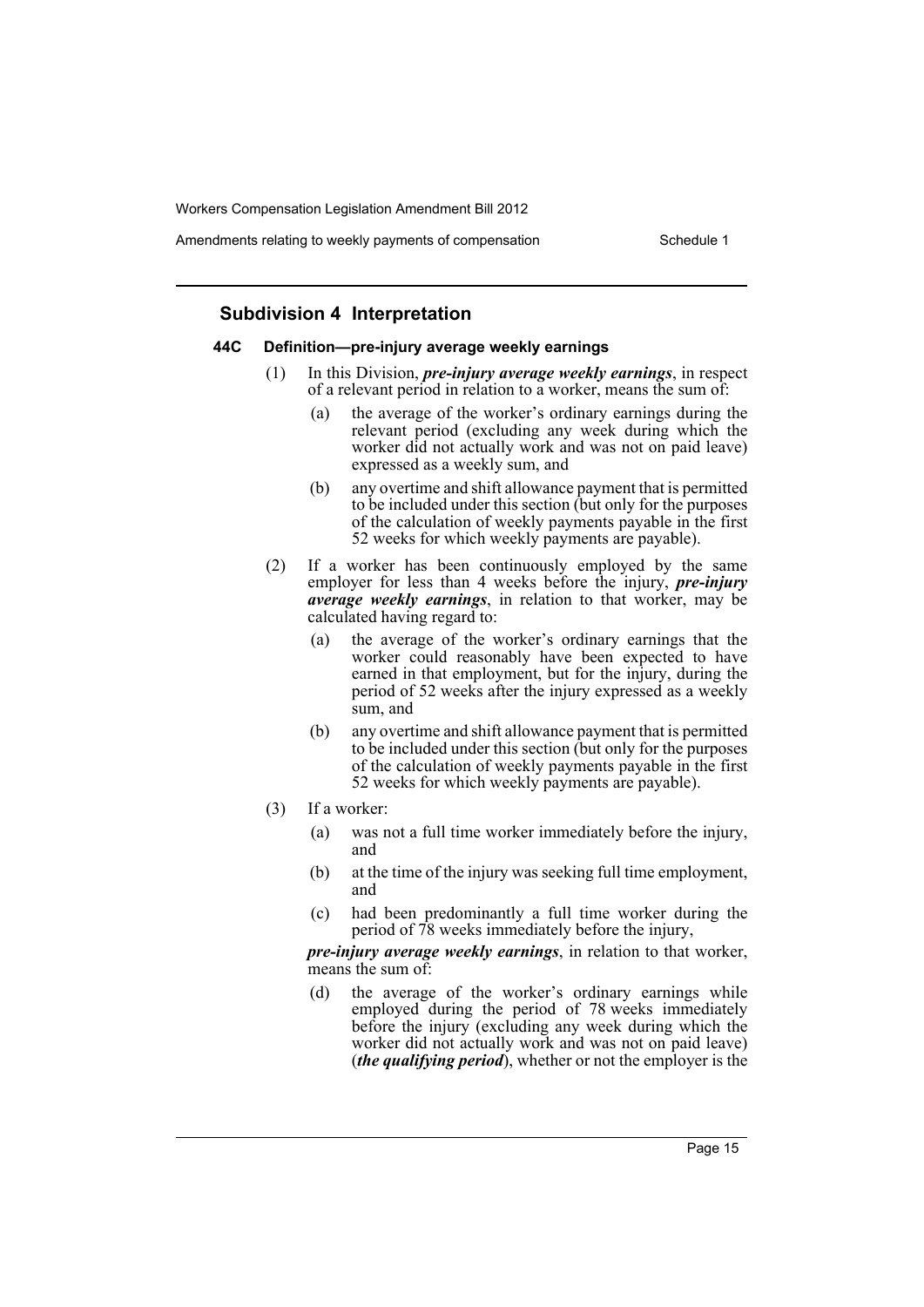same employer as at the time of the injury expressed as a weekly sum, and

- (e) any overtime and shift allowance payment that is permitted to be included under this section (but only for the purposes of the calculation of weekly payments payable in the first 52 weeks for which weekly payments are payable).
- (4) In relation to a worker of a class referred to in Column 2 of an item in Schedule 3, *pre-injury average weekly earnings* means the amount determined in accordance with Column 3 of that item, expressed as a weekly sum.
- (5) An overtime and shift allowance payment is permitted to be included in the calculation of pre-injury average weekly earnings (but only for the purposes of the calculation of weekly payments payable in the first 52 weeks for which weekly payments are payable) if:
	- (a) the worker worked paid overtime or carried out work that attracted a shift allowance during the relevant period, and
	- (b) the worker would, but for the worker's injury, have been likely, at any time during that 52 week period, to have worked paid overtime or carried out work that attracted a shift allowance.
- (6) The amount of an overtime and shift allowance payment that is permitted to be included is to be calculated in accordance with the following formula:

#### A B  $\frac{A}{D}$

where:

*A* is the total amount paid or payable to the worker for paid overtime and shift allowances in respect of the relevant period.

*B* is the number of weeks during the relevant period during which the worker worked or was on paid annual leave.

(7) If the amount of a worker's pre-injury average weekly earnings is less than any minimum amount prescribed by the regulations as applicable to the worker, the amount of the worker's pre-injury average weekly earnings is deemed to be that minimum amount. Different minimum amounts may be prescribed for different classes of workers, including part-time and full-time workers.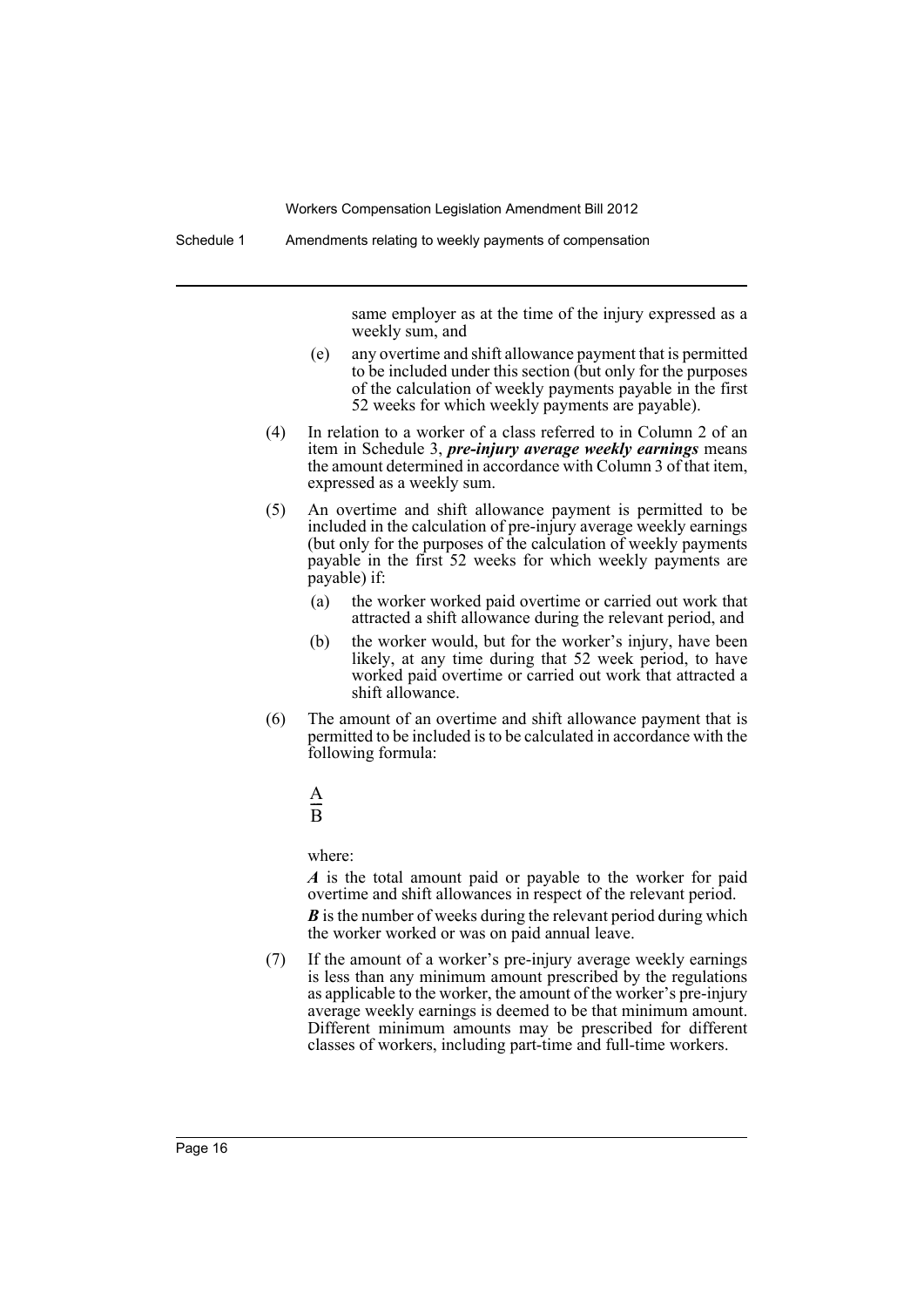#### Amendments relating to weekly payments of compensation Schedule 1

#### **44D Definitions applying to pre-injury average weekly earnings relevant period**

- (1) Subject to this section, a reference to the *relevant period* in relation to pre-injury average weekly earnings of a worker is a reference to:
	- (a) in the case of a worker who has been continuously employed by the same employer for the period of 52 weeks immediately before the injury, that period of 52 weeks, or
	- (b) in the case of a worker who has been continuously employed by the same employer for less than 52 weeks immediately before the injury, the period of continuous employment by that employer.
- (2) The relevant period, in relation to pre-injury average weekly earnings of a worker who, during the 52 weeks immediately before the injury, voluntarily (otherwise than by reason of an incapacity for work resulting from, or materially contributed to by, an injury that entitles the worker to compensation under this Act):
	- (a) alters the ordinary hours of work, or
	- (b) alters the nature of the work performed by the worker,

and, as a result, the worker's ordinary earnings are reduced, does not include the period before the reduction takes effect.

- (3) If, during the period of 52 weeks immediately before the injury, a worker:
	- (a) is promoted, or
	- (b) is appointed to a different position,

(otherwise than on a temporary basis) and, as a result, the worker's ordinary earnings are increased, the relevant period in relation to the worker begins on the day on which the promotion or appointment takes effect.

#### **44E Definitions applying to pre-injury average weekly earnings ordinary earnings**

- (1) Subject to this section, in relation to pre-injury average weekly earnings, the *ordinary earnings* of a worker in relation to a week during the relevant period are:
	- (a) if the worker's base rate of pay is calculated on the basis of ordinary hours worked, the sum of the following amounts:
		- (i) the worker's earnings calculated at that rate for ordinary hours in that week during which the worker worked or was on paid leave,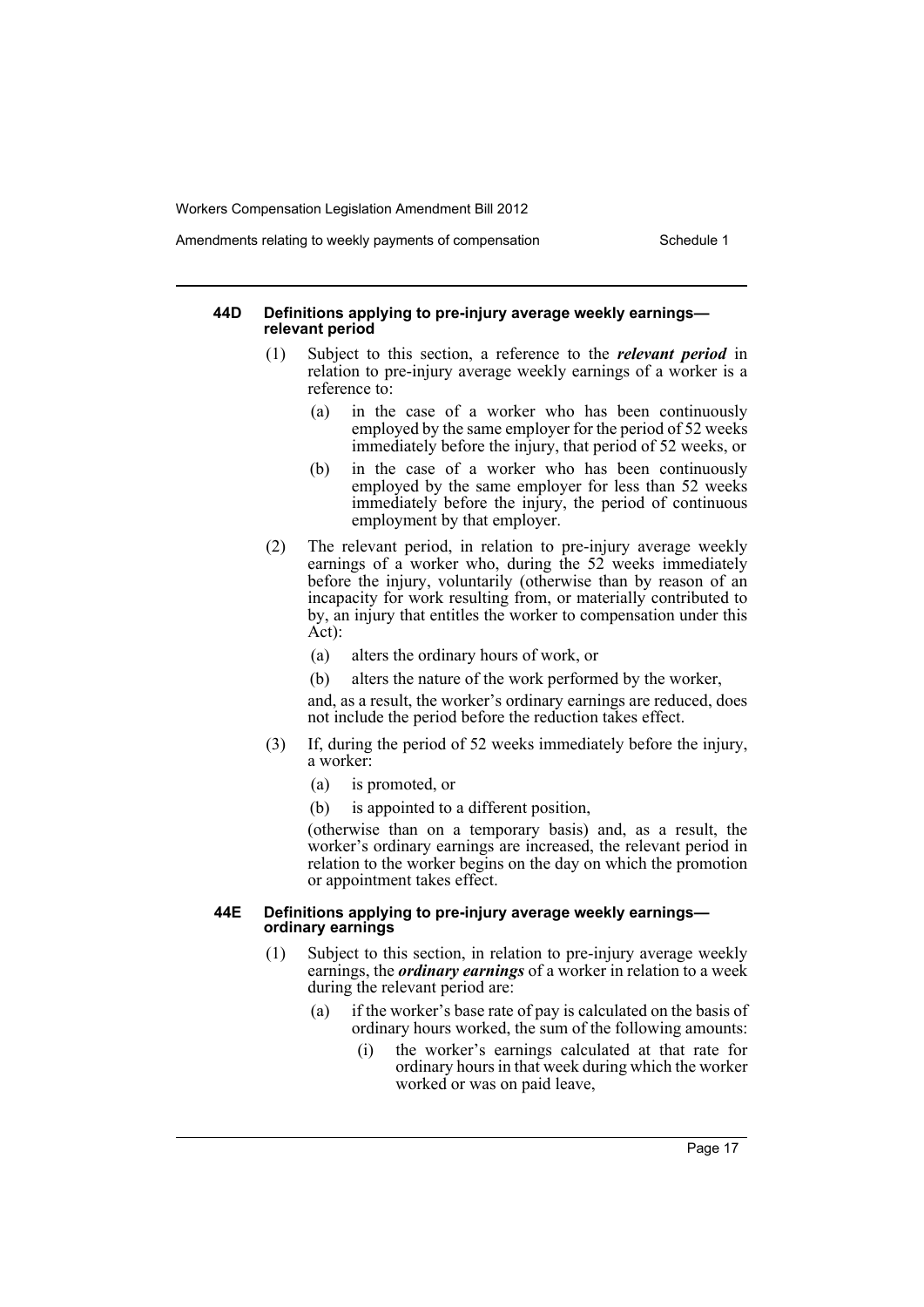Schedule 1 Amendments relating to weekly payments of compensation

- (ii) amounts paid or payable as piece rates or commissions in respect of that week,
- (iii) the monetary value of non-pecuniary benefits provided in respect of that week, or
- (b) in any other case, the sum of the following amounts:
	- (i) the actual earnings paid or payable to the worker in respect of that week,
	- (ii) amounts paid or payable as piece rates or commissions in respect of that week,
	- (iii) the monetary value of non-pecuniary benefits provided in respect of that week.
- (2) A reference to ordinary earnings does not include a reference to any employer superannuation contribution.

#### **44F Definition of "non-pecuniary benefits"**

- (1) The following benefits provided in respect of a week to a worker by the employer for the performance of work by the worker are *non-pecuniary benefits* in respect of that week:
	- (a) residential accommodation,
	- (b) use of a motor vehicle,
	- (c) health insurance,
	- (d) education fees.
- (2) Any amount that, under the worker's terms of employment, the employer is required (for the performance of work by the worker) to apply or deal with on behalf of the worker in accordance with the worker's instructions is also a non-pecuniary benefit but this does not include any amount that is a base rate of pay exclusion.
- (3) Any amount that is excluded from base rate of pay as a base rate of pay exclusion is not a non-pecuniary benefit.
- (4) The monetary value of a non-pecuniary benefit referred to in subsection (1) in respect of a week is:
	- (a) the value that would be the value as a fringe benefit for the purposes of the *Fringe Benefits Tax Assessment Act 1986* of the Commonwealth, calculated in accordance with subsection (5), divided by 52, or
	- (b) in the case of residential accommodation that is not a fringe benefit or is otherwise not subject to fringe benefits tax, the amount that would reasonably be payable for that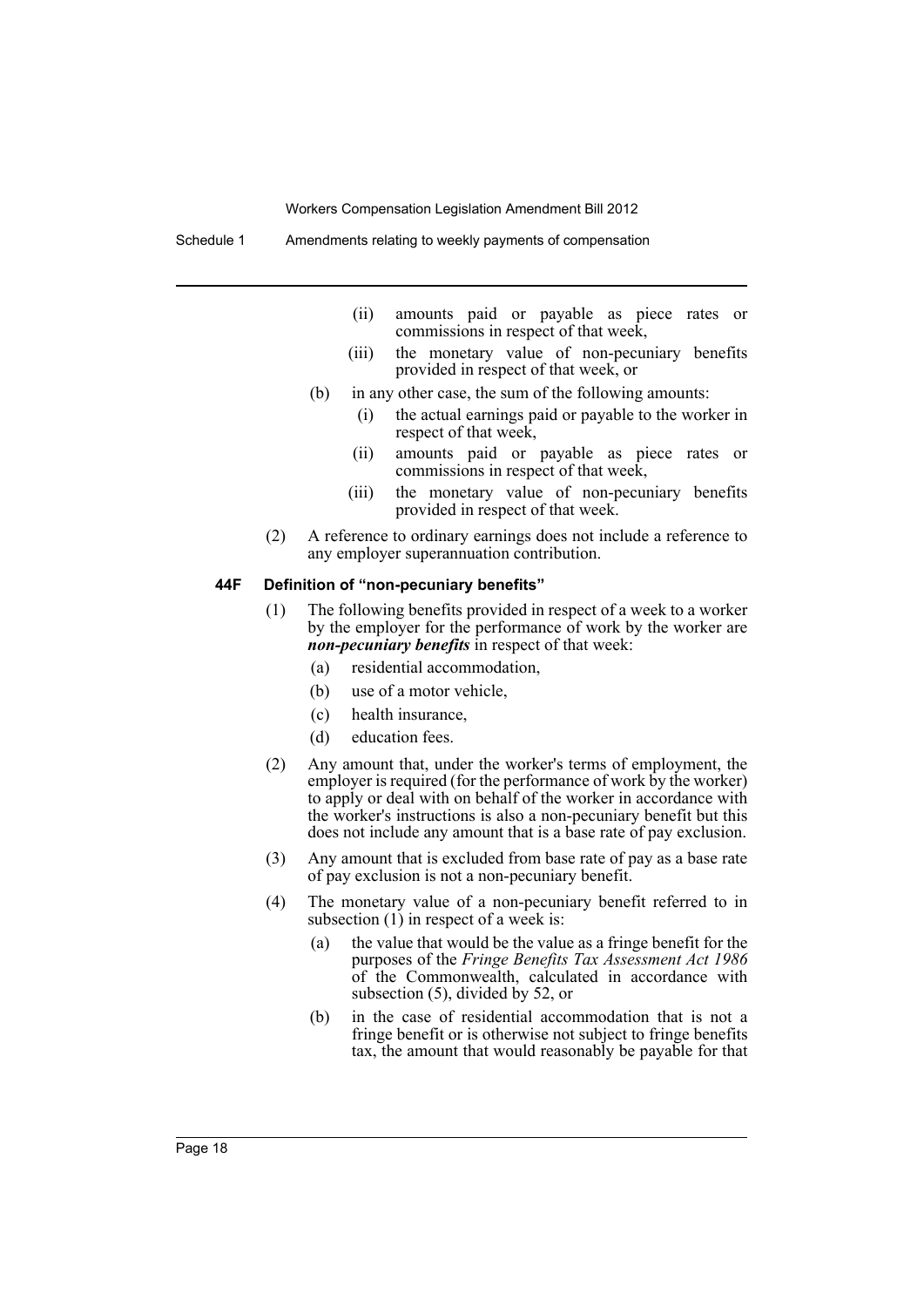Amendments relating to weekly payments of compensation Schedule 1

accommodation, or equivalent accommodation in the same area, in respect of that week if it were let on commercial terms.

(5) Value as a fringe benefit is to be determined in accordance with the formula:

$$
TV \times \frac{1}{1 - FBT\ rate}
$$

where:

*TV* is the value that would be the taxable value of the benefit as a fringe benefit for the purposes of the *Fringe Benefits Tax Assessment Act 1986* of the Commonwealth.

*FBT rate* is the rate of fringe benefits tax imposed by the *Fringe Benefits Tax Assessment Act 1986* of the Commonwealth that applies when the non-pecuniary benefit is provided.

#### **44G Definition applying to pre-injury average weekly earnings and current weekly earnings—base rate of pay**

- (1) In relation to pre-injury average weekly earnings and current weekly earnings, a reference to a *base rate of pay* is a reference to the rate of pay payable to a worker for his or her ordinary hours of work but does not include any of the following amounts (referred to in this Division as *base rate of pay exclusions*):
	- (a) incentive based payments or bonuses,
	- (b) loadings,
	- (c) monetary allowances,
	- (d) piece rates or commissions,
	- (e) overtime or shift allowances,
	- (f) any separately identifiable amount not referred to in paragraphs (a) to (e).
- (2) In relation to pre-injury average weekly earnings and current weekly earnings, if, at the time of the injury:
	- (a) a worker's base rate of pay is prescribed by a fair work instrument that applies to the worker, and
	- (b) the worker's actual rate of pay for ordinary hours is higher than that rate of pay,

the worker's actual rate of pay is to be taken to be the worker's base rate of pay.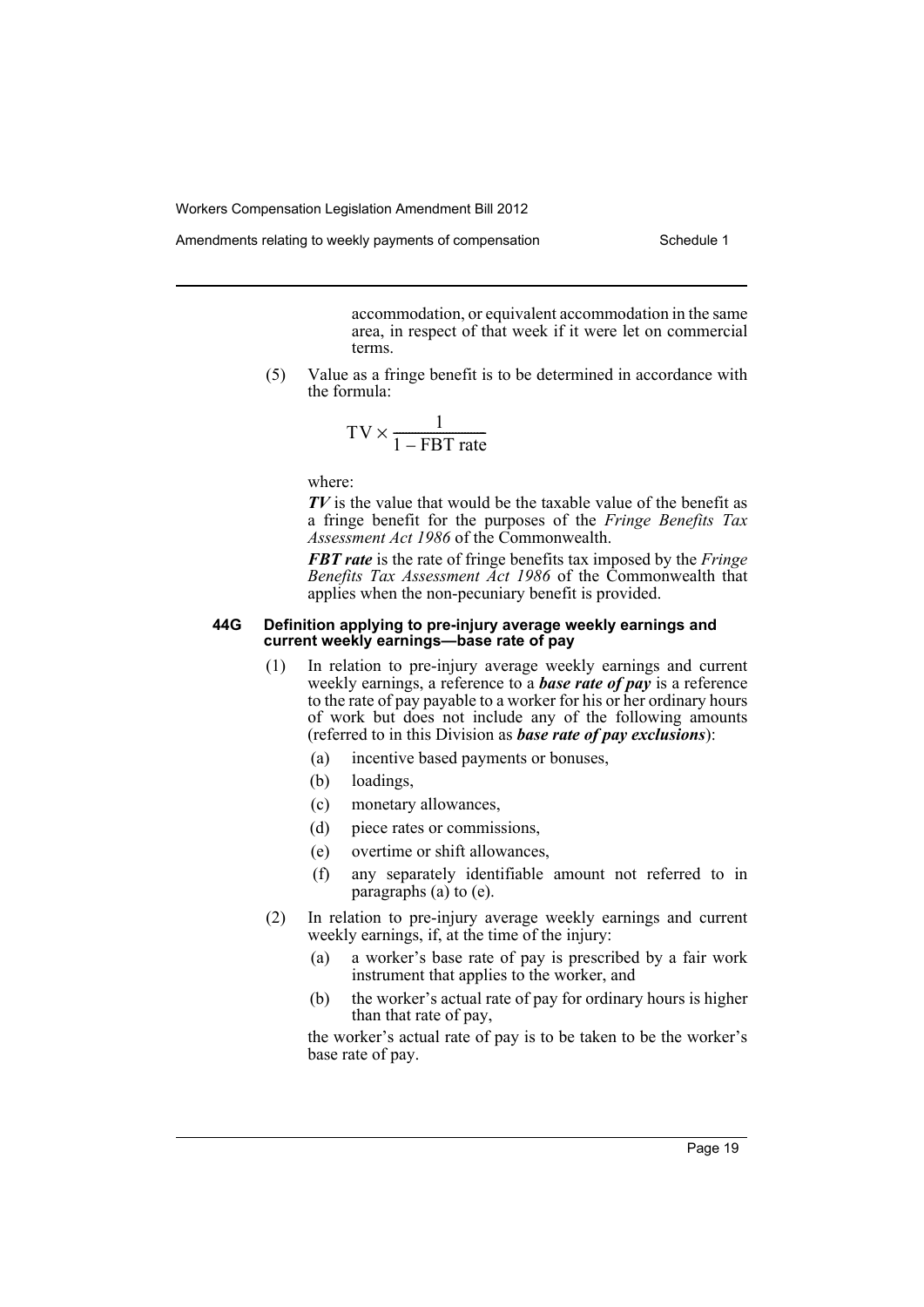Schedule 1 Amendments relating to weekly payments of compensation

#### **44H Definition applying to pre-injury average weekly earnings and current weekly earnings—ordinary hours of work**

In relation to pre-injury average weekly earnings and current weekly earnings, the *ordinary hours of work*:

- (a) in the case of a worker to whom a fair work instrument applies are:
	- (i) if the ordinary hours of work in relation to a week are agreed or determined in accordance with a fair work instrument between the worker and the employer—those hours, or
	- (ii) in any other case, the worker's average weekly hours (excluding any week during which the worker did not actually work and was not on paid leave) during the relevant period, or
- (b) in the case of a worker to whom a fair work instrument does not apply:
	- (i) if the ordinary hours of work are agreed between the worker and the employer, those hours, or
	- (ii) in any other case, the worker's average weekly hours (excluding any week during which the worker did not actually work and was not on paid leave) during the relevant period.

#### **44I Definition—current weekly earnings**

In this Act, *current weekly earnings* of a worker in relation to a week means:

- (a) if the worker's base rate of pay is calculated on the basis of ordinary hours worked, the sum of the following amounts:
	- (i) the worker's earnings calculated at that rate for the ordinary hours worked during that week,
	- (ii) amounts paid or payable for overtime or shift allowances in respect of that week,
	- (iii) amounts paid or payable as piece rates or commissions in respect of that week, or
- (b) in any other case, the worker's actual earnings in respect of that week but not including any amount that is a base rate of pay exclusion unless it is:
	- (i) paid or payable for overtime or shift allowances in respect of that week, or
	- (ii) paid or payable as piece rates or commissions in respect of that week.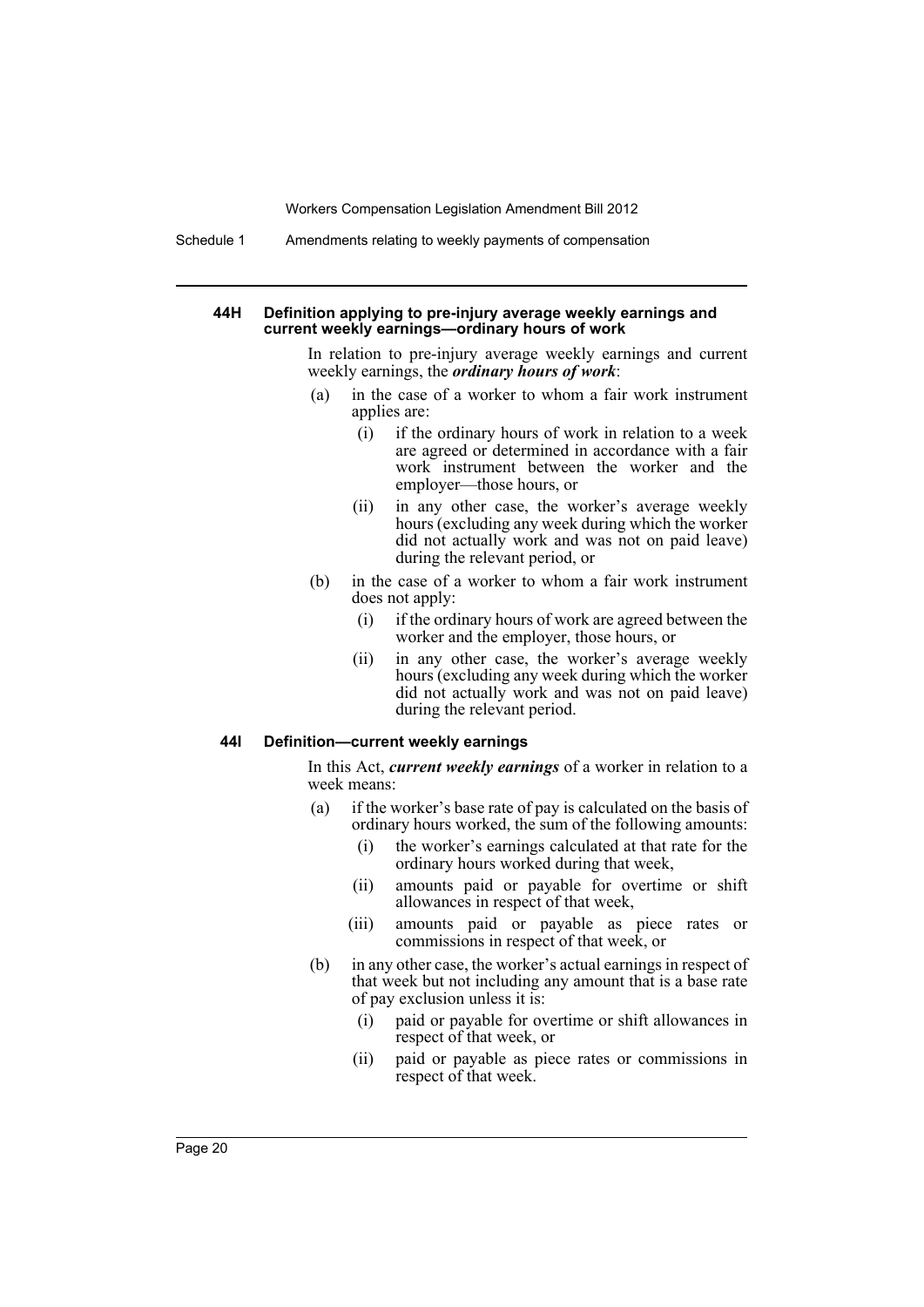Amendments relating to weekly payments of compensation Schedule 1

#### **[4] Section 52 Termination of weekly payments on retiring age**

Omit section 52 (2) (a). Insert instead:

- (a) receives an injury before reaching the retiring age—a weekly payment of compensation is not to be made in respect of any resulting period of incapacity for work occurring after the date on which that person reaches the retiring age, or
- **[5] Section 52A Discontinuation of weekly payments for partial incapacity after 2 years**

Omit the section.

#### **[6] Section 54**

Omit the section. Insert instead:

#### **54 Notice required before termination or reduction of payment of weekly compensation**

(1) If a worker has received weekly payments of compensation for a continuous period of at least  $12$  weeks, the person paying the compensation must not discontinue payment, or reduce the amount, of the compensation without first giving the worker not less than the required period of notice of intention to discontinue payment of the compensation or to reduce the amount of the compensation.

Maximum penalty: 50 penalty units.

- (2) The *required period of notice* for the purposes of this section is:
	- (a) when the discontinuation or reduction is on the basis of any reassessment by the insurer of the entitlement to weekly payments of compensation resulting from a work capacity decision of the insurer—3 months, or
	- (b) in any other case—2 weeks for a worker who has been receiving weekly payments of compensation for a continuous period of less than 1 year, or 6 weeks for a worker who has been receiving weekly payments of compensation for a continuous period of 1 year or more.
- (3) If the payment of compensation to a worker is discontinued, or the amount of compensation is reduced, by a person in circumstances involving the commission by that person of an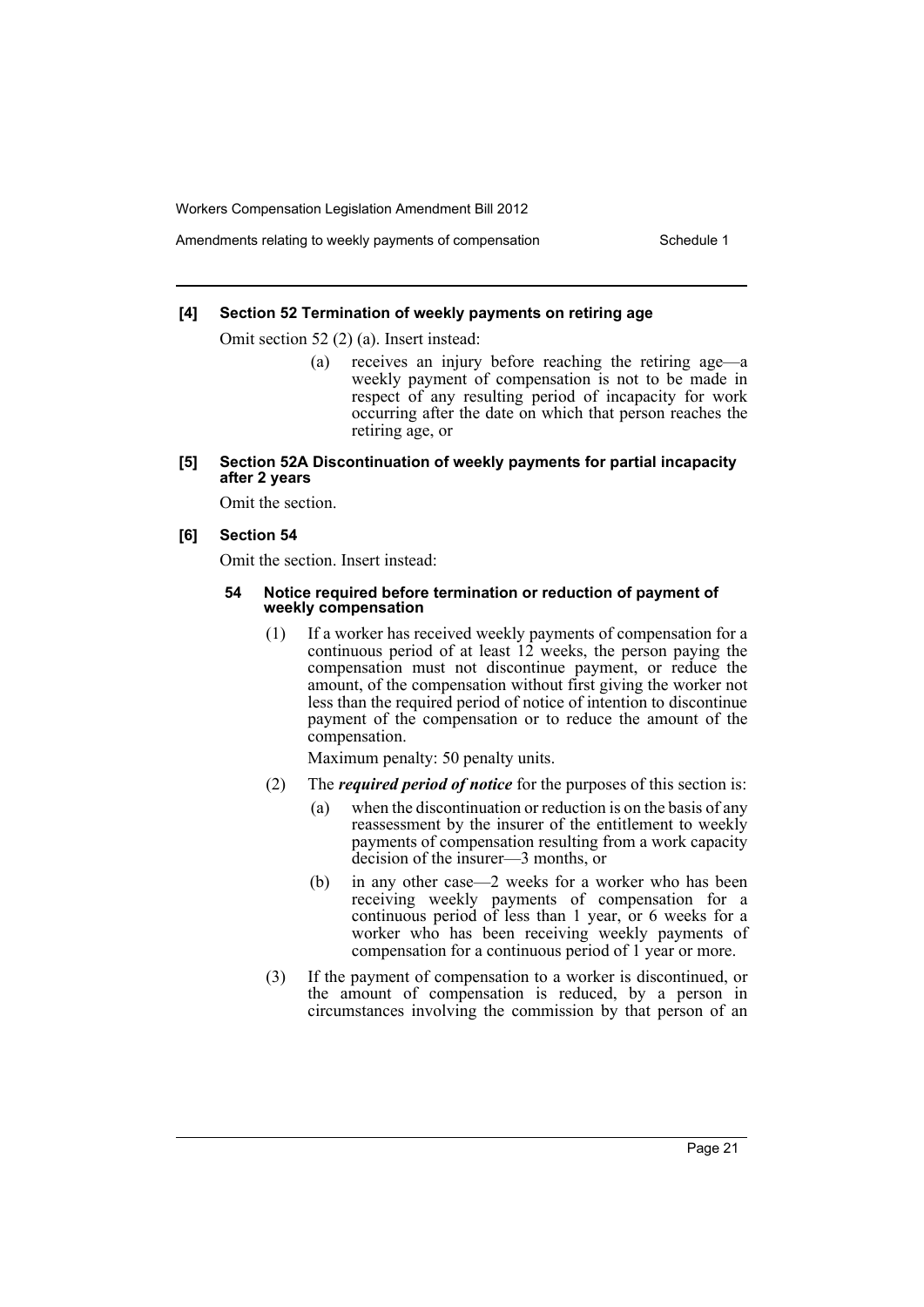offence under subsection (1), the worker may, whether or not that person has been prosecuted for the offence, recover from the person an amount of compensation that:

- (a) if no period of notice has been given—is equal to the amount of compensation, or additional compensation, that would have been payable during the required period of notice if payment of the compensation had not been discontinued or if the amount of compensation had not been reduced, or
- (b) if less than the required period of notice has been given is equal to the amount of compensation that would have been payable during the balance of the required period of notice if payment of the compensation had not been discontinued or if the amount of the compensation had not been reduced.
- (4) The notice referred to in this section is to be given to the worker personally or by post and (if the regulations so require) be in such form or contain such information as may be prescribed by the regulations.
- (5) This section does not affect the operation of section 58 (Refund of weekly payments paid after return to work etc).
- (6) This section does not apply to a reduction in weekly compensation as a result only of the application of different rates of compensation after the expiration of earlier periods of incapacity for which higher rates were payable.

#### **[7] Sections 55, 55A and 56**

Omit the sections.

#### **[8] Section 79 Definitions**

Omit paragraph (a) of the definition of *adjustable amount*. Insert instead:

(a) each of the amounts specified in sections 25, 34, 37 and 40, or clause 2 of Part 19H of Schedule 6, without regard to any adjustment under this Division, and

#### **[9] Section 79, definition of "base index number"**

Insert after paragraph (a) of the definition:

(a1) in respect of an adjustable amount that is the amount specified in section 34 or clause 2 of Part 19H of Schedule 6—the number 240.5, and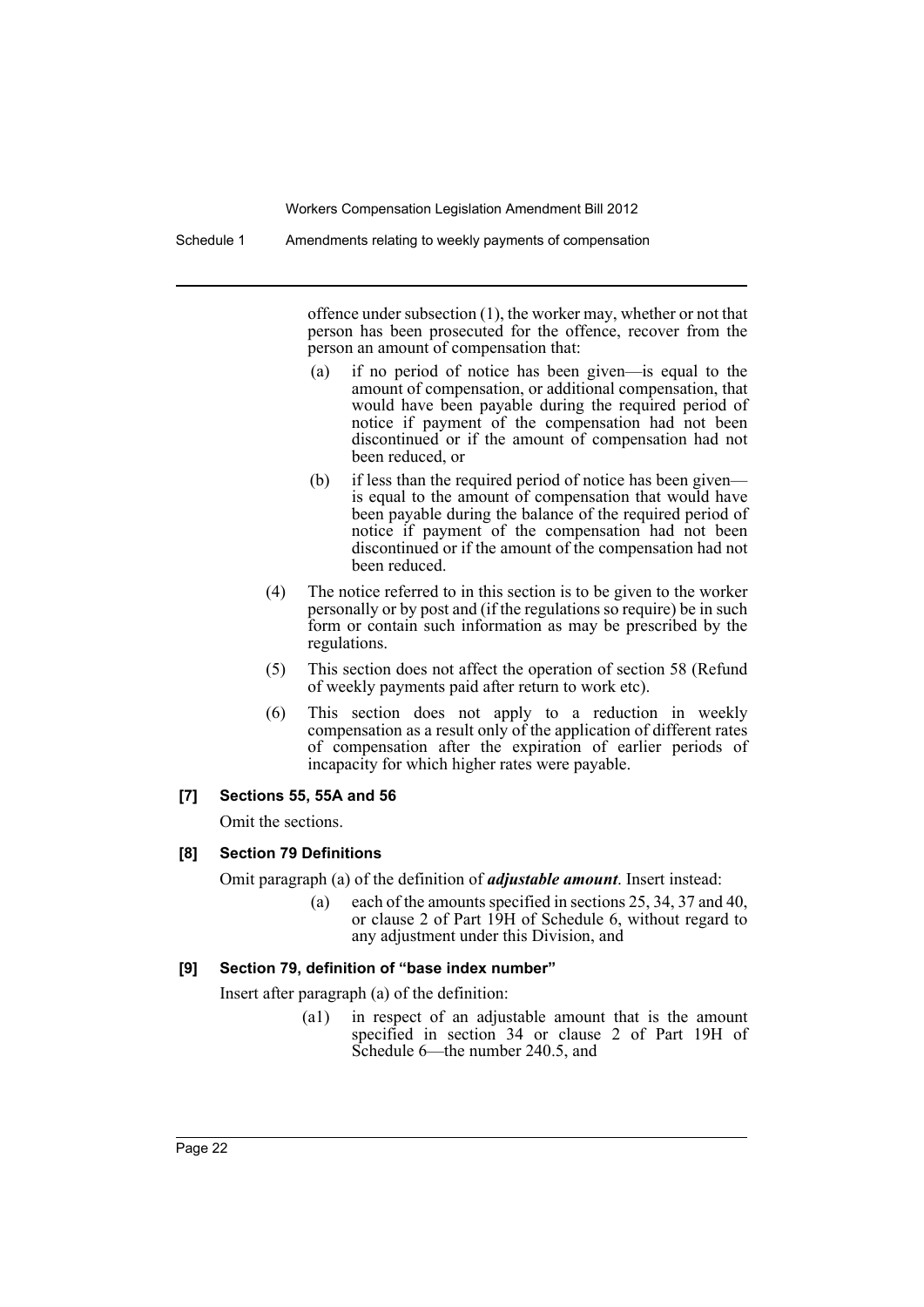Amendments relating to weekly payments of compensation Schedule 1

### **[10] Part 3, Division 6A**

Insert after Division 6 of Part 3:

### **Division 6A Indexation of weekly payments**

#### **82A Indexation—weekly payments**

(1) The amount of a weekly payment to a worker under Division 2 in respect of an injury is to be varied on each review date after the day on which the worker became entitled to weekly payments in respect of that injury, by varying the amount of the worker's pre-injury average weekly earnings for the purposes of the calculation of the amount of the weekly payment in accordance with the formula:

$$
A \times \frac{B}{C}
$$

where:

*A* is the amount of the worker's pre-injury average weekly earnings within the meaning of Division 2 or, if that amount has been varied in accordance with this section, that amount as last so varied.

*B* is:

- (a) the CPI for the December quarter immediately prior to the review date when the review date is 1 April, or
- (b) the CPI for the June quarter immediately prior to the review date when the review date is 1 October.

*C* is:

- (a) the CPI for the June quarter immediately prior to the review date when the review date is 1 April, or
- (b) the CPI for the December quarter immediately prior to the review date when the review date is 1 October.
- (2) In this section:

*CPI* means the consumer price index (All Groups Index) for Sydney issued by the Australian Statistician.

*review date* means 1 April and 1 October in each year.

(3) A variation of an amount of a worker's pre-injury average weekly earnings under this section does not take effect to the extent  $(i$ f any) to which it increases that amount to more than 100% of the worker's ordinary earnings (calculated in accordance with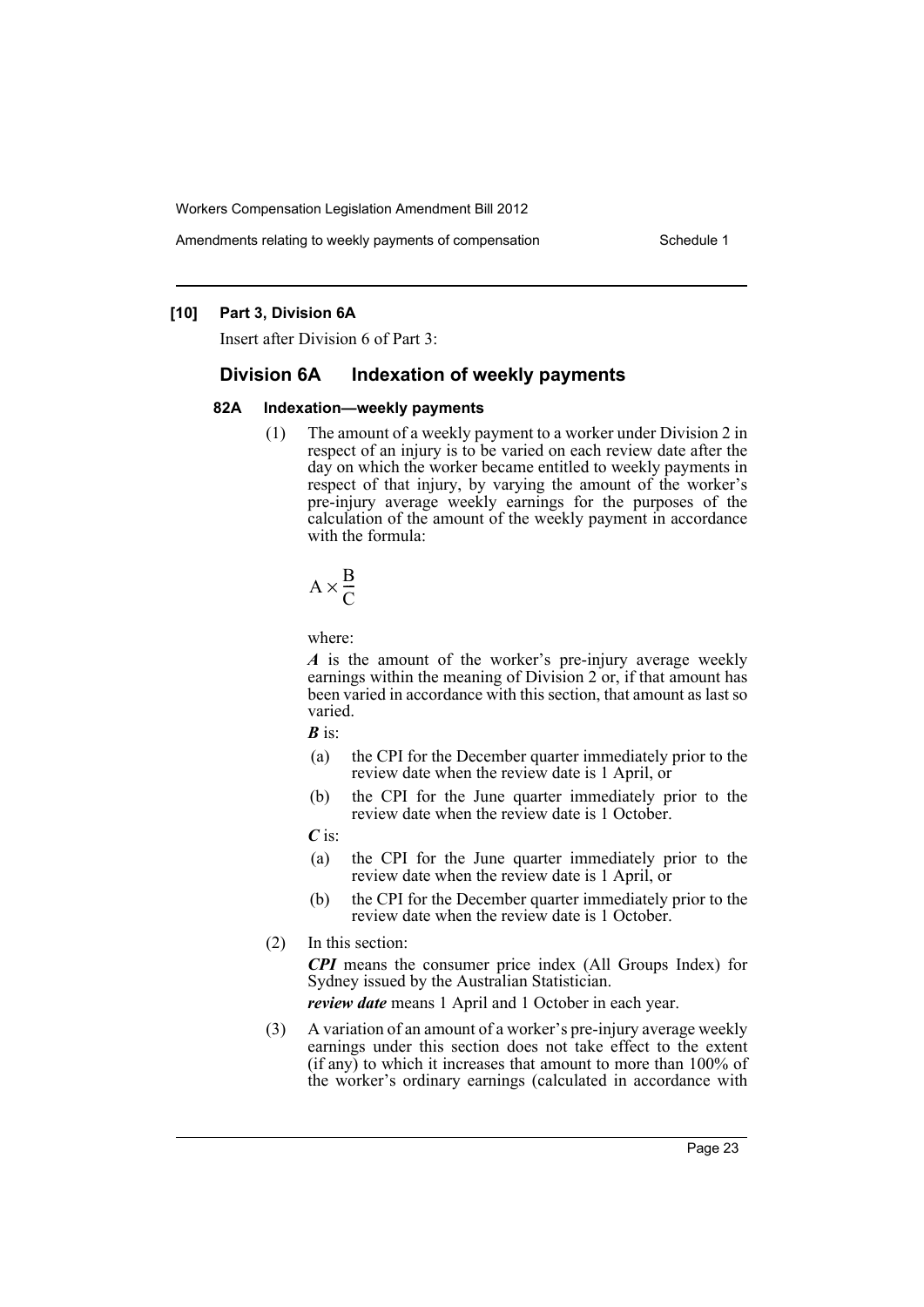Schedule 1 Amendments relating to weekly payments of compensation

Division 2) expressed as a weekly sum to which the worker would be entitled if he or she were employed in the same position or positions (if it or they can be identified) as he or she was employed in immediately before the injury, being the position or positions on the basis of which the calculation of the worker's pre-injury average weekly earnings was made.

- (4) The Minister is, on or before each review date, to notify, by order published on the NSW legislation website, the number that equates to the factor  $\frac{B}{C}$  for the purposes of the variation required for that review date under this section. B  $\frac{D}{C}$
- (5) A notification published on the NSW legislation website after a review date for the purposes of the variation required for that review date under this section has effect as if published before that review date.

#### **82B Indexation of certain amounts—according to average weekly earnings**

(1) The amount *A* is to be varied, in respect of the financial year beginning on 1 July 2012 and each subsequent financial year, in accordance with the formula:

$$
A \times \frac{B}{C}
$$

where:

*A* is the amount of \$155 specified in sections 38, 40 and 41 or, if that amount has been varied in accordance with this section, that amount as last so varied.

*B* is the latest average weekly earnings as at 30 May in the preceding financial year of all employees for NSW published by the Australian Statistician in respect of the December quarter of that financial year or, if that is not available, the latest available quarter.

*C* is the average weekly earnings of all employees for NSW as at 30 May in the year preceding the preceding financial year published by the Australian Statistician in respect of the quarter preceding that 30 May corresponding to the quarter referred to above.

(2) The Minister is to notify, by order published on the NSW legislation website before the start of each financial year, the amount that is to apply for that financial year as the amount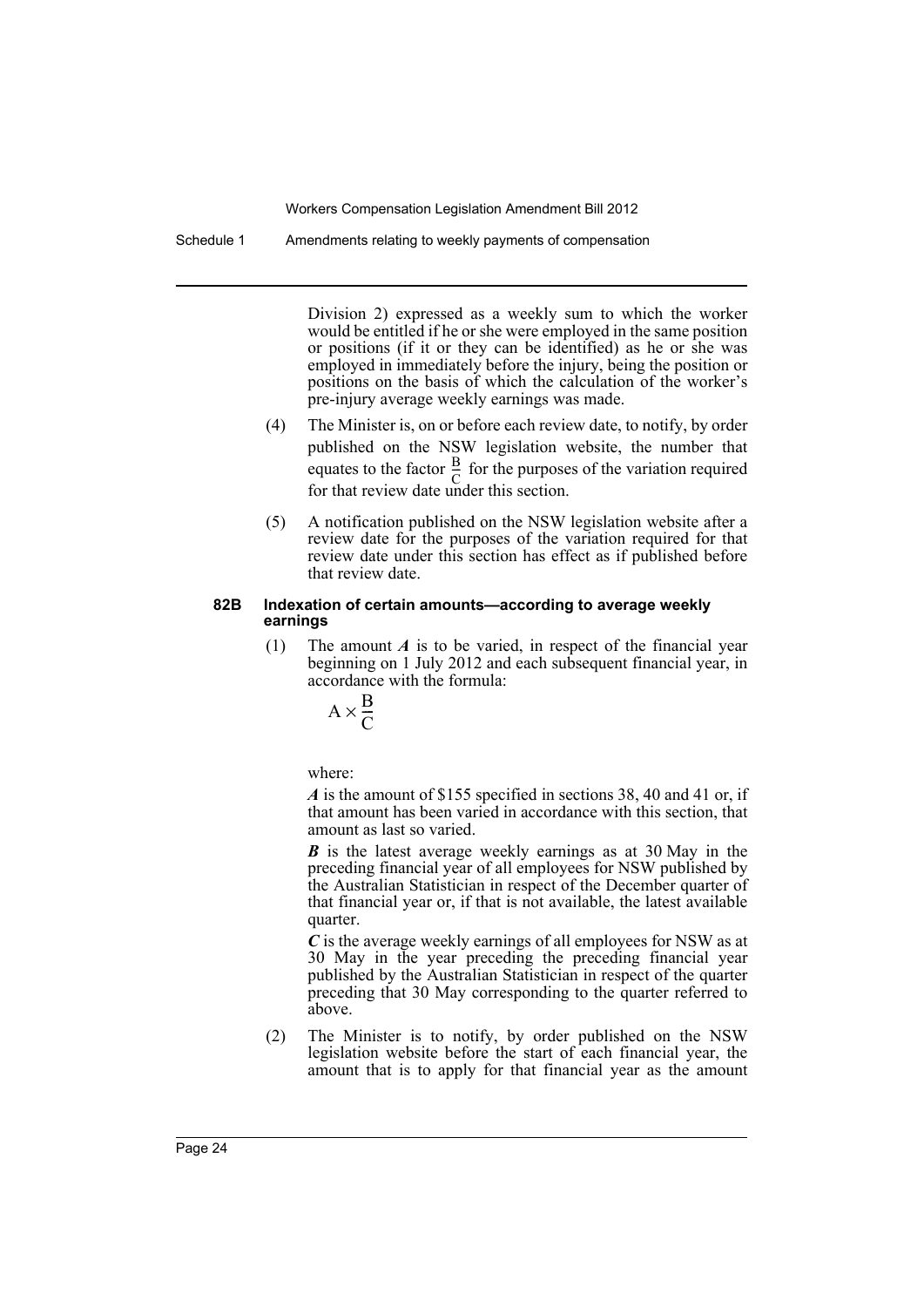Amendments relating to weekly payments of compensation Schedule 1

specified in sections 38, 40 and 41 as varied in accordance with this section.

(3) A notification published on the NSW legislation website after the start of a financial year and specifying an amount that is to apply as the amount specified in sections 38, 40 and 41 for that financial year is to apply and has effect for that financial year.

### **82C Indexation—no reduction**

If the variation of an amount specified in section 82A or 82B by operation of that section has the effect of reducing the amount:

- (a) the variation is deemed not to have taken effect, except for the purposes of the application of this section, and
- (b) when the amount is varied and increased by operation of this section in respect of the next or a subsequent financial year, that variation has effect as an increase only to the extent (if any) to which the amount of the increase exceeds the amount of the reduction in respect of a preceding financial year, or that part of such a reduction that has not been set off against a previous increase.

### **82D Indexation—rounding**

Where it is necessary for the purposes of this Division to calculate an amount that consists of or includes a fraction of a whole number, the amount is deemed to have been calculated in accordance with this section if the calculation is made:

- (a) if the amount is less than \$1,000, to the nearest whole \$1, or
- (b) if the amount is \$1,000 or more, to the nearest whole \$10.

### **[11] Section 87EA Preconditions to commutation**

Omit section 87EA (1) (g). Insert instead:

(g) the injured worker has not had weekly payments of compensation terminated under section 48A of the 1998 Act.

#### **[12] Section 151I Calculation of past and future loss of earnings**

Omit "section 35" wherever occurring. Insert instead "section 34".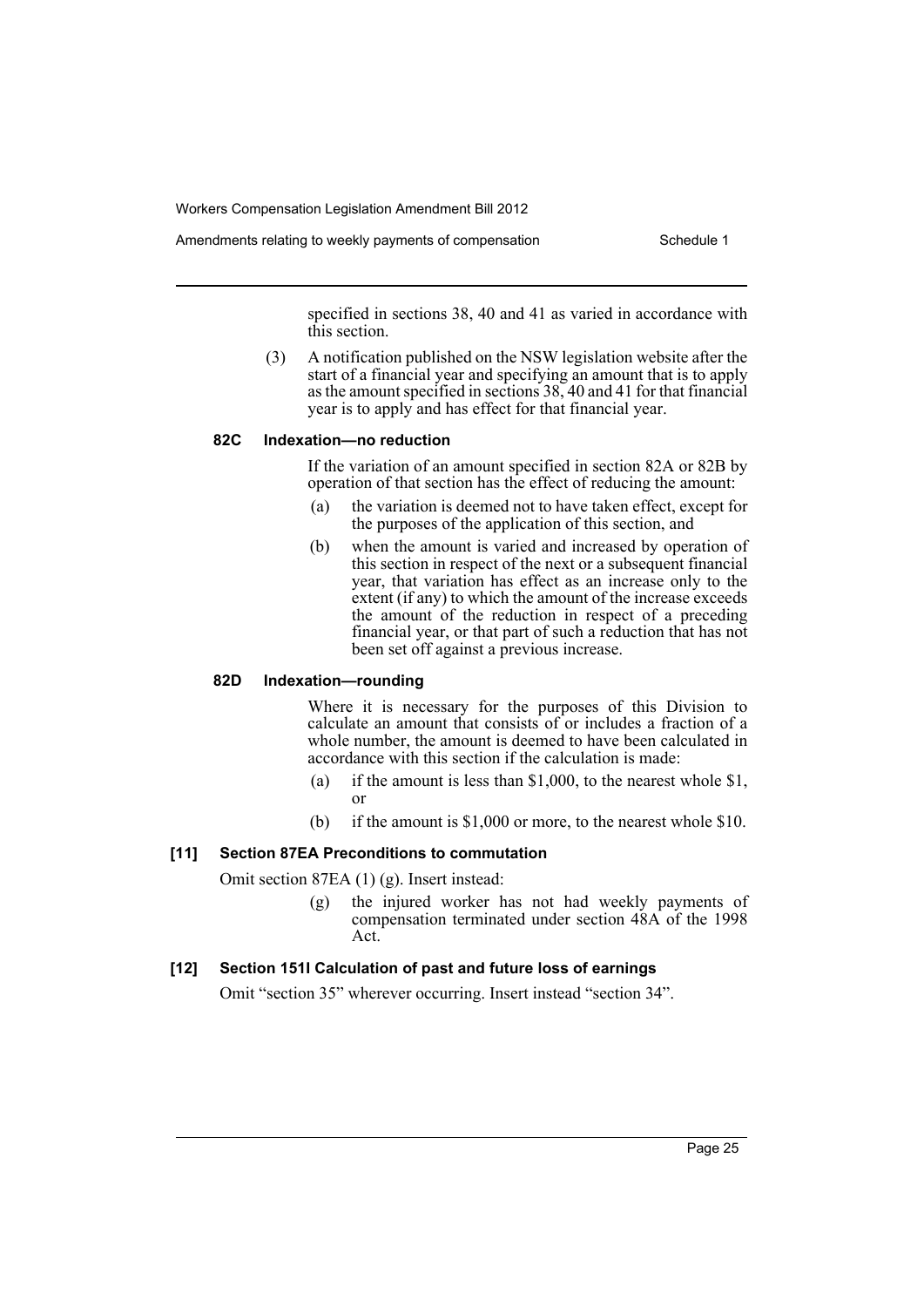Schedule 1 Amendments relating to weekly payments of compensation

### **[13] Schedule 3**

Insert after Schedule 2:

# **Schedule 3 Pre-injury average weekly earnings**

(Section 44C)

| <b>Column 1</b> | <b>Column 2</b>                             |                                                                                                                                                                                                                          | Column <sub>3</sub>                        |                                                                                                                                                                                                                                                                                                                                                                                                                                                                                                                                                                  |
|-----------------|---------------------------------------------|--------------------------------------------------------------------------------------------------------------------------------------------------------------------------------------------------------------------------|--------------------------------------------|------------------------------------------------------------------------------------------------------------------------------------------------------------------------------------------------------------------------------------------------------------------------------------------------------------------------------------------------------------------------------------------------------------------------------------------------------------------------------------------------------------------------------------------------------------------|
| <b>Item</b>     | <b>Class of worker at</b><br>time of injury |                                                                                                                                                                                                                          |                                            | <b>Calculation of pre-injury average</b><br>weekly earnings                                                                                                                                                                                                                                                                                                                                                                                                                                                                                                      |
| $\mathbf{1}$    | Worker who is:                              |                                                                                                                                                                                                                          | (a)<br>Until the worker attains the age or |                                                                                                                                                                                                                                                                                                                                                                                                                                                                                                                                                                  |
|                 | (a)                                         | under the age of<br>21 years, or                                                                                                                                                                                         | highest rate is payable—the worker's       | stage or, but for the injury, would<br>have attained the stage at which the                                                                                                                                                                                                                                                                                                                                                                                                                                                                                      |
|                 | (b)                                         | an apprentice, or                                                                                                                                                                                                        |                                            | pre-injury average weekly earnings<br>are the earnings that the worker<br>would have been entitled to receive<br>in respect of a relevant week if the<br>worker had not sustained the injury<br>and had continued in the<br>employment.                                                                                                                                                                                                                                                                                                                          |
|                 | (c)                                         | working under a<br>contract of<br>employment<br>under which the<br>worker is<br>required to<br>undergo<br>training,<br>instruction or<br>examination in<br>order to become<br>qualified to<br>carry on an<br>occupation, | (b)<br>(c)                                 | On and after the worker attains the<br>age or stage or, but for the injury,<br>would have attained the age or stage<br>at which the highest rate is payable—<br>the worker's pre-injury average<br>weekly earnings are to be calculated<br>as if, at the time of the injury, the<br>worker were being paid at the highest<br>rate applicable to that age or stage.<br>If (a) or (b) applies but there is no<br>rate applicable to a worker who has<br>attained the age of 21 years, the<br>worker's pre-injury average weekly<br>earnings are the maximum weekly |
|                 |                                             | and who, but for the<br>injury, would have been<br>entitled to increments in<br>earnings at certain ages<br>or stages during the<br>course of employment<br>to become qualified.                                         |                                            | compensation amount.                                                                                                                                                                                                                                                                                                                                                                                                                                                                                                                                             |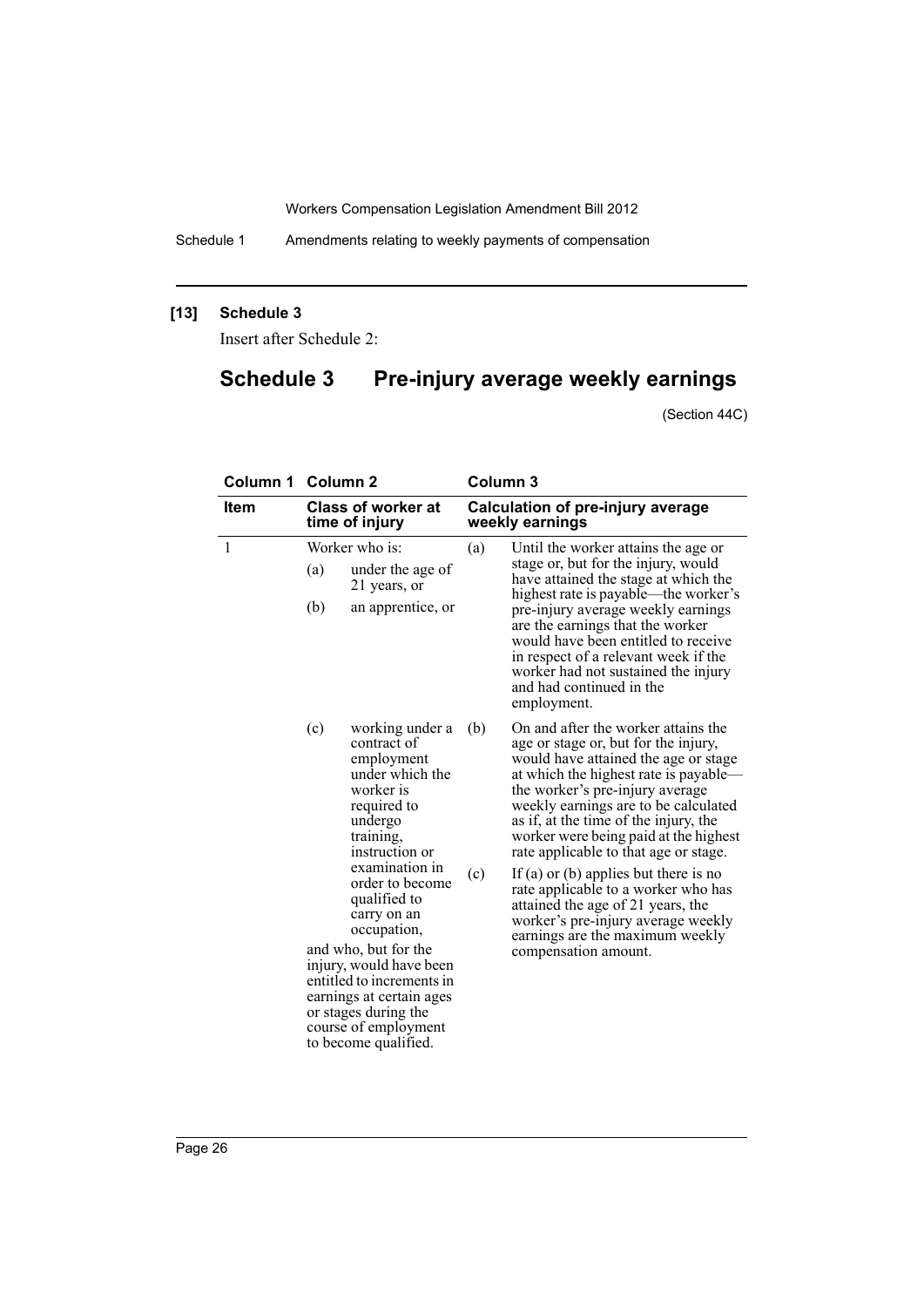Amendments relating to weekly payments of compensation Schedule 1

|                | Column 1 Column 2                                                                                                                                                                                                                                                                        | Column <sub>3</sub>                                                                                                                                                                                                                                                  |
|----------------|------------------------------------------------------------------------------------------------------------------------------------------------------------------------------------------------------------------------------------------------------------------------------------------|----------------------------------------------------------------------------------------------------------------------------------------------------------------------------------------------------------------------------------------------------------------------|
| <b>Item</b>    | <b>Class of worker at</b><br>time of injury                                                                                                                                                                                                                                              | <b>Calculation of pre-injury average</b><br>weekly earnings                                                                                                                                                                                                          |
| $\overline{2}$ | Worker employed by 2<br>or more employers and<br>who works for one of<br>those employers for at<br>least the ordinary hours<br>fixed in any applicable<br>fair work instrument.                                                                                                          | The worker's pre-injury average weekly<br>earnings are to be calculated in accordance<br>with Division 2 of Part 3 with reference to<br>the work for the employer for whom the<br>worker works for at least the ordinary hours<br>fixed in the fair work instrument. |
| 3              | Worker employed by 2<br>or more employers who<br>works for one of those<br>employers for at least<br>the prescribed number<br>of hours each week and<br>to whom no fair work<br>instrument is<br>applicable.                                                                             | The worker's pre-injury average weekly<br>earnings are to be calculated in accordance<br>with Division 2 of Part 3 with reference to<br>the work for the employer for whom the<br>worker works for at least the prescribed<br>number of hours.                       |
| $\overline{4}$ | Worker employed by 2<br>or more employers for<br>at least the ordinary<br>hours fixed in any<br>applicable fair work<br>instrument.                                                                                                                                                      | The worker's pre-injury average weekly<br>earnings are to be calculated in accordance<br>with Division 2 of Part 3 with reference to<br>the work which yields the higher weekly<br>ordinary earnings.                                                                |
| 5              | Worker employed by 2<br>or more employers who<br>works for one of those<br>employers for at least<br>the ordinary hours fixed<br>in an applicable fair<br>work instrument and<br>works for another of<br>those employers for at<br>least the prescribed<br>number of hours each<br>week. | The worker's pre-injury average weekly<br>earnings are to be calculated in accordance<br>with Division 2 of Part 3 with reference to<br>the work which yields the higher weekly<br>ordinary earnings.                                                                |
| 6              | Worker employed by 2<br>or more employers for<br>at least the prescribed<br>number of hours each<br>week and to whom no<br>fair work instrument is<br>applicable.                                                                                                                        | The worker's pre-injury average weekly<br>earnings are to be calculated in accordance<br>with Division 2 of Part 3 with reference to<br>the work which yields the higher weekly<br>ordinary earnings.                                                                |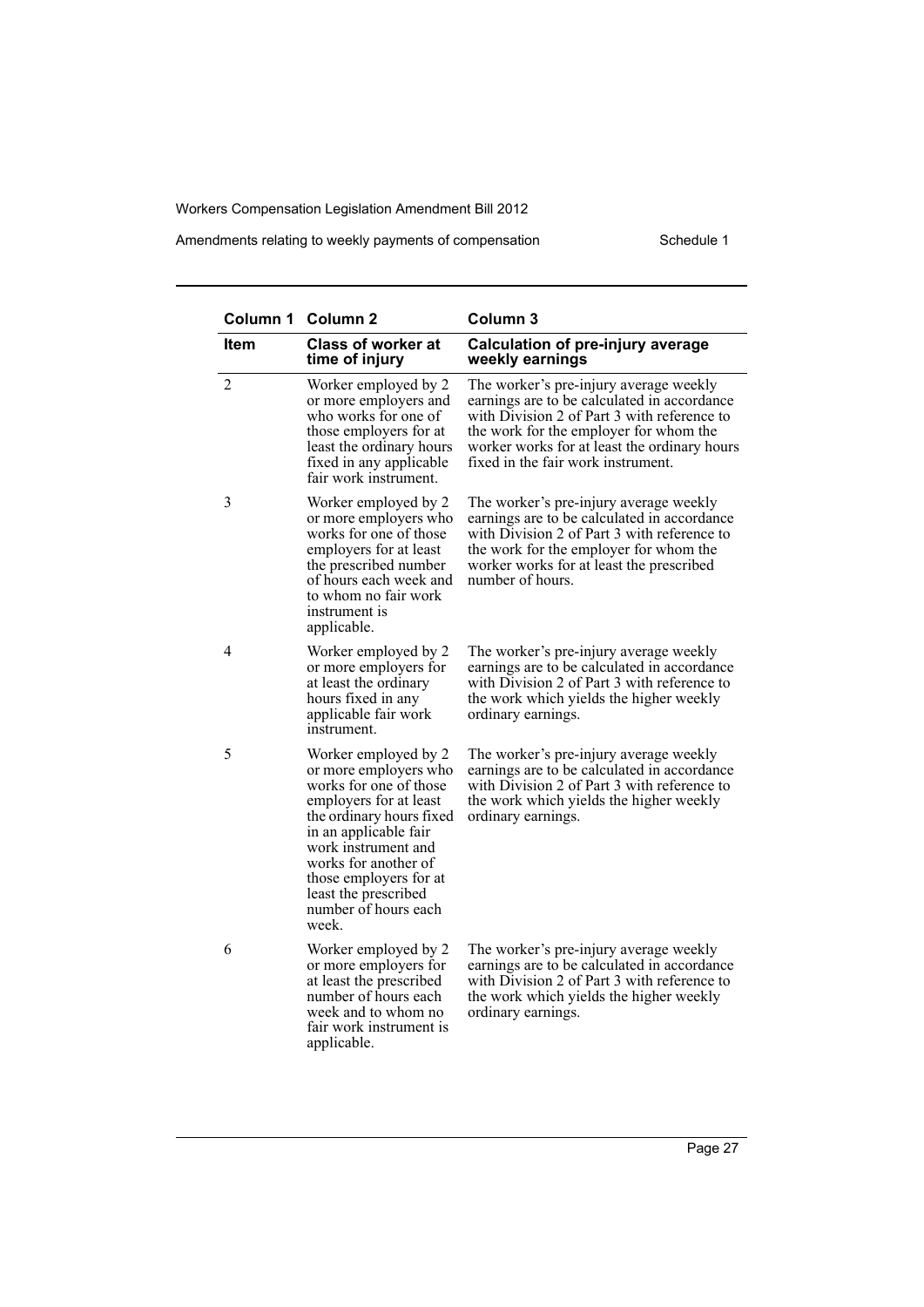Schedule 1 Amendments relating to weekly payments of compensation

|             | Column 1 Column 2                                                                                                                                                                                                                                                                                                                                                                                       | Column 3                                                                                                                                                                                                                                                                                                                                                                                                                           |  |
|-------------|---------------------------------------------------------------------------------------------------------------------------------------------------------------------------------------------------------------------------------------------------------------------------------------------------------------------------------------------------------------------------------------------------------|------------------------------------------------------------------------------------------------------------------------------------------------------------------------------------------------------------------------------------------------------------------------------------------------------------------------------------------------------------------------------------------------------------------------------------|--|
| <b>Item</b> | <b>Class of worker at</b><br>time of injury                                                                                                                                                                                                                                                                                                                                                             | <b>Calculation of pre-injury average</b><br>weekly earnings                                                                                                                                                                                                                                                                                                                                                                        |  |
| 7           | Worker employed by 2<br>or more employers who<br>sustains an injury that<br>results in an incapacity<br>to work for one or more<br>of those employers but<br>not for all those<br>employers.                                                                                                                                                                                                            | The worker's pre-injury average weekly<br>earnings are to be calculated in accordance<br>with Division 2 of Part 3 with reference to<br>earnings from work with all the employers.                                                                                                                                                                                                                                                 |  |
| 8           | Worker employed by 2<br>or more employers in<br>circumstances other<br>than those described in<br>the preceding                                                                                                                                                                                                                                                                                         | The worker's pre-injury average weekly<br>earnings are the worker's average ordinary<br>earnings expressed as an amount per hour<br>for all work carried out by the worker for all<br>employers multiplied by:                                                                                                                                                                                                                     |  |
|             | provisions of this<br>Schedule -                                                                                                                                                                                                                                                                                                                                                                        | the prescribed number of hours per<br>(a)<br>week, or                                                                                                                                                                                                                                                                                                                                                                              |  |
|             |                                                                                                                                                                                                                                                                                                                                                                                                         | (b)<br>the total of the worker's ordinary<br>hours per week,                                                                                                                                                                                                                                                                                                                                                                       |  |
|             |                                                                                                                                                                                                                                                                                                                                                                                                         | whichever is the lesser.                                                                                                                                                                                                                                                                                                                                                                                                           |  |
| 9           | Worker who, during the<br>period of 52 weeks<br>immediately before the<br>injury, receives advice<br>in writing from the<br>employer that the<br>worker is to be<br>promoted or otherwise<br>appointed to a new<br>position (otherwise than<br>on a temporary basis)<br>with the effect that the<br>worker's ordinary<br>earnings will be<br>increased but has not<br>been so promoted or<br>appointed. | The worker's pre-injury average weekly<br>earnings are to be calculated in accordance<br>with Division 2 of Part 3 with reference to<br>the amount that is the average of the<br>earnings expressed as a weekly sum that the<br>worker could reasonably be expected to<br>have earned after the promotion or<br>appointment had taken effect as if the<br>promotion or appointment had taken effect<br>52 weeks before the injury. |  |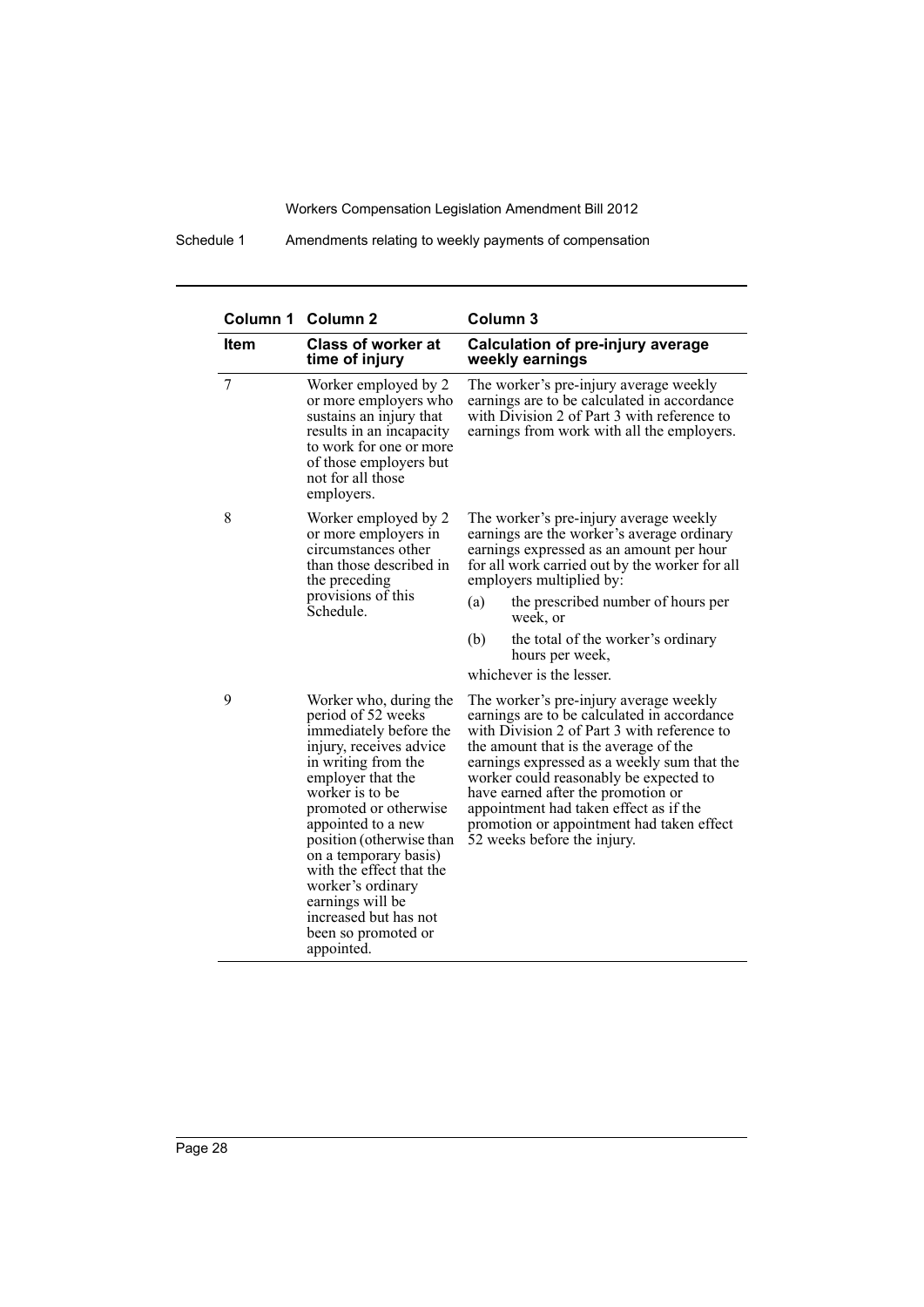Amendments relating to weekly payments of compensation Schedule 1

### **1.2 Amendment of Workplace Injury Management and Workers Compensation Act 1998 No 86**

#### **[1] Chapter 3, Part 1, heading**

Insert before section 41:

# **Part 1 Preliminary**

### **[2] Section 42 Definitions**

Insert at the end of the definition of *injury management plan*:

An injury management plan can provide for the treatment, rehabilitation and retraining to be given or provided to the injured worker.

### **[3] Chapter 3, Part 2, heading**

Insert before section 42A:

# **Part 2 Obligations of insurers, employers and workers**

### **[4] Sections 48 and 48A**

Omit section 48. Insert instead:

#### **48 Return to work obligations of worker**

- (1) A worker who has current work capacity must, in co-operation with the employer or insurer, make reasonable efforts to return to work in suitable employment or pre-injury employment at the worker's place of employment or at another place of employment.
- (2) For the purposes of this section, a worker is to be treated as making a reasonable effort to return to work in suitable employment or pre-injury employment during any reasonable period in which:
	- (a) the worker is waiting for the commencement of a workplace rehabilitation service that is required to be provided under an injury management plan for the worker, or
	- (b) the worker is waiting for a response to a request for suitable employment or pre-injury employment made by the worker and received by the employer, or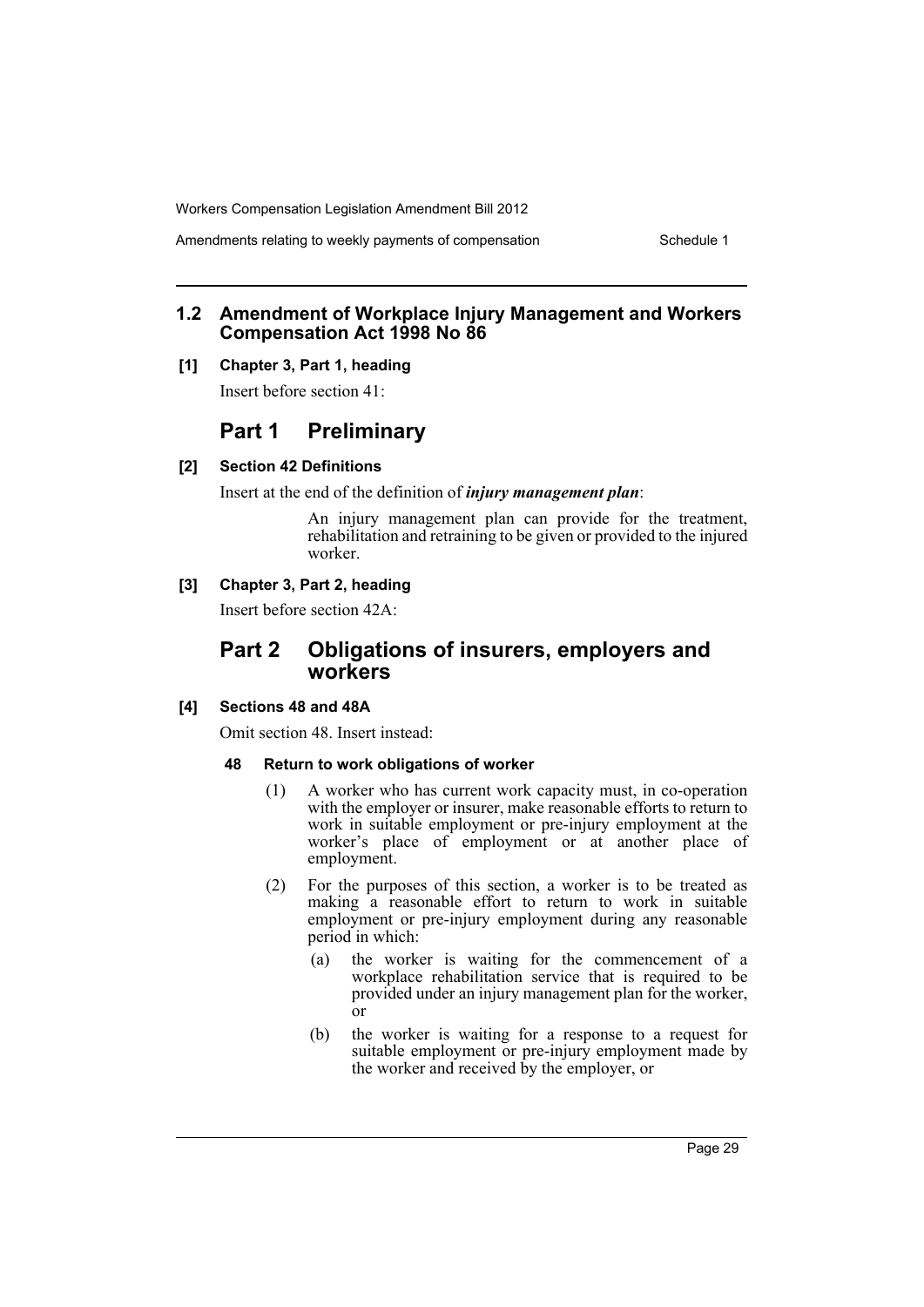Schedule 1 Amendments relating to weekly payments of compensation

(c) if the employer's response is that suitable employment or pre-injury employment will be provided at some time, the worker is waiting for suitable employment or pre-injury employment to commence.

#### **48A Failure to comply with return to work obligations of worker**

- (1) If a worker does not comply with an obligation of the worker imposed under section 48, the insurer may in accordance with this section:
	- (a) suspend the payment of compensation in the form of weekly payments to the worker, or
	- (b) terminate the payment of compensation in the form of weekly payments to the worker, or
	- (c) cease and determine the entitlement of the worker to compensation in the form of weekly payments in respect of the injury under this Act.
- (2) If the insurer seeks to suspend payments of compensation under subsection (1) (a), the insurer must give written notice to the worker stating:
	- (a) the reason for the giving of the notice, and
	- (b) that unless the worker complies with the obligation under section 48 specified in the notice, weekly payments to the worker will be suspended from the date specified in the notice which must be a date at least 14 days after notice is given but no more than 60 days after notice is given, and
	- (c) the consequences of failing to comply as specified in the notice.
- (3) If the worker fails to comply with a written notice under subsection (2), the insurer may suspend the payment of weekly payments to the worker for a period of 28 days after the date specified in the notice referred to in subsection (2) (b).
- (4) If the worker complies with the obligation specified in the notice under subsection  $(2)$  during the period that weekly payments are suspended under subsection (3), the insurer must, subject to and in accordance with this Act, resume the payment of weekly payments with effect from the date on which the worker complied with the obligation.
- (5) If subsection (4) applies, the worker forfeits any compensation in the form of weekly payments that would otherwise have been made during the period of suspension until the worker complied with the obligation and that period is included in determining the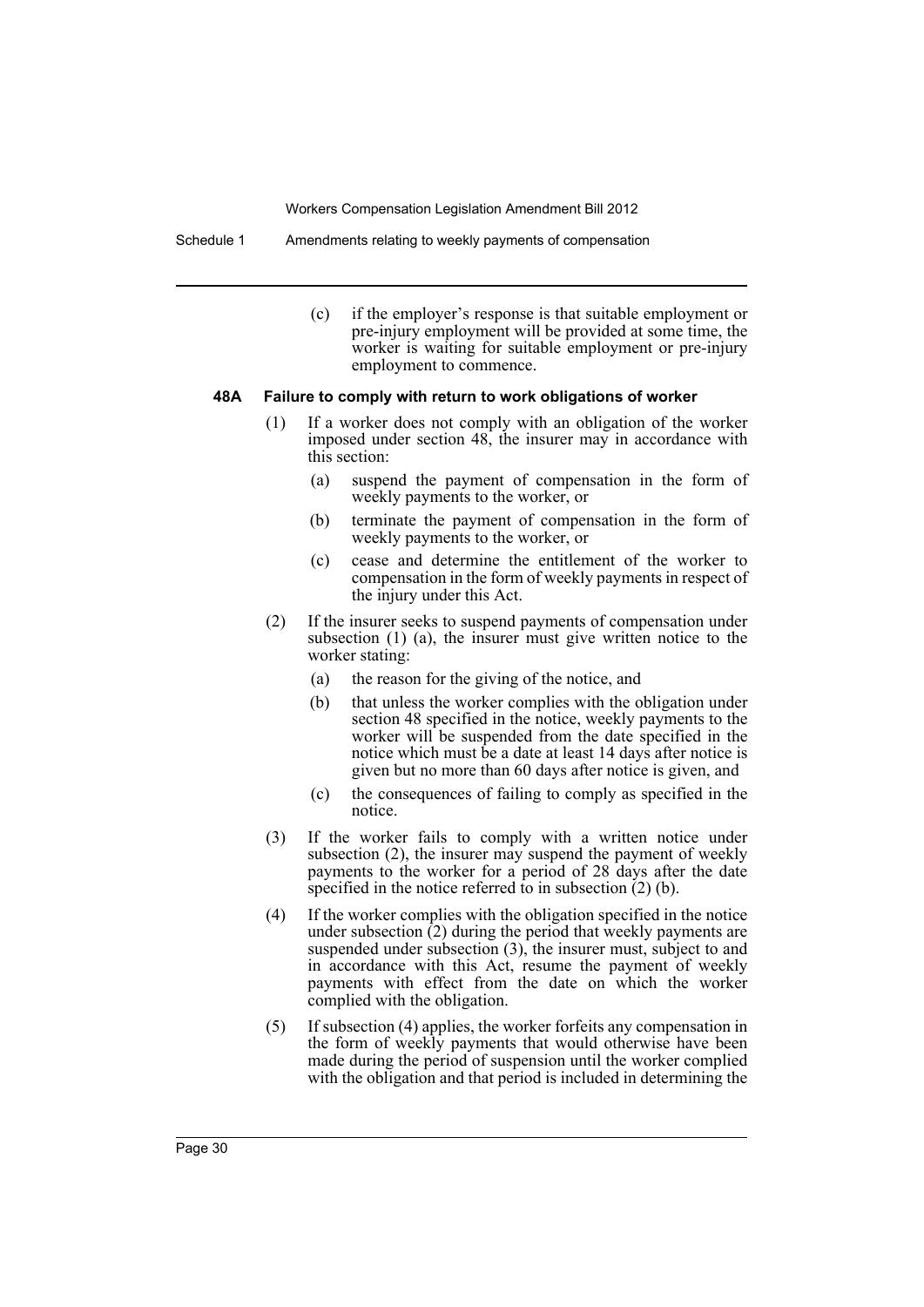Amendments relating to weekly payments of compensation Schedule 1

first or second entitlement period under Division 2 of Part 3 of the 1987 Act.

- (6) If the worker does not comply with the obligation specified in the notice under subsection (2) for the entire period that weekly payments are suspended under subsection  $(3)$ , the insurer may terminate the payment of compensation in the form of weekly payments to the worker in respect of the injury by written notice stating the reasons for giving the notice.
- (7) If the worker:
	- (a) does not comply with the obligation specified in the notice under subsection (2) for the entire period that weekly payments are suspended under subsection (3), and
	- (b) has within the last 12 months prior to the giving of the notice referred to in paragraph (a):
		- (i) been issued 2 notices under subsection (2) without a subsequent suspension of weekly payments, or
		- (ii) had compensation in the form of weekly payments suspended once under subsection (3),

the insurer may cease and determine the entitlement to compensation in the form of weekly payments in respect of the injury to the worker under this Act by written notice stating the reasons for giving the notice.

### **[5] Section 49 Employer must provide suitable work**

Insert at the end of section 49 (1): Maximum penalty: 50 penalty units.

### **[6] Section 57 Compliance by worker**

Omit the section.

**[7] Chapter 3, Part 3**

Insert after section 59:

# **Part 3 Employer improvement notices**

### **59A Authorisation of inspectors**

In this Part:

*inspector* means a member of staff who is an inspector for the purposes of section 238 (Powers of entry and inspection by officers of Authority).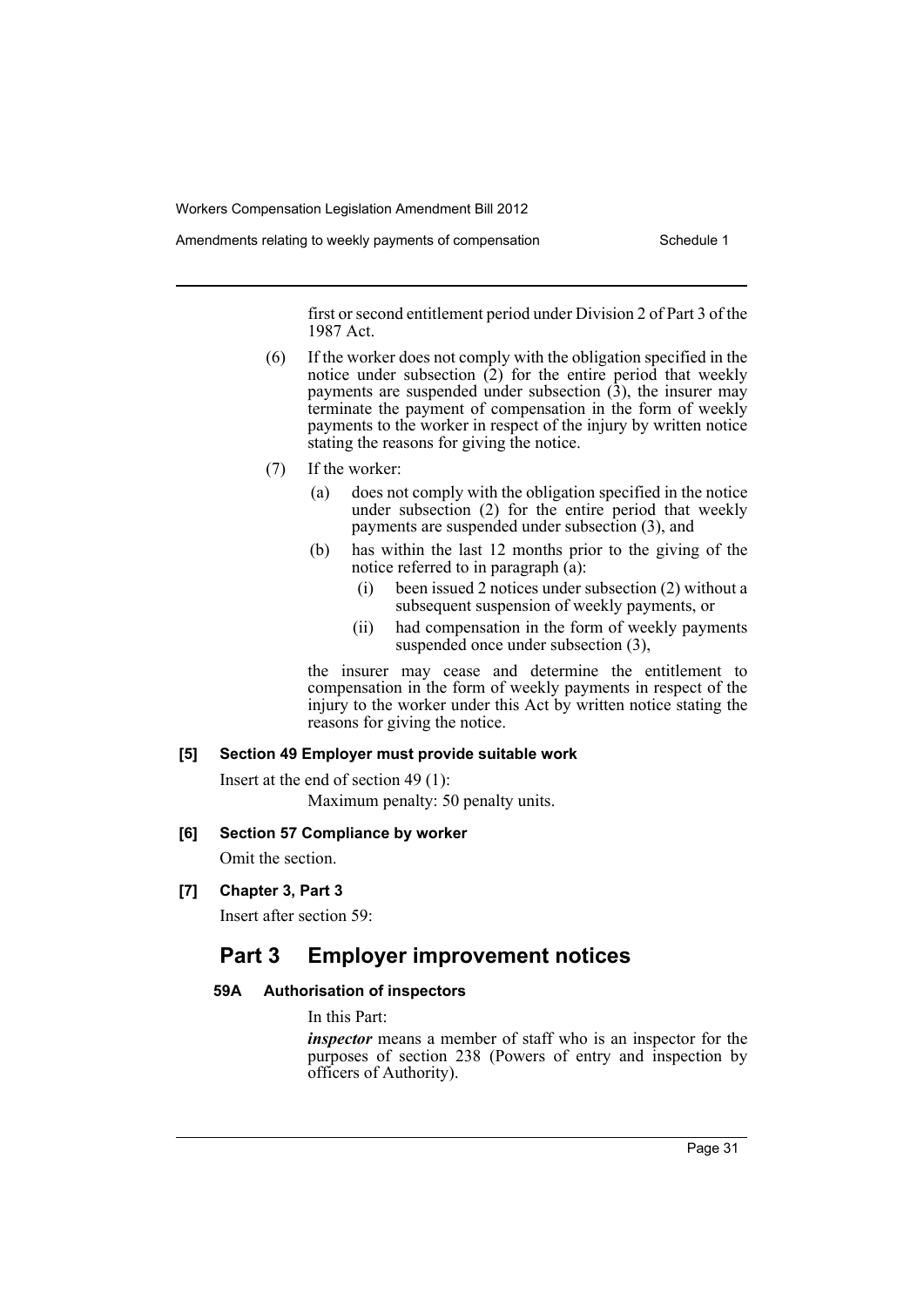Schedule 1 Amendments relating to weekly payments of compensation

#### **59B Issue of improvement notices**

- (1) This section applies if an inspector reasonably believes that an employer:
	- (a) is contravening a provision of this Chapter, or
	- (b) has contravened a provision of this Chapter in circumstances that make it likely that the contravention will continue or be repeated.
- (2) The inspector may issue an improvement notice requiring the employer to:
	- (a) remedy the contravention, or
	- (b) prevent a likely contravention from occurring, or
	- (c) remedy the things or operations causing the contravention or likely contravention.

### **59C Contents of improvement notices**

- (1) An improvement notice must state:
	- (a) that the inspector believes the employer:
		- (i) is contravening a provision of this Chapter, or
		- (ii) has contravened a provision in circumstances that make it likely that the contravention will continue or be repeated, and
	- (b) the provision the inspector believes is being, or has been, contravened, and
	- (c) briefly, how the provision is being, or has been, contravened, and
	- (d) the day by which the person is required to remedy the contravention or likely contravention.
- (2) An improvement notice may include directions concerning the measures to be taken to remedy the contravention or prevent the likely contravention, or the matters or activities causing the contravention or likely contravention, to which the notice relates.
- (3) The day stated for compliance with the improvement notice must be reasonable in all the circumstances.

### **59D Compliance with improvement notice**

The person to whom an improvement notice is issued must comply with the notice within the period specified in the notice. Maximum penalty: 100 penalty units.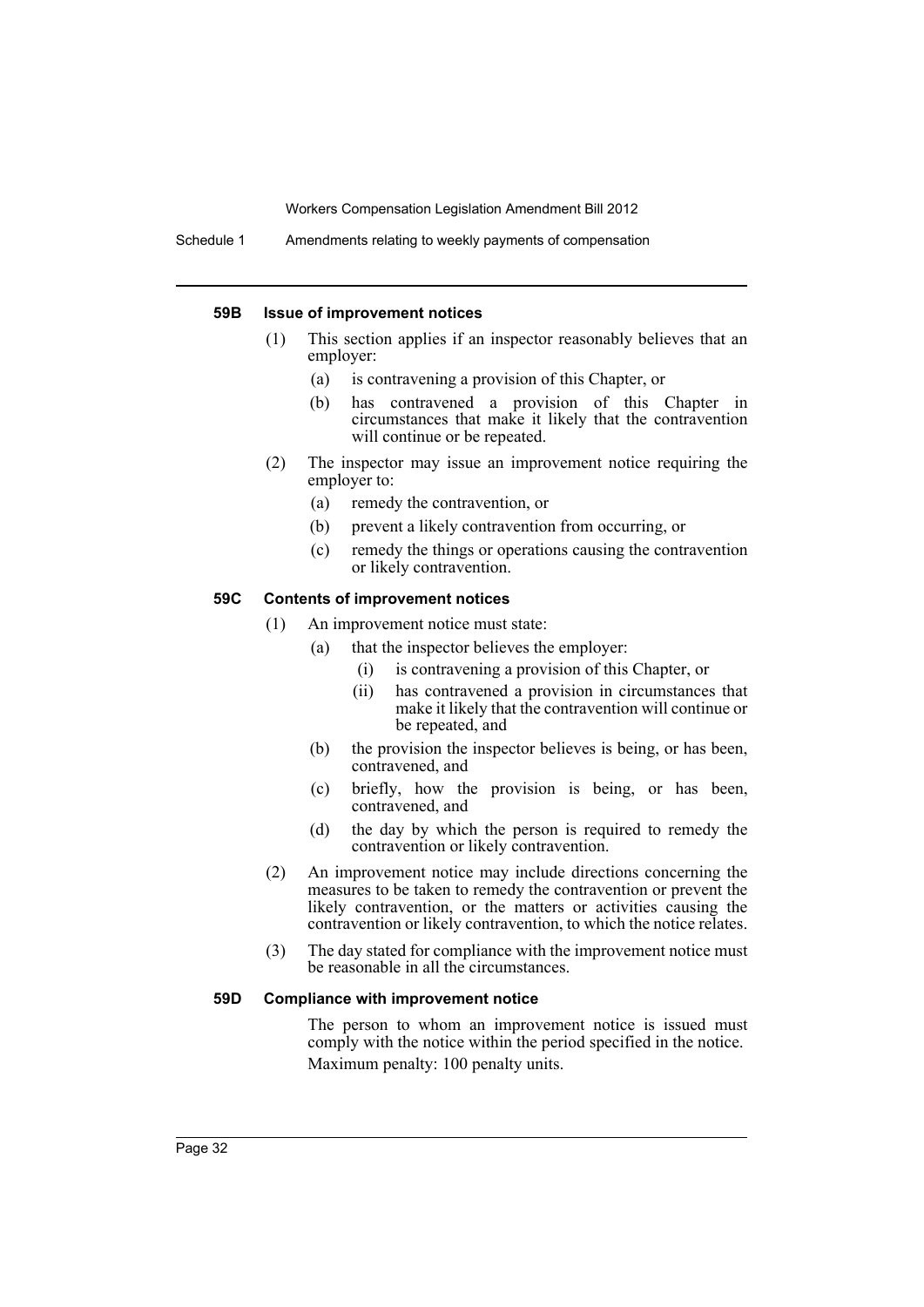### Amendments relating to weekly payments of compensation Schedule 1

#### **59E Extension of time for compliance with improvement notices**

- (1) An inspector may, by written notice given to the person, extend the compliance period for an improvement notice issued under this Part.
- (2) However, the inspector may extend the compliance period only if the period has not ended.
- (3) In this section:

*compliance period* means the period stated in the improvement notice, and includes that period as extended under this section.

#### **[8] Section 105 Jurisdiction of Commission and Compensation Court**

Insert at the end of section 105 (1):

**Note.** The Commission does not have jurisdiction to determine any dispute about a work capacity decision of an insurer and is not to make a decision in respect of a dispute before the Commission that is inconsistent with a work capacity decision of an insurer. See section 43 of the 1987 Act.

#### **[9] Section 270 Obligations of worker to provide authorisations and medical evidence**

Insert at the end of the section:

**Note.** This section does not limit the obligations of a worker under section 44B (Evidence as to work capacity) of the 1987 Act.

#### **[10] Section 297 Directions for interim payment of weekly payments or medical expenses compensation**

Insert after section 297 (1):

(1A) An interim payment direction is not to be made when the dispute concerns a decision by the insurer to discontinue or reduce weekly payments of compensation on the basis of a work capacity decision under Division 2 of Part 3 of the 1987 Act.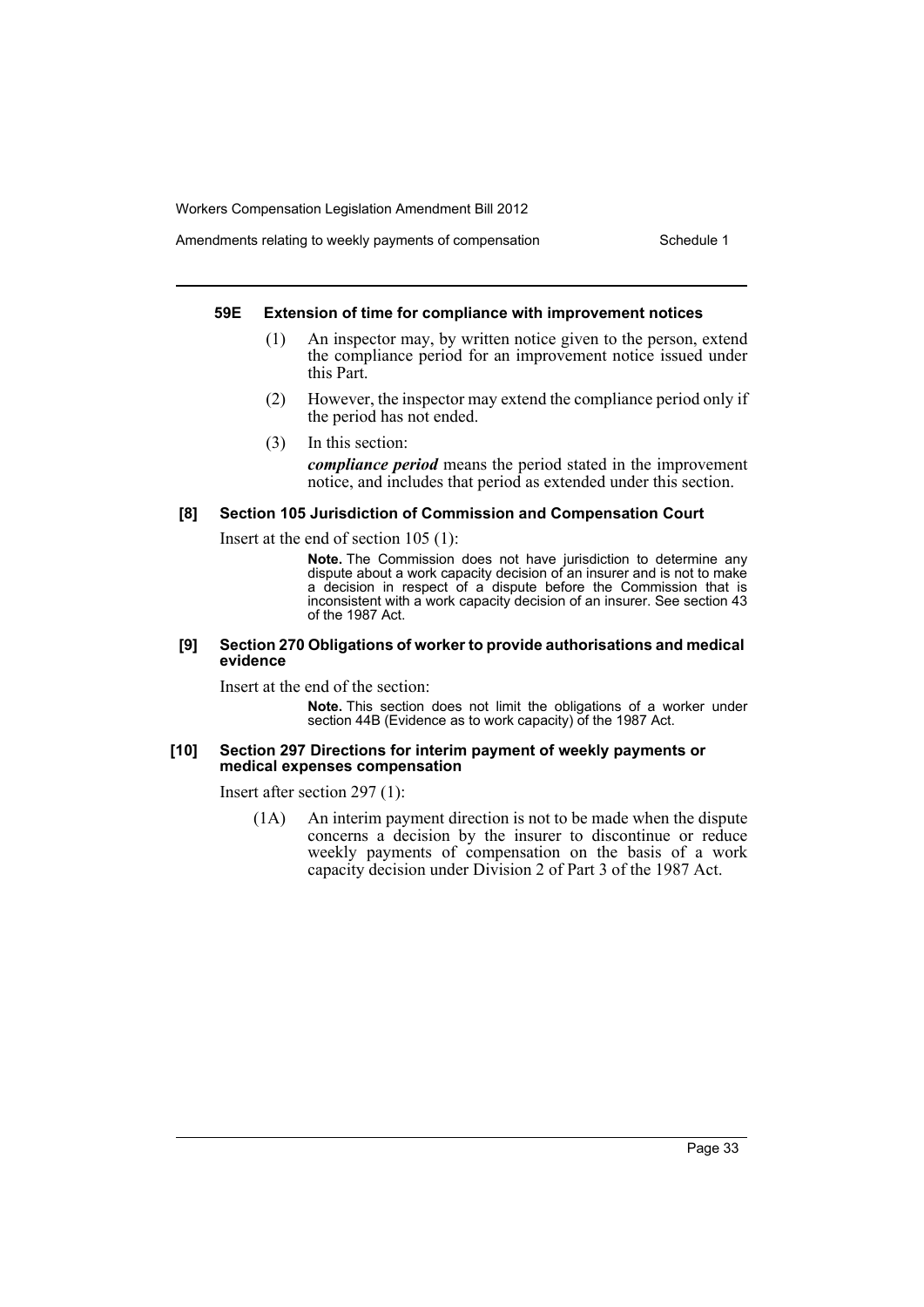# <span id="page-35-0"></span>**Schedule 2 Amendments relating to lump sum compensation**

### **2.1 Amendment of Workers Compensation Act 1987 No 70**

#### **[1] Section 65 Determination of degree of permanent impairment**

Omit "or pain and suffering compensation" from section 65 (3).

- **[2] Section 65A Special provisions for psychological and psychiatric injury** Omit "(either as permanent impairment compensation or pain and suffering compensation)" from section  $6\overline{5}A(1)$ .
- **[3] Section 65A (1), note**

Omit the note.

**[4] Section 65A (3)**

Omit "(either as permanent impairment compensation or pain and suffering compensation)".

#### **[5] Section 66 Entitlement to compensation for permanent impairment**

Omit section 66 (1). Insert instead:

(1) A worker who receives an injury that results in a degree of permanent impairment greater than 10% is entitled to receive from the worker's employer compensation for that permanent impairment as provided by this section. Permanent impairment compensation is in addition to any other compensation under this Act.

**Note.** No permanent impairment compensation is payable for a degree of permanent impairment of 10% or less.

(1A) Only one claim can be made under this Act for permanent impairment compensation in respect of the permanent impairment that results from an injury.

#### **[6] Section 66 (2) (a)**

Omit the paragraph.

**[7] Section 66 (2A)**

Omit Example 1. Insert instead:

**Example 1.** A person suffers 12% permanent impairment. Under subsection (2), the amount of permanent impairment compensation to which he or she is entitled is \$17,050 (\$13,750 + [2  $\times$  \$1,650]). If the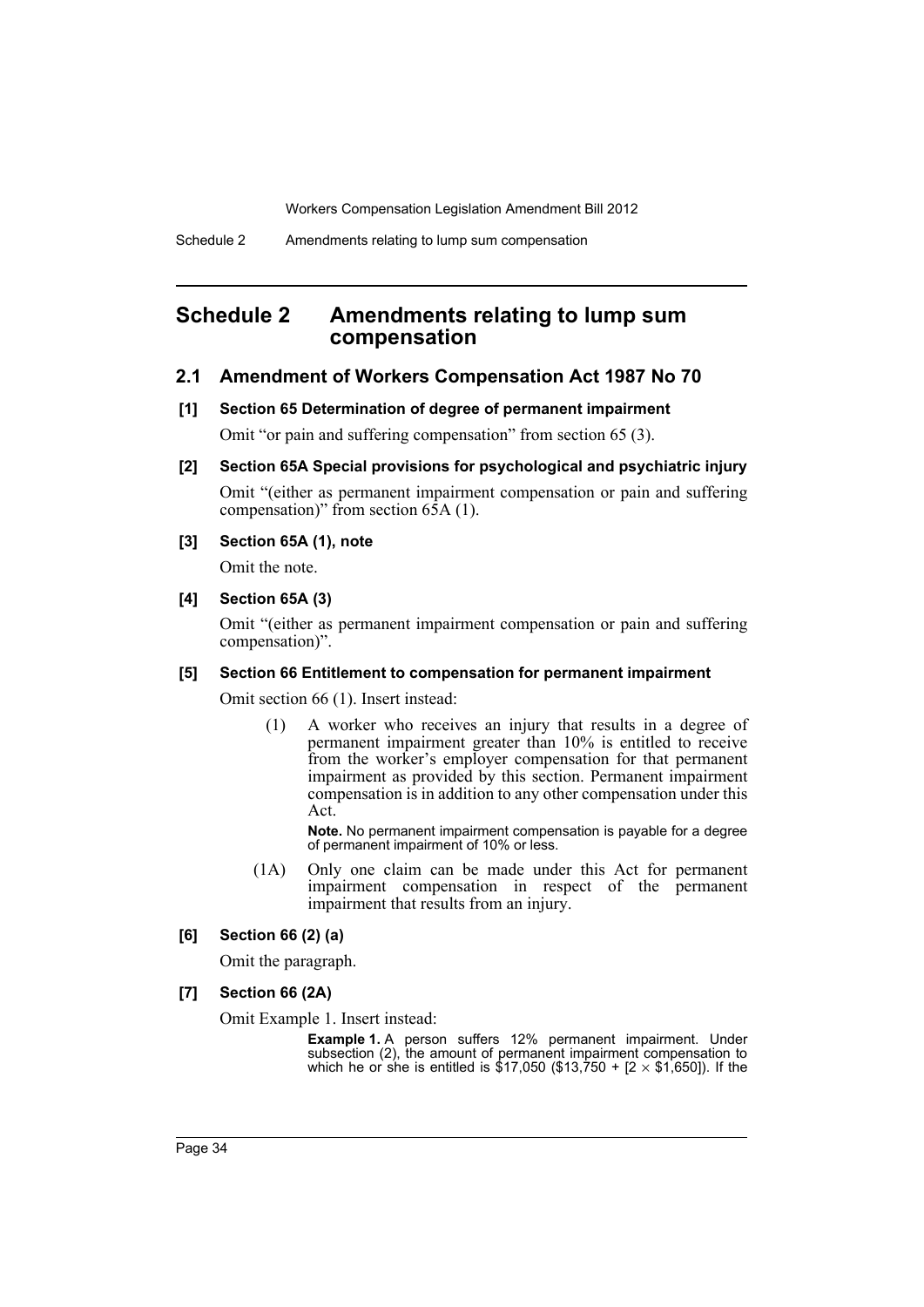Amendments relating to lump sum compensation Schedule 2

whole of the impairment is to the back, the compensation payable in relation to the back will be the whole \$17,050. Under this subsection, that \$17,050 will be increased by 5%, yielding \$17,902.50.

#### **[8] Section 66A Agreements for compensation**

Omit section 66A (1) (a). Insert instead:

(a) under which a worker who has received an injury, and an employer or insurer, agree as to the degree of permanent impairment that has resulted from the injury, and

### **[9] Section 66A (1) (b)**

Omit the paragraph. Insert instead:

(b) in which there is a provision in which the employer or insurer certifies that it is satisfied that the worker has obtained independent legal advice, or has waived the right to obtain independent legal advice, before entering into the agreement.

#### **[10] Section 66A (2)**

Omit the subsection. Insert instead:

(2) If a worker enters into a complying agreement in relation to an injury, the permanent impairment compensation to which the worker is entitled in respect of the injury is the compensation payable in respect of the degree of impairment so agreed.

#### **[11] Section 66A (3) (a)**

Omit "or the amount of pain and suffering compensation".

**[12] Section 66B No proceedings to enter up award on agreement for compensation**

Omit "or pain and suffering compensation" from section 66B (1).

- **[13] Section 67 Compensation for pain and suffering** Omit the section.
- **[14] Section 67A Special provisions for HIV/AIDS** Omit section 67A (1).

#### **[15] Section 67A (4)**

Omit "and pain and suffering compensation are". Insert instead "is".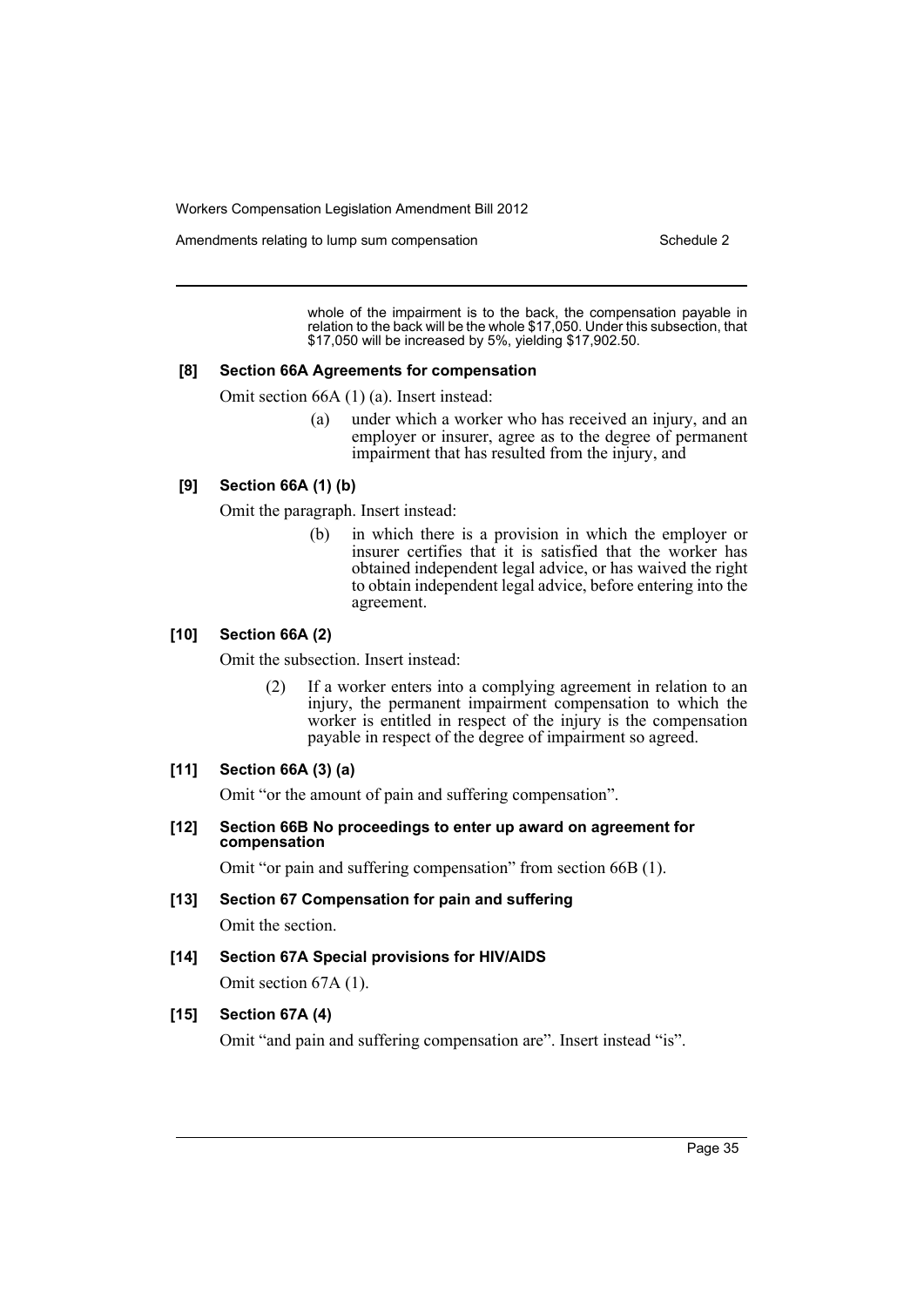Schedule 2 Amendments relating to lump sum compensation

### **[16] Sections 69A and 69B**

Omit the sections.

### **[17] Section 87EA Preconditions to commutation**

Omit "and pain and suffering compensation" from section 87EA (1) (b).

### **2.2 Amendment of Workplace Injury Management and Workers Compensation Act 1998 No 86**

### **[1] Section 263 Lump sum compensation claims to be made at same time**

Omit "or pain and suffering compensation" from section 263 (1).

#### **[2] Section 280B Lump sum compensation to be paid before damages recovered**

Omit "and pain and suffering compensation" wherever occurring.

### **[3] Section 314 What constitutes threshold dispute**

Insert after section 314 (2):

For the purposes of this Part, acceptance by the person on whom a claim for work injury damages is made of the degree of permanent impairment of the injured worker for the purposes of a claim against the person by the injured worker for permanent impairment compensation also constitutes acceptance of the degree of permanent impairment for the purposes of the claim for work injury damages.

### **[4] Section 322A**

Insert after section 322:

### **322A One assessment only of degree of permanent impairment**

- (1) Only one assessment may be made of the degree of permanent impairment of an injured worker.
- (2) The medical assessment certificate that is given in connection with that assessment is the only medical assessment certificate that can be used in connection with any further or subsequent medical dispute about the degree of permanent impairment of the worker as a result of the injury concerned (whether the subsequent or further dispute is in connection with a claim for permanent impairment compensation, the commutation of a liability for compensation or a claim for work injury damages).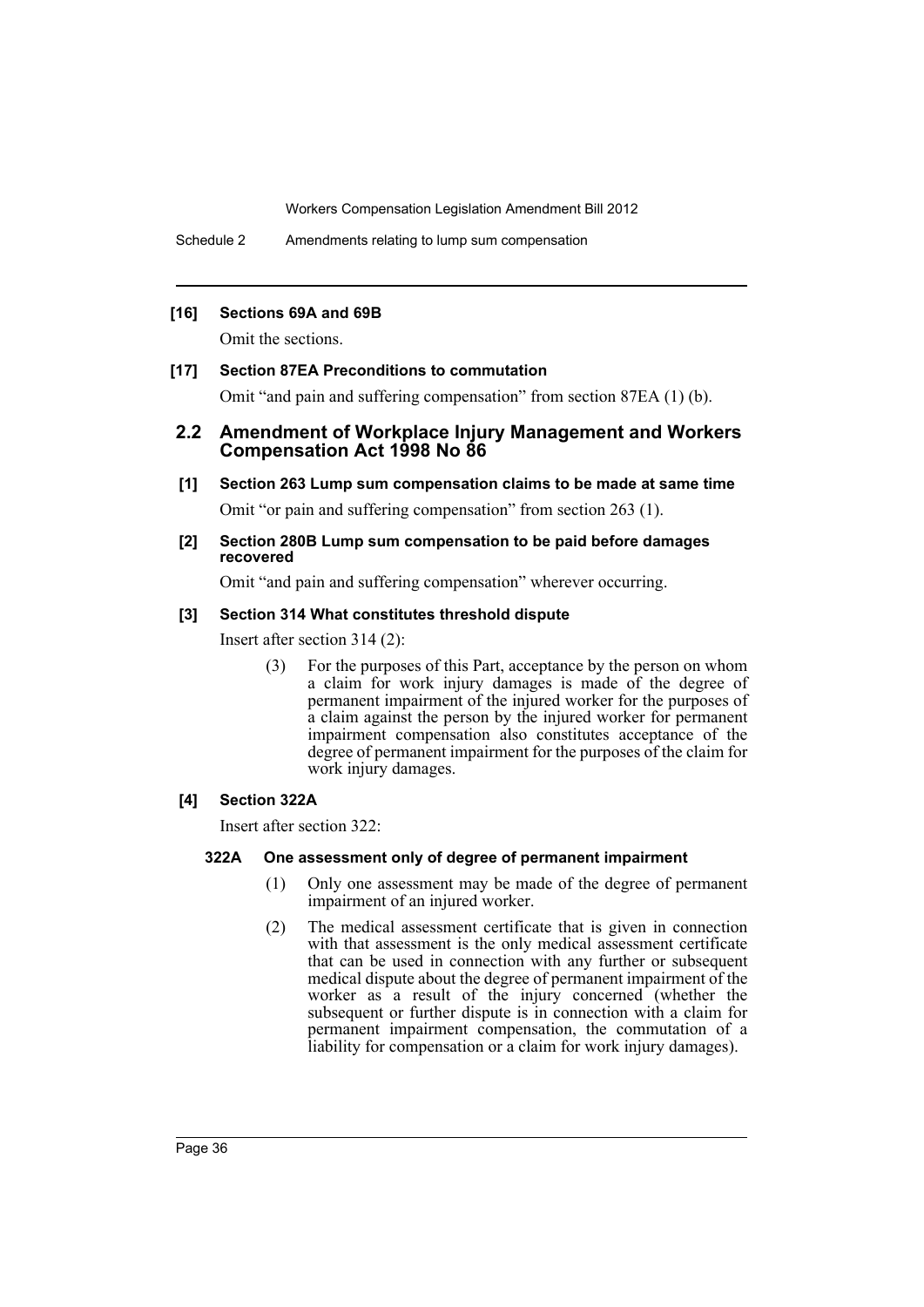Amendments relating to lump sum compensation Schedule 2

- (3) Accordingly, a medical dispute about the degree of permanent impairment of a worker as a result of an injury cannot be referred for, or be the subject of, assessment if a medical dispute about that matter has already been the subject of assessment and a medical assessment certificate under this Part.
- (4) This section does not affect the operation of section 327 (Appeal against medical assessment).

### **2.3 Amendment of Civil Liability Act 2002 No 22**

#### **Section 26I Non-economic loss damages limited to workers compensation amount**

Omit section 26I (2). Insert instead:

(2) When determining the total amount to which a worker would be entitled as compensation under a provision of the *Workers Compensation Act 1987*, the amount is to be determined under the provision as it was in force when the injury to the offender was received.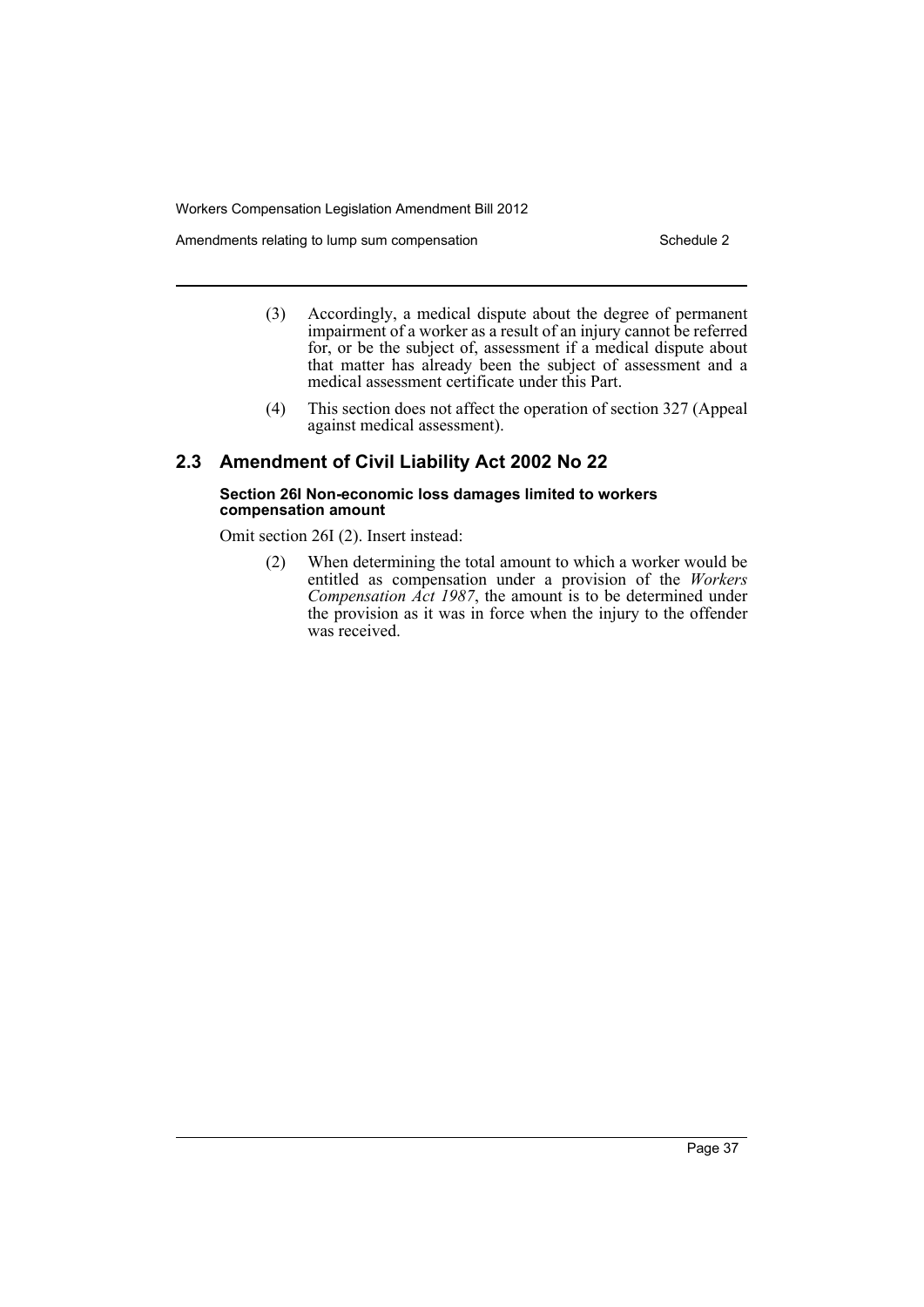# <span id="page-39-0"></span>**Schedule 3 Amendments relating to damages for nervous shock**

### **Amendment of Workers Compensation Act 1987 No 70**

**[1] Section 151P Damages for psychological or psychiatric injury** Omit the section.

#### **[2] Section 151AD**

Insert after section 151AC:

### **151AD No damages for nervous shock injury to non-workers**

(1) No damages for pure mental harm may be awarded against an employer liable to pay compensation under this Act in respect of the death of or injury to a worker if the pure mental harm arises wholly or partly from mental or nervous shock in connection with the death of or injury to the worker unless the pure mental harm is a work injury (that is, an injury to the worker or to another worker).

**Note.** This section prevents a claim for damages for nervous shock when the nervous shock is not a work injury. It prevents claims for damages by relatives of an injured or deceased worker because their injuries are not work injuries.

(2) In this section, *pure mental harm* has the same meaning as in Part 3 of the *Civil Liability Act 2002*.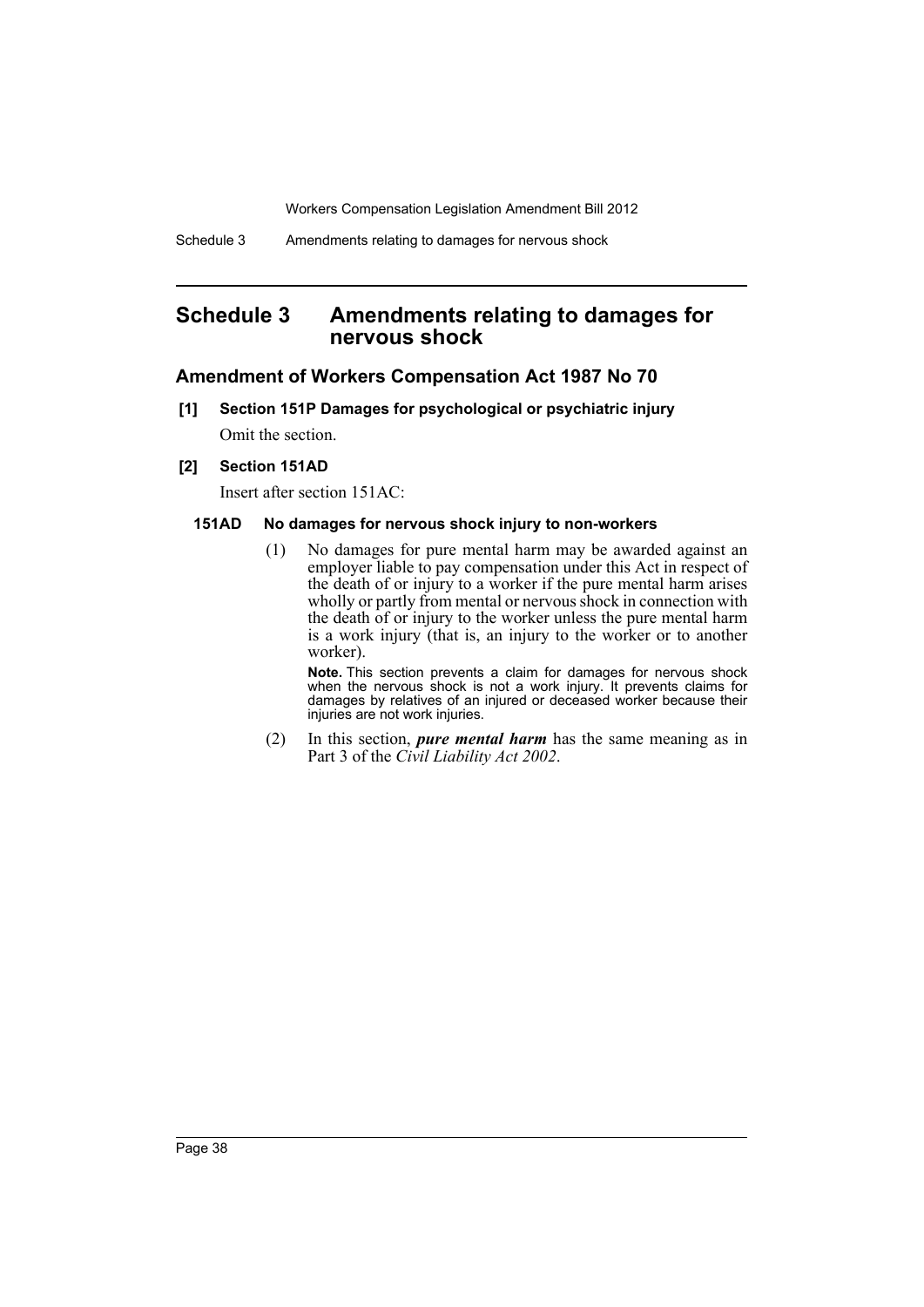Amendments relating to medical and related expenses Schedule 4

# <span id="page-40-0"></span>**Schedule 4 Amendments relating to medical and related expenses**

### **Amendment of Workers Compensation Act 1987 No 70**

**[1] Section 59A**

Insert after section 59:

### **59A Limit on payment of compensation**

- (1) Compensation is not payable to an injured worker under this Division in respect of any treatment, service or assistance given or provided more than 12 months after a claim for compensation in respect of the injury was first made, unless weekly payments of compensation are or have been paid or payable to the worker.
- (2) If weekly payments of compensation are or have been paid or payable to the worker, compensation is not payable under this Division in respect of any treatment, service or assistance given or provided more than 12 months after the worker ceased to be entitled to weekly payments of compensation.
- (3) If a worker becomes entitled to weekly payments of compensation after ceasing to be entitled to compensation under this Division, the worker is once again entitled to compensation under this Division but only in respect of any treatment, service or assistance given or provided during a period in respect of which weekly payments are payable to the worker.
- (4) This section does not apply to a seriously injured worker (as defined in Division 2).

#### **[2] Section 60 Compensation for cost of medical or hospital treatment and rehabilitation etc**

Insert after section 60 (2):

- (2A) The worker's employer is not liable under this section to pay the cost of any treatment or service (or related travel expenses) if:
	- (a) the treatment or service is given or provided without the prior approval of the insurer (not including treatment provided within 48 hours of the injury happening and not including treatment or service that is exempt under the WorkCover Guidelines from the requirement for prior insurer approval), or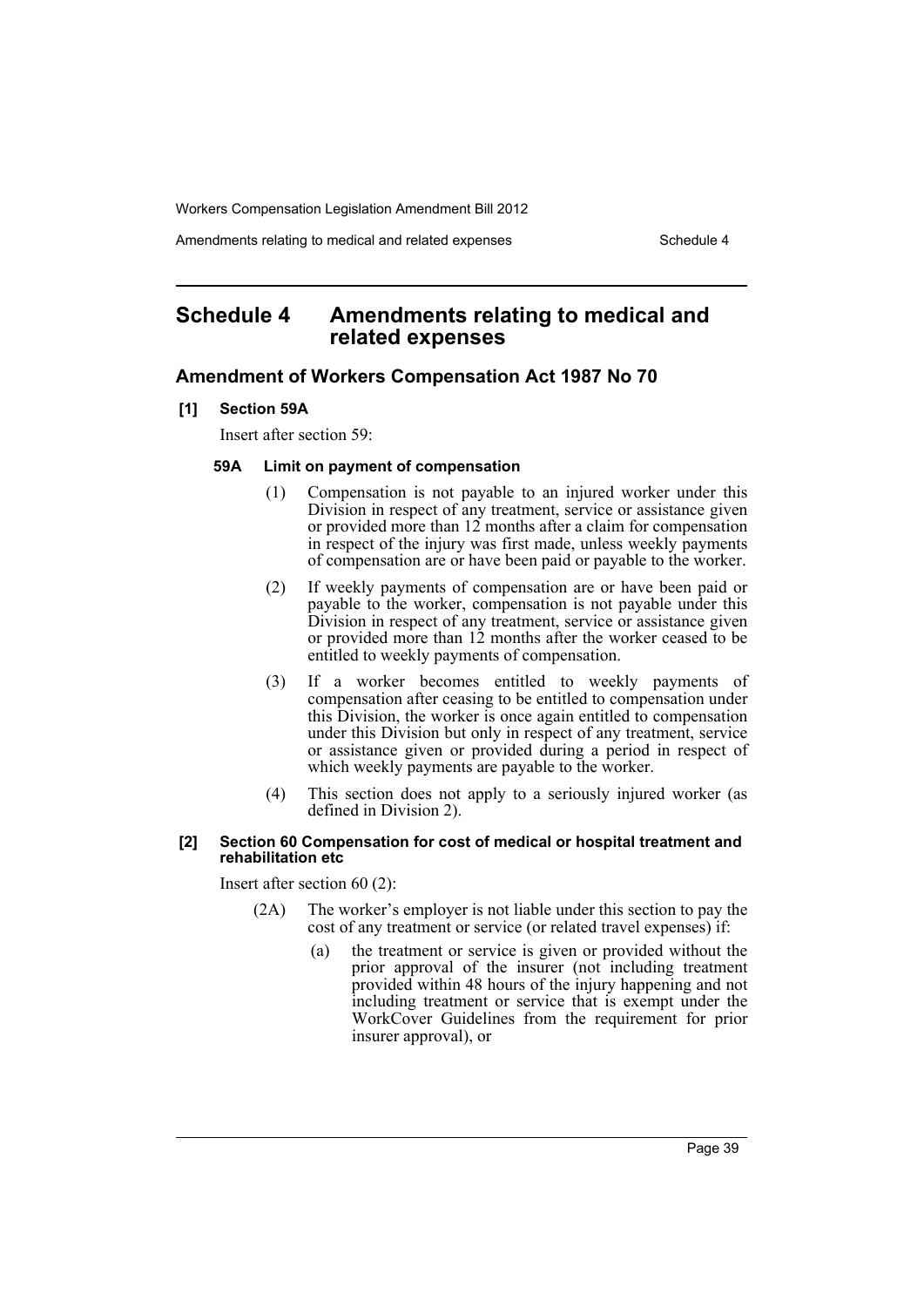- (b) the treatment or service is given or provided by a person who is not appropriately qualified to give or provide the treatment or service, or
- (c) the treatment or service is not given or provided in accordance with any conditions imposed by the WorkCover Guidelines on the giving or providing of the treatment or service, or
- (d) the treatment is given or provided by a health practitioner whose registration as a health practitioner under any relevant law is limited or subject to any condition imposed as a result of a disciplinary process, or who is suspended or disqualified from practice.
- (2B) The worker's employer is not liable under this section to pay travel expenses related to any treatment or service if the treatment or service is given or provided at a location that necessitates more travel than is reasonably necessary to obtain the treatment or service.
- (2C) The WorkCover Guidelines may make provision for or with respect to the following:
	- (a) establishing rules to be applied in determining whether it is reasonably necessary for a treatment or service to be given or provided,
	- (b) limiting the kinds of treatment and service (and related travel expenses) that an employer is liable to pay the cost of under this section,
	- (c) limiting the amount for which an employer is liable to pay under this section for any particular treatment or service,
	- (d) establishing standard treatment plans for the treatment of particular injuries or classes of injury,
	- (e) specifying the qualifications or experience that a person requires to be *appropriately qualified* for the purposes of this section to give or provide a treatment or service to an injured worker (including by providing that a person is not appropriately qualified unless approved or accredited by the Authority).

#### **[3] Section 61 Rates applicable for medical or related treatment**

Omit "and the customary charge made in the community for the treatment to persons other than workers" from section 61 (1).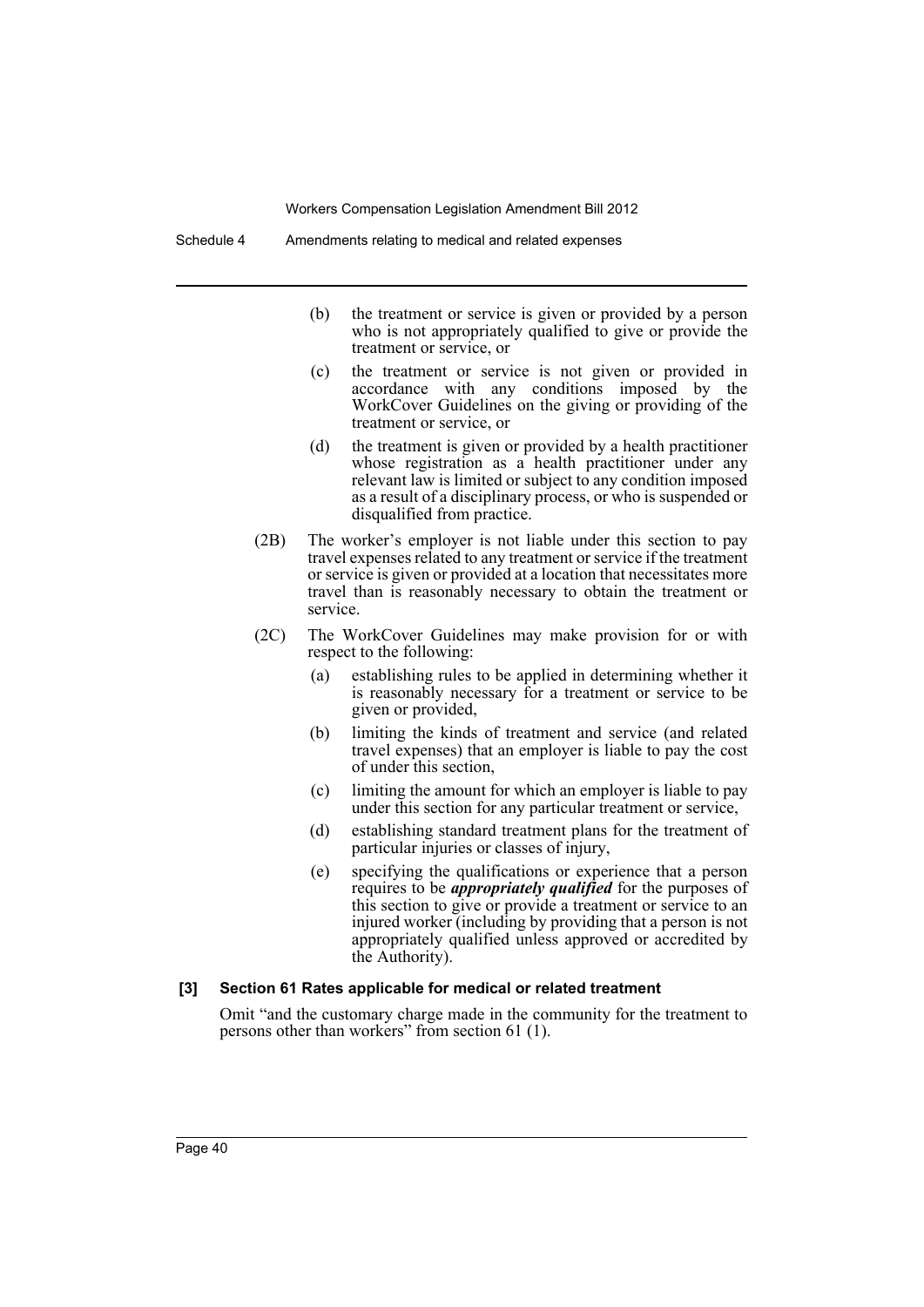Amendments relating to medical and related expenses Schedule 4

### **[4] Section 61 (2A)**

Insert after section 61 (2):

(2A) An order under subsection (2) may provide for the maximum amount fixed in respect of any particular medical or related treatment to vary by reference to different factors of a specified kind (for example, a higher maximum amount could be fixed for a treatment when provided by a provider accredited by the Authority).

### **[5] Section 63A Rates applicable for workplace rehabilitation services**

Insert after section 63A (2):

(2A) An order under subsection (2) may provide for the maximum amount fixed in respect of any particular service to vary by reference to different factors of a specified kind (for example, a higher maximum amount could be fixed for a service when provided by a provider approved or accredited by the Authority).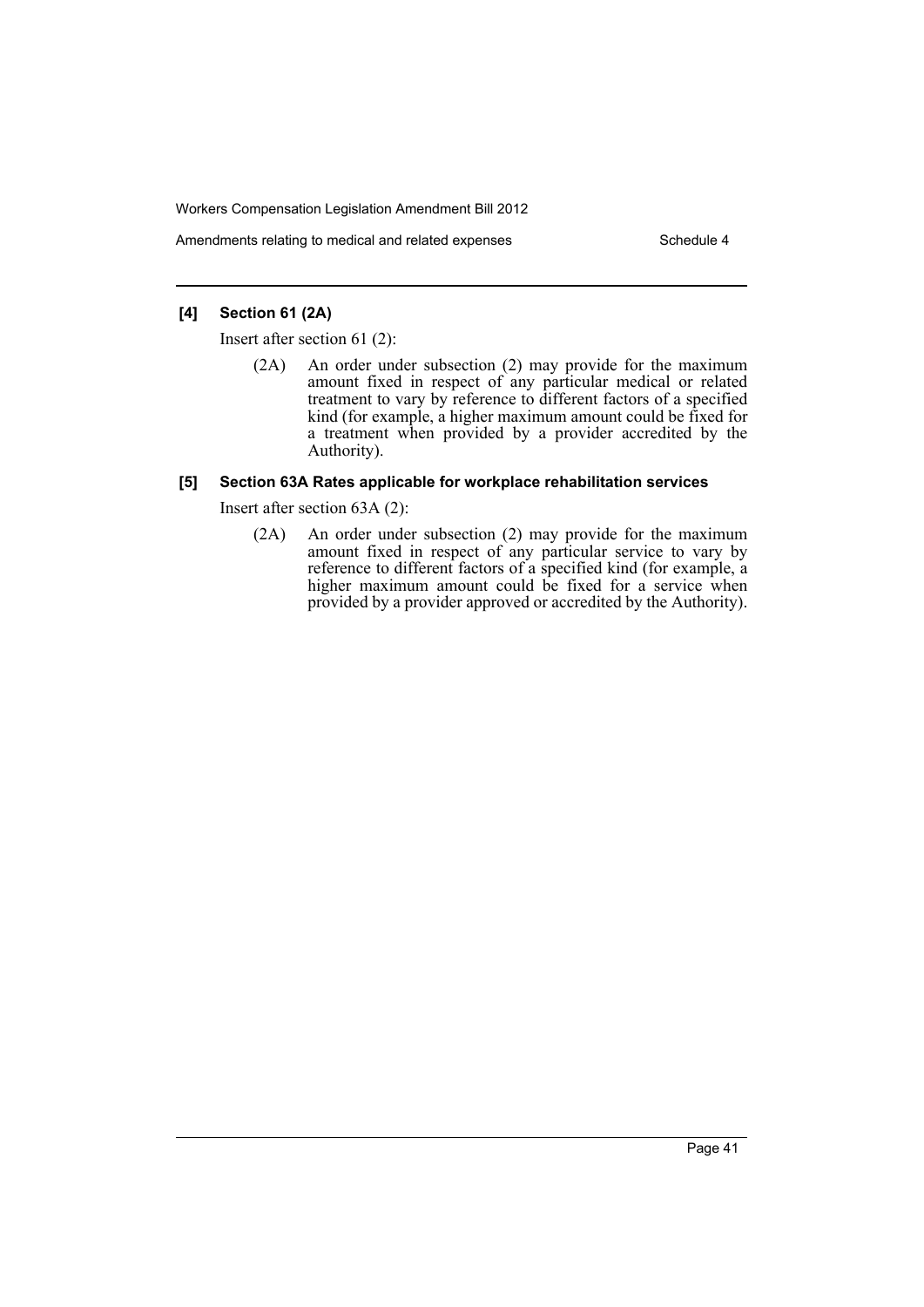Schedule 5 Amendments relating to journey claims

# <span id="page-43-0"></span>**Schedule 5 Amendments relating to journey claims**

# **Amendment of Workers Compensation Act 1987 No 70**

### **Section 10 Journey claims**

Insert after section 10 (3):

(3A) A journey referred to in subsection (3) to or from the worker's place of abode is a journey to which this section applies only if there is a real and substantial connection between the employment and the accident or incident out of which the personal injury arose.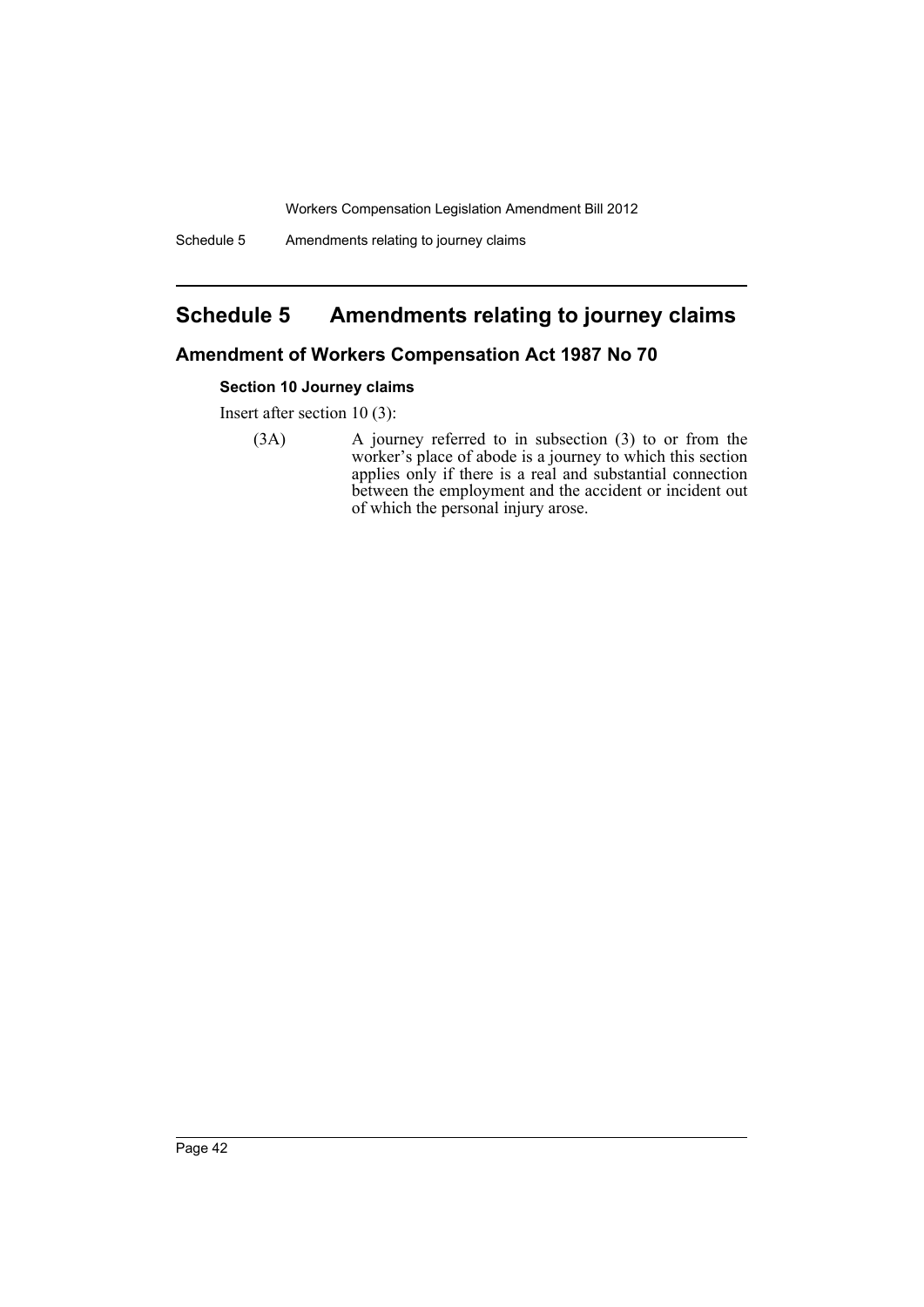Amendments relating to heart attack and stroke Schedule 6 Schedule 6

# <span id="page-44-0"></span>**Schedule 6 Amendments relating to heart attack and stroke**

#### **Amendment of Workers Compensation Act 1987 No 70**

#### **Section 9B**

Insert after section 9A:

#### **9B No compensation for heart attack or stroke unless nature of employment results in significantly greater risk**

- (1) No compensation is payable under this Act in respect of an injury that consists of, is caused by, results in or is associated with a heart attack injury or stroke injury unless the nature of the employment concerned gave rise to a significantly greater risk of the worker suffering the injury than had the worker not been employed in employment of that nature.
- (2) In this section:

*heart attack injury* means an injury to the heart, or any blood vessel supplying or associated with the heart, that consists of, is caused by, results in or is associated with:

- (a) any heart attack, or
- (b) any myocardial infarction, or
- (c) any myocardial ischaemia, or
- (d) any angina, whether unstable or otherwise, or
- (e) any fibrillation, whether atrial or ventricular or otherwise, or
- (f) any arrhythmia of the heart, or
- (g) any tachycardia, whether ventricular, supra ventricular or otherwise, or
- (h) any harm or damage to such a blood vessel or to any associated plaque, or
- (i) any impairment, disturbance or alteration of blood, or blood circulation, within such a blood vessel, or
- (j) any occlusion of such a blood vessel, whether the occlusion is total or partial, or
- (k) any rupture of such a blood vessel, including any rupture of an aneurism of such a blood vessel, or
- (l) any haemorrhage from such a blood vessel, or
- (m) any aortic dissection, or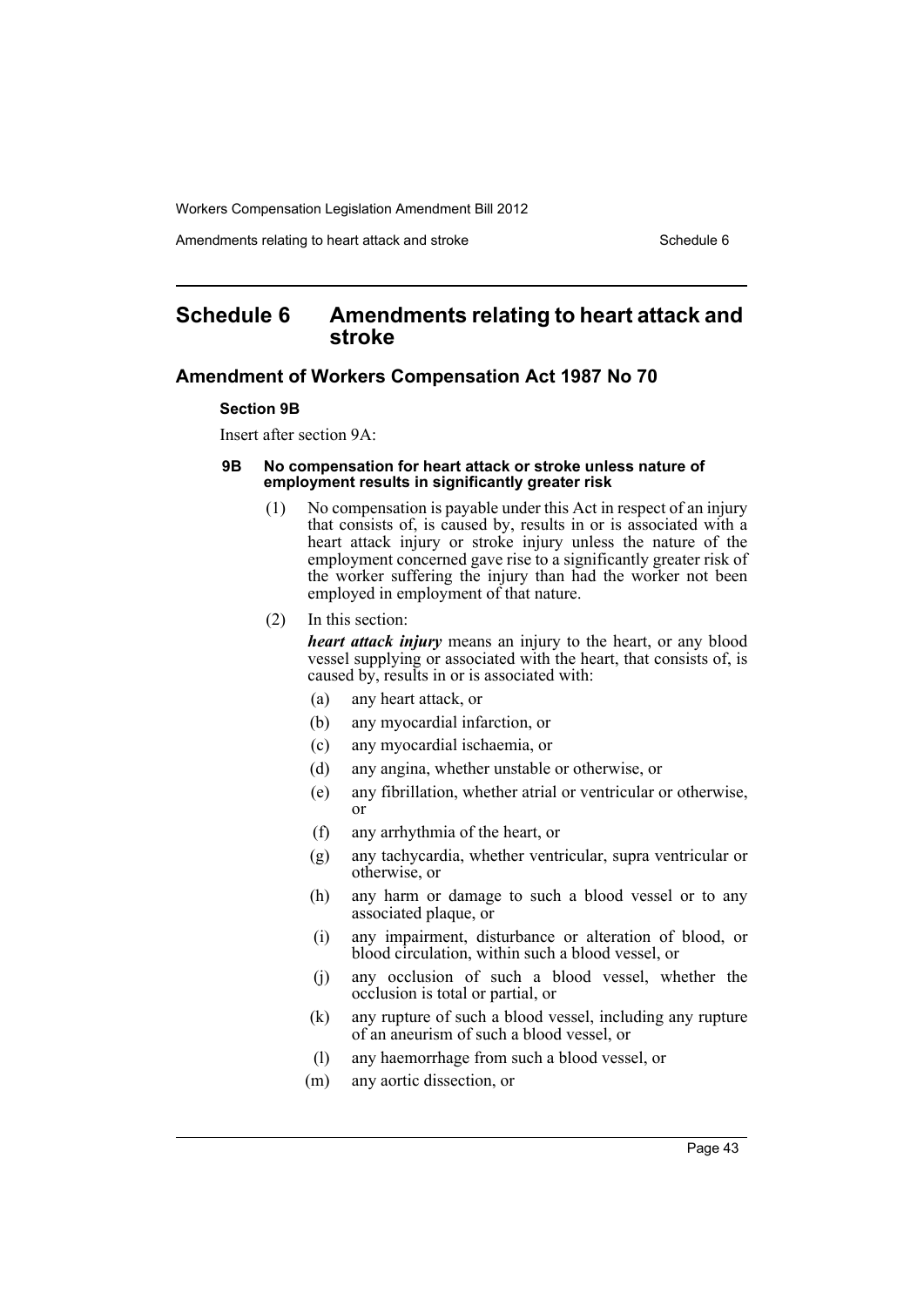- (n) any consequential physical harm or damage, including harm or damage to the brain, or
- (o) any consequential mental harm or damage.

*stroke injury* means an injury to the brain, or any of the blood vessels supplying or associated with the brain, that consists of, is caused by, results in or is associated with:

- (a) any stroke, or
- (b) any cerebral infarction, or
- (c) any cerebral ischaemia, or
- (d) any rupture of such a blood vessel, including any rupture of an aneurism of such a blood vessel, or
- (e) any subarachnoid haemorrhage, or
- (f) any haemorrhage from such a blood vessel, or
- (g) any harm or damage to such a blood vessel or to any associated plaque, or
- (h) any impairment, disturbance or alteration of blood, or blood circulation, within such a blood vessel, or
- (i) any occlusion of such a blood vessel, whether the occlusion is total or partial, or
- (j) any consequential physical harm or damage, including neurological harm or damage, or
- (k) any consequential mental harm or damage.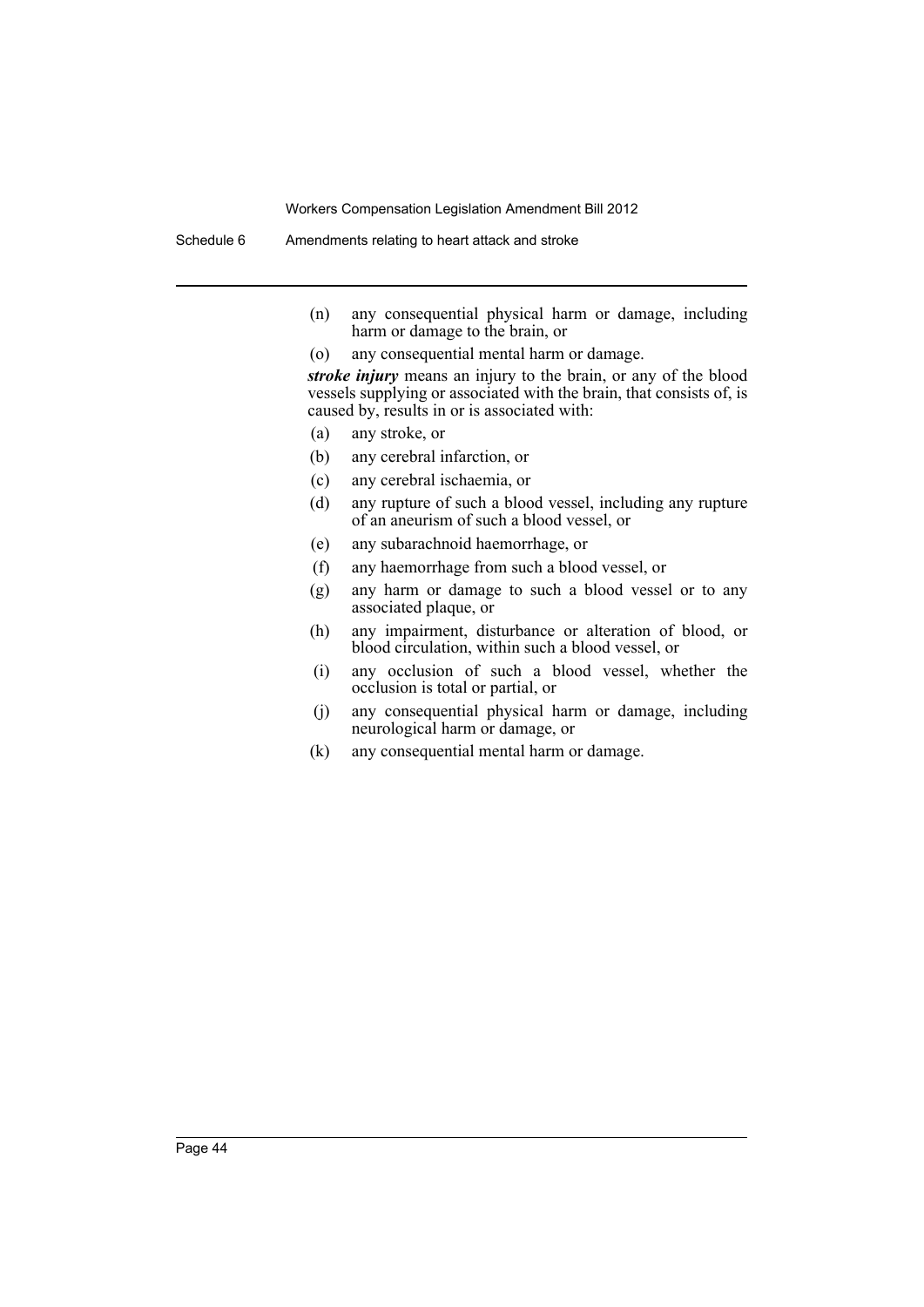Amendments relating to disease injuries Schedule 7 Schedule 7

# <span id="page-46-0"></span>**Schedule 7 Amendments relating to disease injuries**

### **Amendment of Workers Compensation Act 1987 No 70**

### **[1] Section 4 Definition of "injury"**

Omit paragraph (b) of the definition of *injury*. Insert instead:

- (b) includes a *disease injury*, which means:
	- (i) a disease that is contracted by a worker in the course of employment but only if the employment was the main contributing factor to contracting the disease, and
	- (ii) the aggravation, acceleration, exacerbation or deterioration in the course of employment of any disease, but only if the employment was the main contributing factor to the aggravation, acceleration, exacerbation or deterioration of the disease, and

#### **[2] Section 9A No compensation payable unless employment substantial contributing factor to injury**

Insert "(other than a disease injury)" after "an injury" in section 9A (1).

### **[3] Section 9A (1)**

Insert at the end of the subsection:

**Note.** In the case of a disease injury, the worker's employment must be the main contributing factor. See section 4.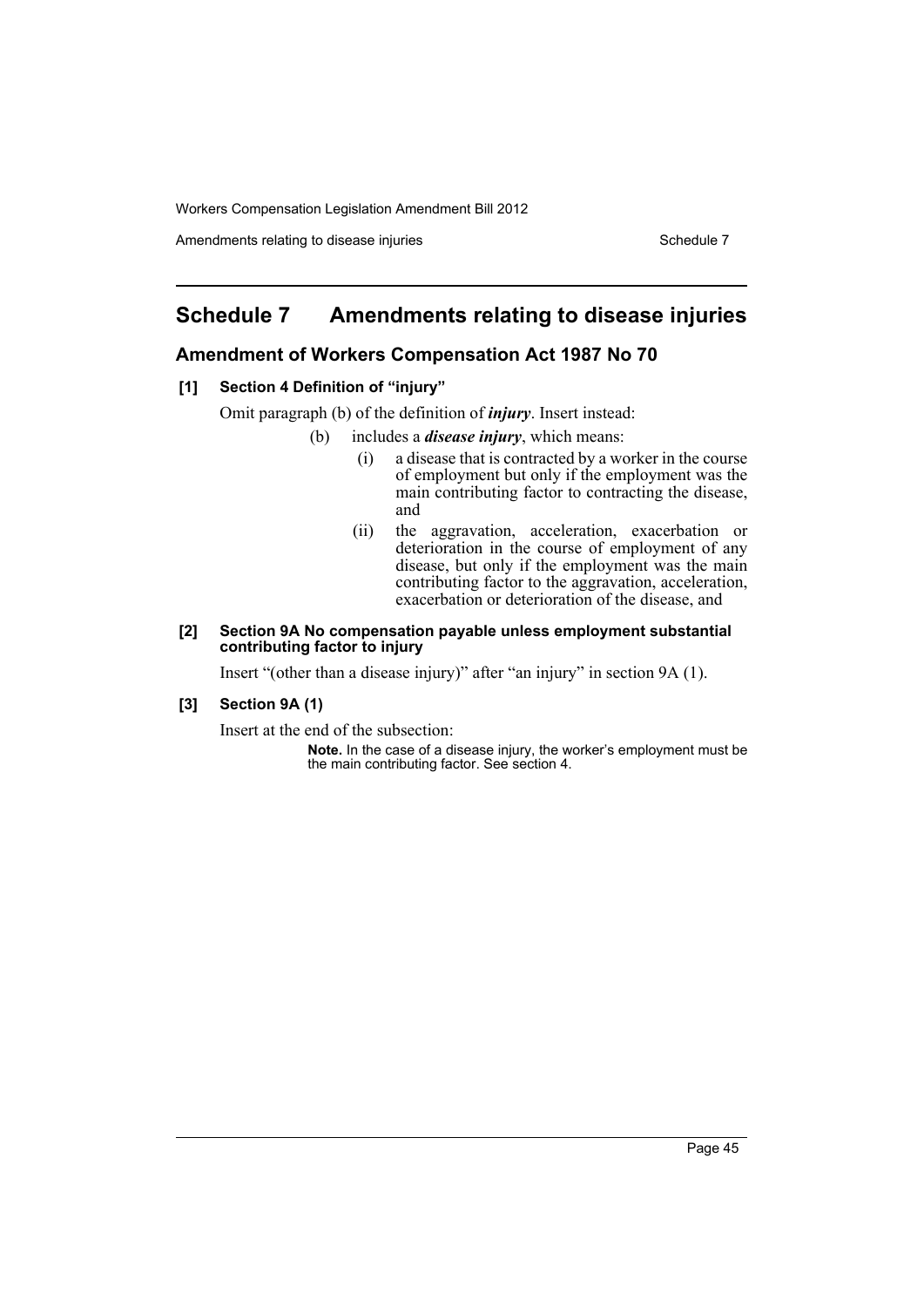# <span id="page-47-0"></span>**Schedule 8 Amendments relating to commutation of compensation**

### **Amendment of Workers Compensation Act 1987 No 70**

#### **[1] Section 87EA Preconditions to commutation**

Insert after section 87EA (1):

- (1A) Despite subsection (1), a liability in respect of an injury may be commuted to a lump sum under this Division in a particular case if the Authority is satisfied and certifies to the effect that:
	- (a) the case is of a class that is prescribed by the regulations as a class to which this subsection applies, and
	- (b) the circumstances of the case satisfy any requirements prescribed by the regulations as requirements that must be satisfied for the purposes of this subsection, and
	- (c) unless the regulations otherwise provide, the lump sum to which the liability will be commuted is not inadequate and not excessive.
- (1B) In considering whether the lump sum to which a liability will be commuted is not inadequate and not excessive, the Authority may have regard to the following matters:
	- (a) any dispute as to liability to pay compensation under the Workers Compensation Acts,
	- (b) the injury, the age of the worker, the general health of the worker, and the occupation of the worker at the time of the occurrence of the injury,
	- (c) the worker's diminished ability to compete in an open labour market,
	- (d) other benefits that the worker may be entitled to from any other source.

### **[2] Section 87EA (6)**

Insert after section 87EA (5):

(6) The WorkCover Guidelines may make provision for the procedure for applying for certification by the Authority under subsection  $(1)$  or  $(1)$  and the information and documents to be provided in support of such an application.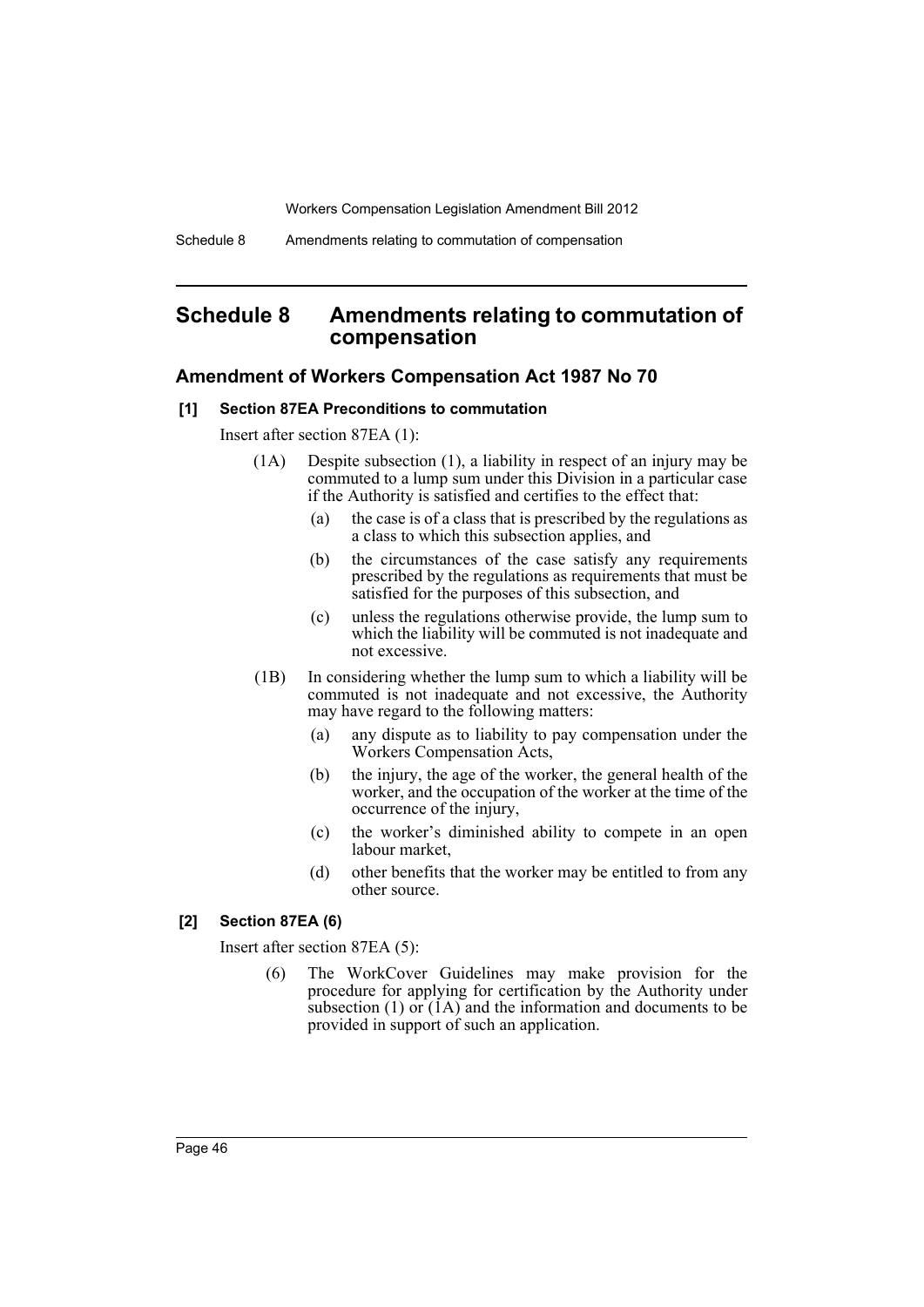Amendments relating to commutation of compensation example 3 Schedule 8

### **[3] Section 87F Commutation by agreement**

Insert after section 87F (2):

- (2A) Compliance with subsection (2) is not required if the commutation agreement contains a provision in which the employer or insurer certifies that it is satisfied that the worker has waived the right to obtain independent legal advice and independent financial advice before entering into the agreement.
- (2B) The regulations may require the provision of independent financial advice to a worker (at the expense of the insurer) before the worker enters into a commutation agreement and any such requirement applies despite any other provision of this section.

### **[4] Section 87H Registration of commutation agreements**

Omit section 87H (2). Insert instead:

(2) The Registrar must refuse to register a commutation agreement unless satisfied that the Authority has certified as provided by section 87EA (1) or (1A) in respect of the agreement.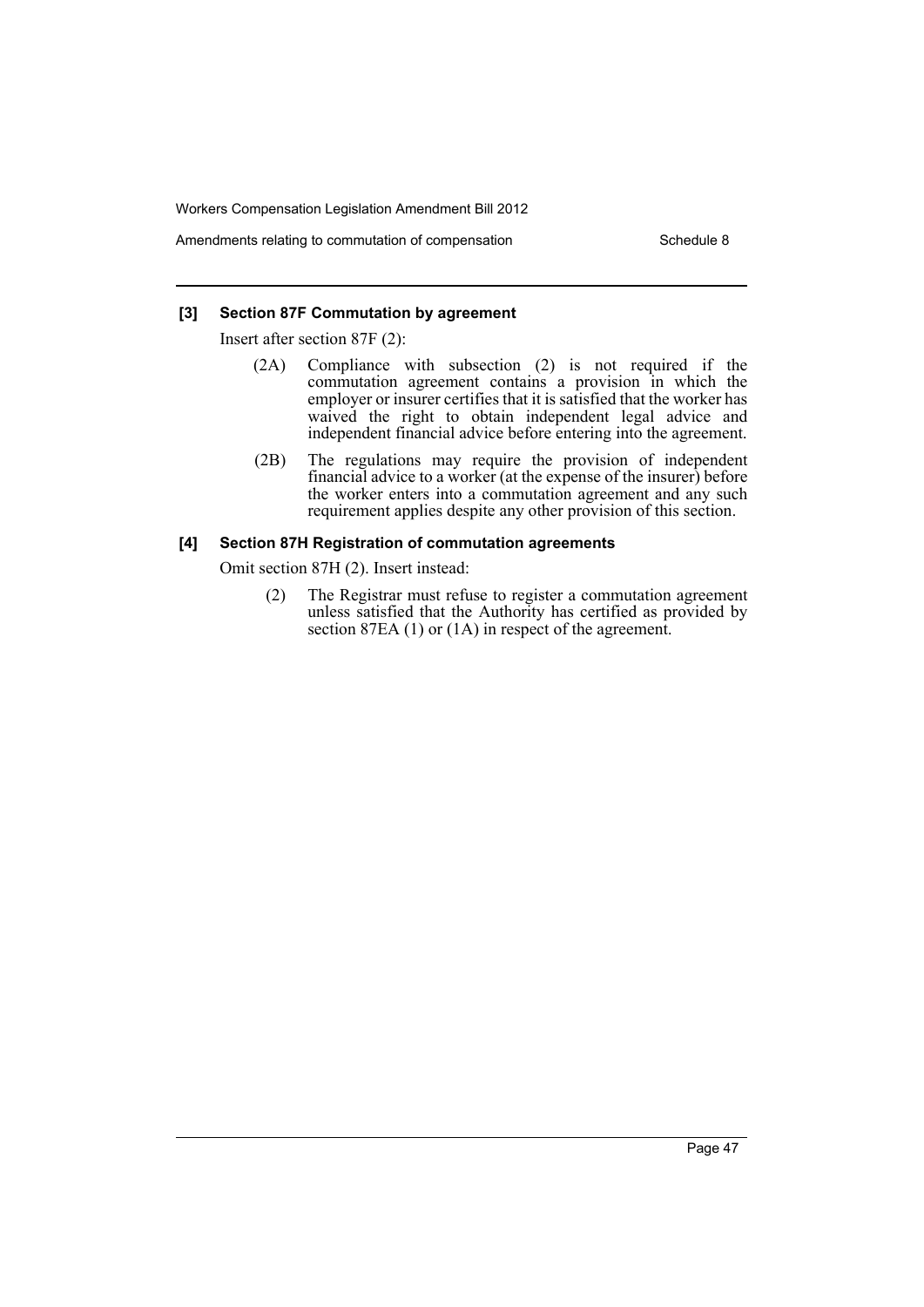Schedule 9 Amendments relating to insurer licensing and transfer of claims

# <span id="page-49-0"></span>**Schedule 9 Amendments relating to insurer licensing and transfer of claims**

### **9.1 Amendment of Workers Compensation Act 1987 No 70**

### **[1] Section 154E Assets of Insurance Fund**

Insert "other than a claim transferred pursuant to a claims transfer agreement under Division 6" after "Nominal Insurer" in section 154E (2) (a).

### **[2] Section 154E (2) (j1)**

Insert after section 154E (2) (j):

- $(i)$  the transfer of assets of the Insurance Fund to a claim agent pursuant to a claims transfer agreement under Division 6,
- **[3] Section 176 Licences to be re-granted only to existing licence holders** Omit the section.

### **[4] Section 208 Contributions by licensed insurers to Insurance Fund**

Omit "specialised insurer" wherever occurring.

Insert instead "licensed insurer".

### **[5] Part 7, Division 6**

Insert after Division 5 of Part 7:

### **Division 6 Transfer of claims**

### **217 Definition**

In this Division:

*transferred claim* means a claim that is the subject of a claims transfer agreement under this Division.

### **218 Agreements for transfer of claims to insurers**

- (1) The Authority may enter into an agreement (a *claims transfer agreement*) with a corporation for the transfer to the corporation of the liabilities of the Nominal Insurer in respect of a claim under a policy of insurance for which the Nominal Insurer is the insurer.
- (2) A claims transfer agreement can relate to particular claims or classes of claims.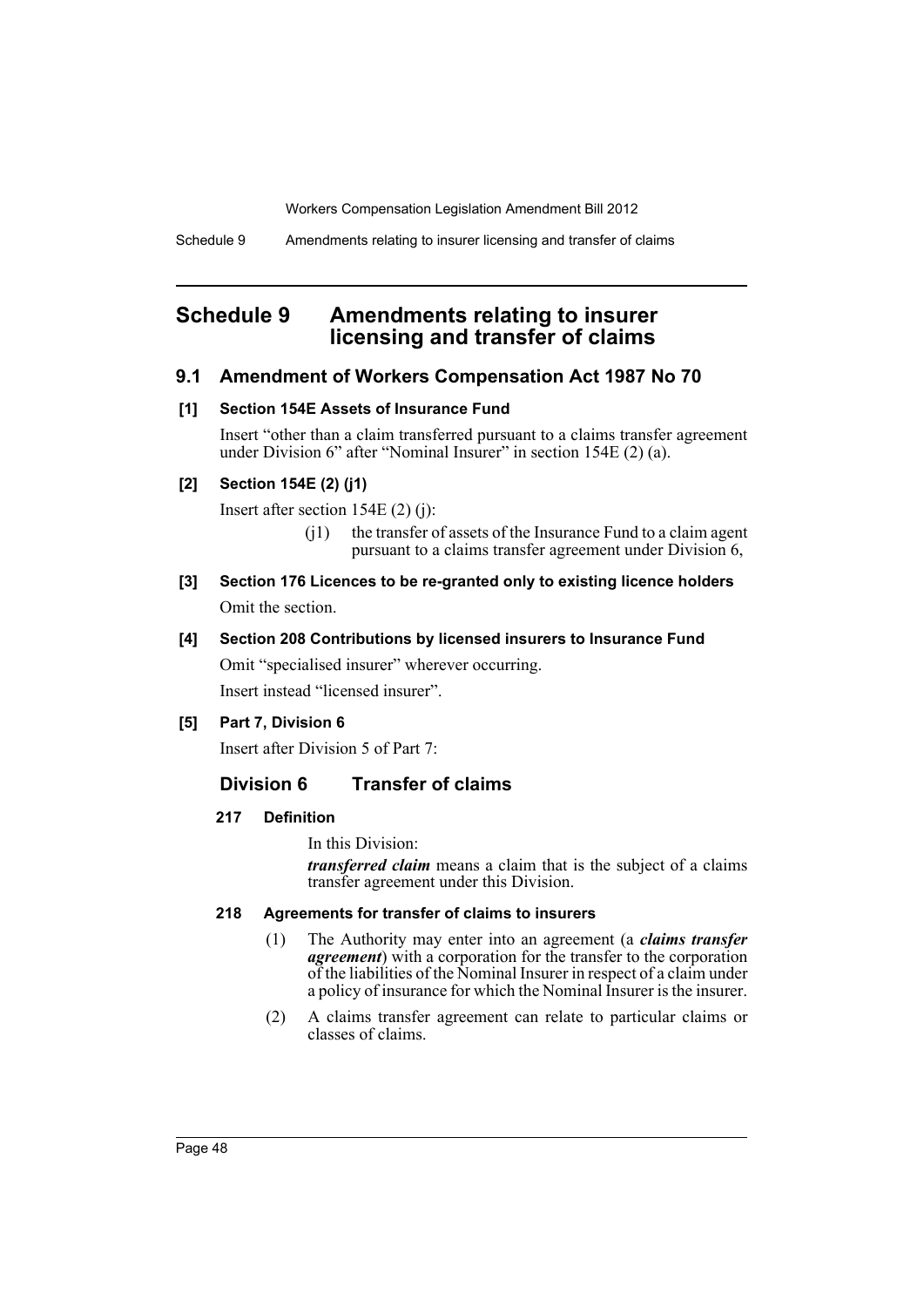- Amendments relating to insurer licensing and transfer of claims Schedule 9
	- (3) A claims transfer agreement entered into with a corporation may include provision for the following:
		- (a) the transfer to the corporation of any assets of the Insurance Fund in connection with the liabilities transferred by the agreement,
		- (b) requirements for the giving of notice to the person who is the employer in respect of a transferred claim.

### **219 Effect of claims transfer agreement**

- (1) A claims transfer agreement operates to transfer to the corporation concerned (the *claim agent*) the rights and liabilities of the Nominal Insurer in connection with a transferred claim, and for that purpose the following *transitional arrangements* have effect:
	- (a) a transferred claim is deemed to have been made against the claim agent,
	- (b) any act, matter or thing done or omitted to be done by the Nominal Insurer in connection with a transferred claim before the transfer is taken to have been done or omitted by the claim agent,
	- (c) the Nominal Insurer ceases to be the insurer in respect of the policy of insurance to which the transferred claim relates, but only for the purposes of the rights, obligations and liabilities of the insurer in connection with the transferred claim,
	- (d) the claim agent is deemed to be the insurer in respect of the policy of insurance to which the transferred claim relates, but only for the purposes of the rights, obligations and liabilities of the insurer in connection with the transferred claim,
	- (e) if the claim agent is not a licensed insurer, the claim agent is deemed to be a licensed insurer in respect of the policy of insurance to which the transferred claim relates,
	- (f) any proceedings commenced by or against the Nominal Insurer in connection with a transferred claim and pending immediately before the transfer are deemed to be proceedings by or against the claim agent,
	- (g) all records that are the property of the Nominal Insurer and that relate to a transferred claim (or a judgment or award made in respect of a transferred claim) become the property of and are to be transferred to the claim agent.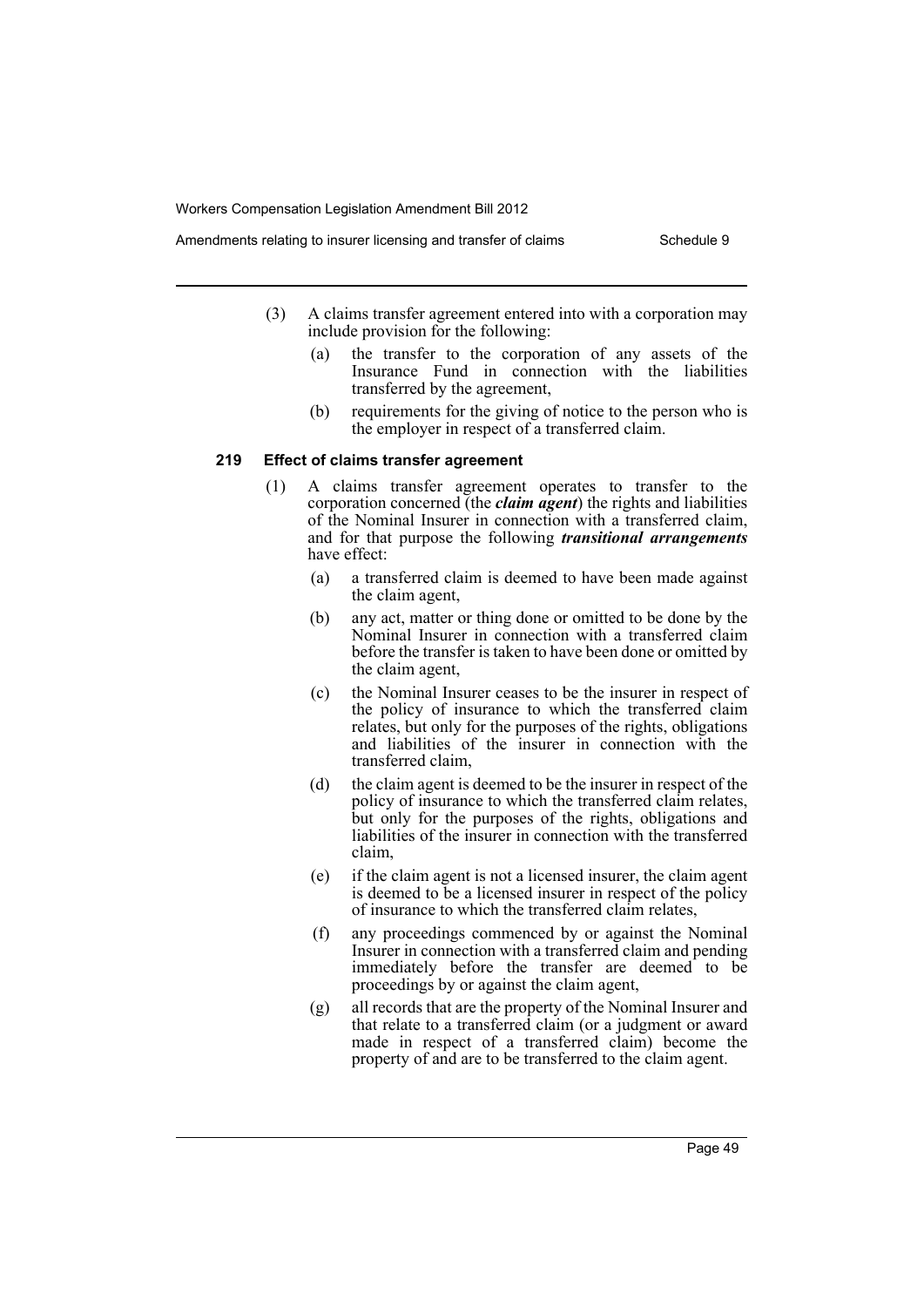Schedule 9 Amendments relating to insurer licensing and transfer of claims

- (2) The transitional arrangements are subject to the terms of the claims transfer agreement.
- (3) The regulations may make provision for or with respect to the entering into and operation of claims transfer agreements, including by prescribing additional transitional arrangements for the operation of claims transfer agreements.

### **220 Conditions of claims transfer agreement**

- (1) A claims transfer agreement is subject to the following conditions:
	- (a) such conditions as may be included in the agreement,
	- (b) such conditions as the Authority may from time to time notify to the claim agent during the currency of the agreement,
	- (c) any conditions prescribed by the regulations.
- (2) A condition of a claims transfer agreement also operates as a condition of the insurer's licence (or the insurer's licence that the claim agent is deemed to hold in respect of a policy of insurance to which a transferred claim relates).
- (3) A corporation that is a party to a claims transfer agreement must comply with any conditions to which the claims transfer agreement is subject.

Maximum penalty: 100 penalty units.

### **[6] Schedule 6 Savings, transitional and other provisions**

Omit clause 2 (Licensing of insurers) of Part 19A.

### **9.2 Amendment of Workplace Injury Management and Workers Compensation Act 1998 No 86**

### **[1] Section 35 Payments into and from Fund**

Omit "and self-insurers" from section 35 (1) (a).

Insert instead ", self-insurers and deemed insurers".

### **[2] Section 37 Definitions**

Insert in alphabetical order:

*deemed insurer* means a corporation (other than a licensed insurer) that is a party to a claims transfer agreement under Division 6 (Transfer of claims) of Part 7 of the 1987 Act.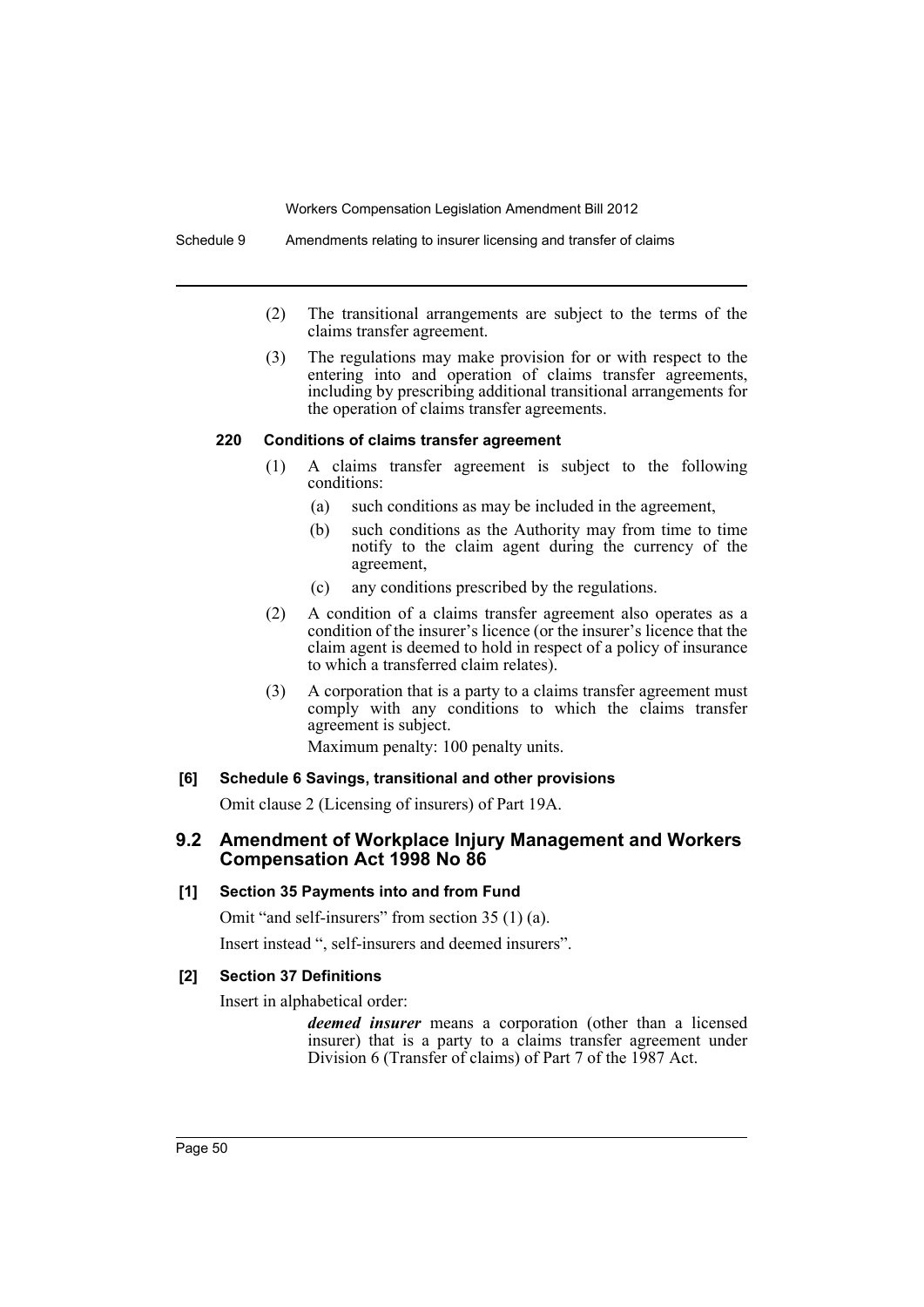Amendments relating to insurer licensing and transfer of claims Schedule 9

### **[3] Section 38 Assessment by Authority of amount to be contributed to Fund**

Omit "specialised insurers, self-insurers" from section 38 (c). Insert instead "insurers, deemed insurers".

#### **[4] Section 38 (d)**

Omit "specialised insurers, self-insurers". Insert instead "insurers, deemed insurers".

#### **[5] Section 38 (e)**

Omit "specialised insurers, self-insurers". Insert instead "insurers, deemed insurers".

### **[6] Section 39 Contributions to Fund by insurers and self-insurers**

Omit "Each specialised insurer" from section 39 (1). Insert instead "Each insurer, deemed insurer".

### **[7] Section 39 (2) and (5)**

Omit "a specialised insurer" wherever occurring. Insert instead "an insurer".

### **[8] Section 39 (2) and (5)**

Omit "the specialised insurer" wherever occurring. Insert instead "the insurer".

### **[9] Section 39 (3A)**

Insert after section 39 (3):

(3A) The contribution to be paid by a deemed insurer, in respect of each financial year (being a financial year during the whole or part of which the person was a deemed insurer), is an amount determined by the Authority in accordance with the regulations.

### **[10] Section 39 (4)**

Omit "by specialised insurers" and "all specialised insurers". Insert instead "by insurers" and "all insurers" respectively.

#### **[11] Section 39 (6)**

Insert "or deemed insurer" after "self-insurer" wherever occurring.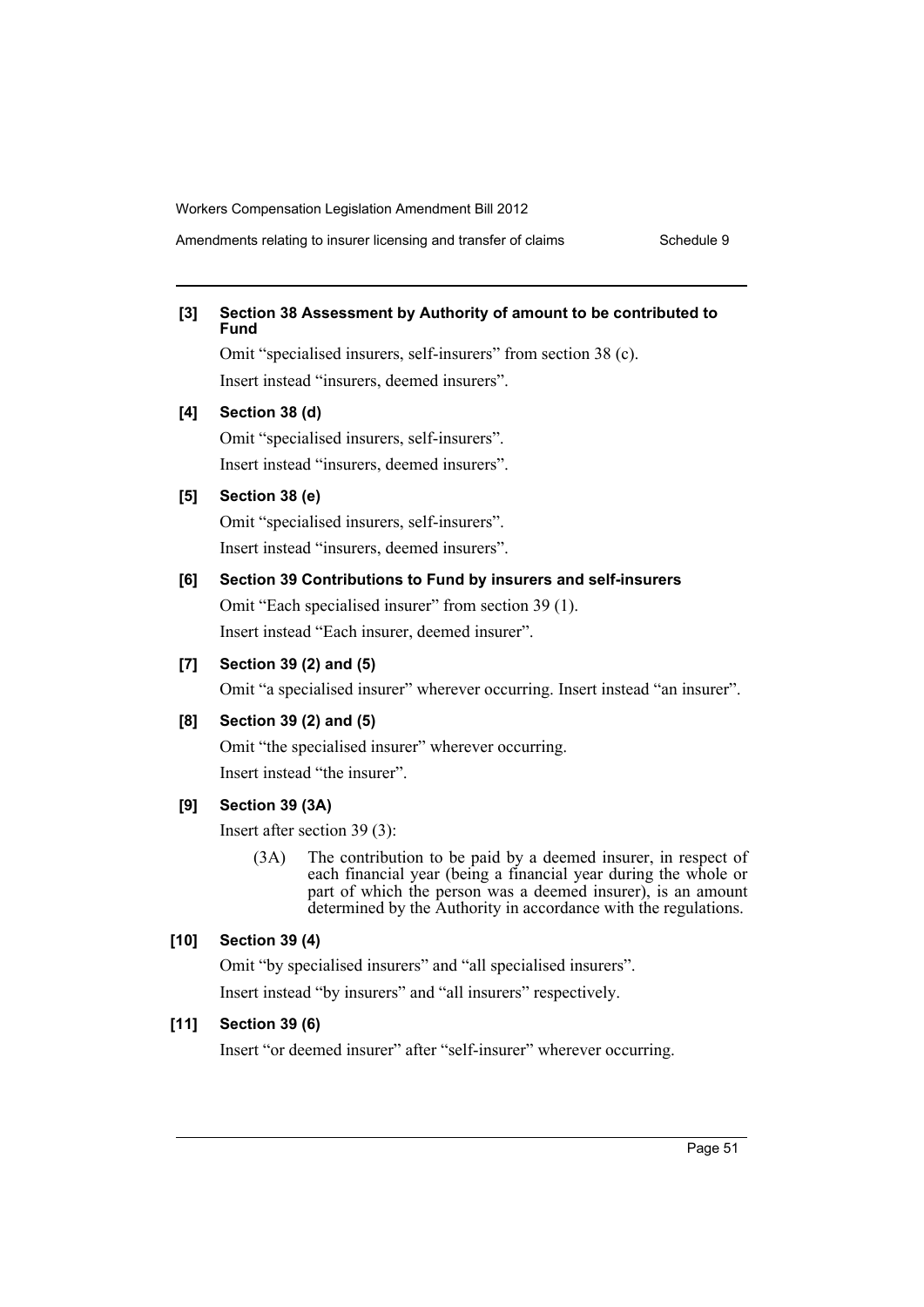Schedule 9 Amendments relating to insurer licensing and transfer of claims

### **[12] Section 39 (6B)**

Omit "by specialised insurers". Insert instead "by insurers".

### **[13] Section 39 (7)**

Omit "a specialised insurer or a self-insurer". Insert instead "an insurer or deemed insurer".

### **[14] Section 39 (7) (a)**

Omit "the specialised insurer or self-insurer". Insert instead "the insurer or deemed insurer".

# **[15] Section 39 (9)**

Omit "a specialised insurer or self-insurer". Insert instead "an insurer, self-insurer or deemed insurer".

### **[16] Section 39 (10)**

Insert "or deemed insurer" after "self-insurer" wherever occurring.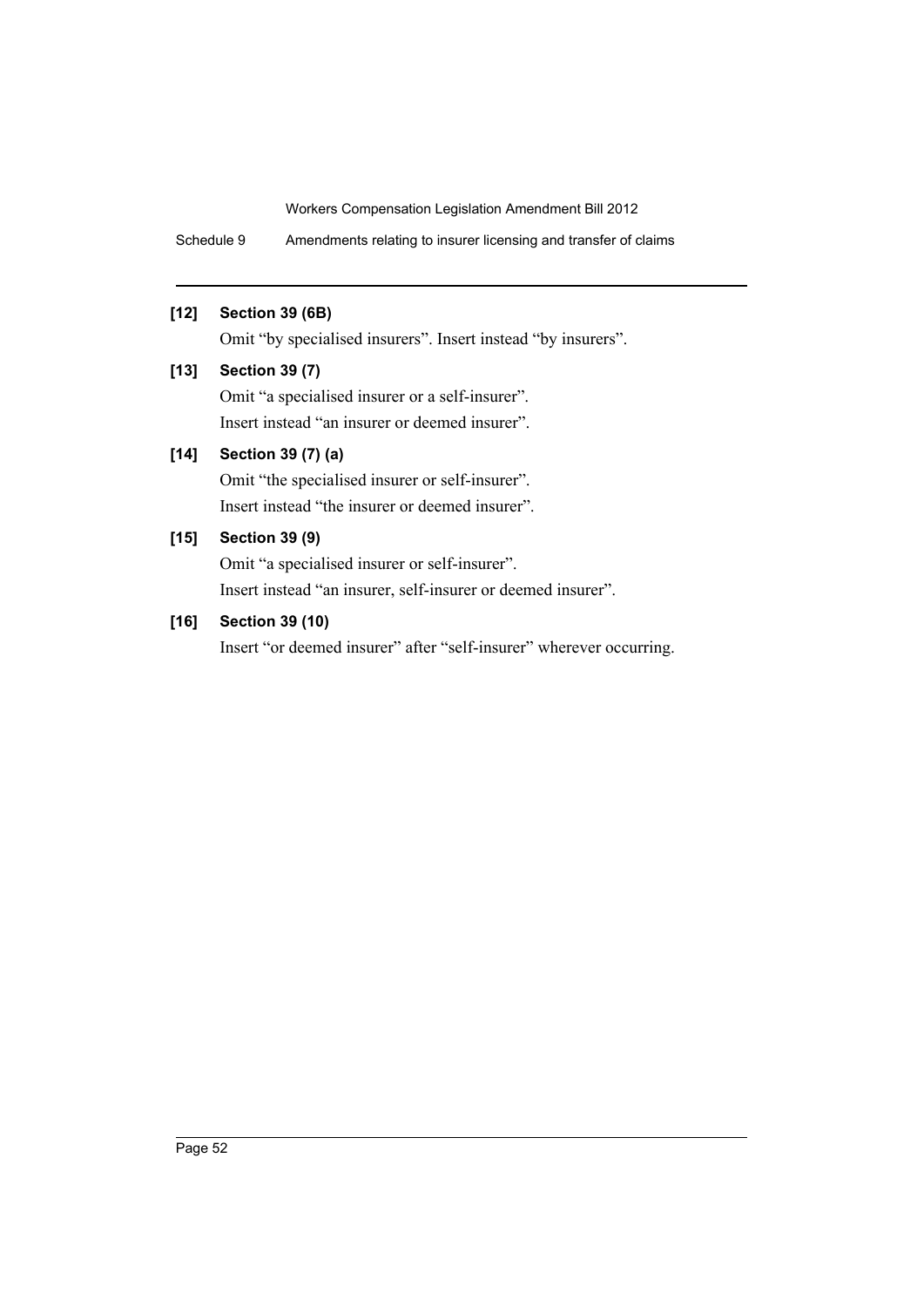Amendments relating to WorkCover Independent Review Officer Schedule 10

# <span id="page-54-0"></span>**Schedule 10 Amendments relating to WorkCover Independent Review Officer**

### **10.1 Amendment of Workplace Injury Management and Workers Compensation Act 1998 No 86**

#### **[1] Section 4 Definitions**

Insert in alphabetical order in section 4 (1):

*Independent Review Officer* means the WorkCover Independent Review Officer appointed under Part 3 of Chapter 2.

### **[2] Chapter 2, Part 3**

Insert after Part 2 of Chapter 2:

# **Part 3 WorkCover Independent Review Officer**

### **Division 1 Administrative arrangements**

#### **24 Appointment of Independent Review Officer**

- (1) The Governor may appoint a WorkCover Independent Review Officer.
- (2) The Independent Review Officer holds office for such term not exceeding 5 years as may be specified in the instrument of appointment, but is eligible (if otherwise qualified) for re-appointment.
- (3) The office of Independent Review Officer is a full-time office and the holder of the office is required to hold it on that basis, except to the extent permitted by the Governor.
- (4) The Independent Review Officer is entitled to be paid:
	- (a) remuneration in accordance with the *Statutory and Other Offices Remuneration Act 1975*, and
	- (b) such travelling and subsistence allowances as the Minister may from time to time determine.
- (5) The *Public Sector Employment and Management Act 2002* does not apply to the appointment of the Independent Review Officer, and the holder of that office is not, as holder, subject to that Act.
- (6) The staff of the Independent Review Officer are to be employed under Chapter 1A of the *Public Sector Employment and Management Act 2002*.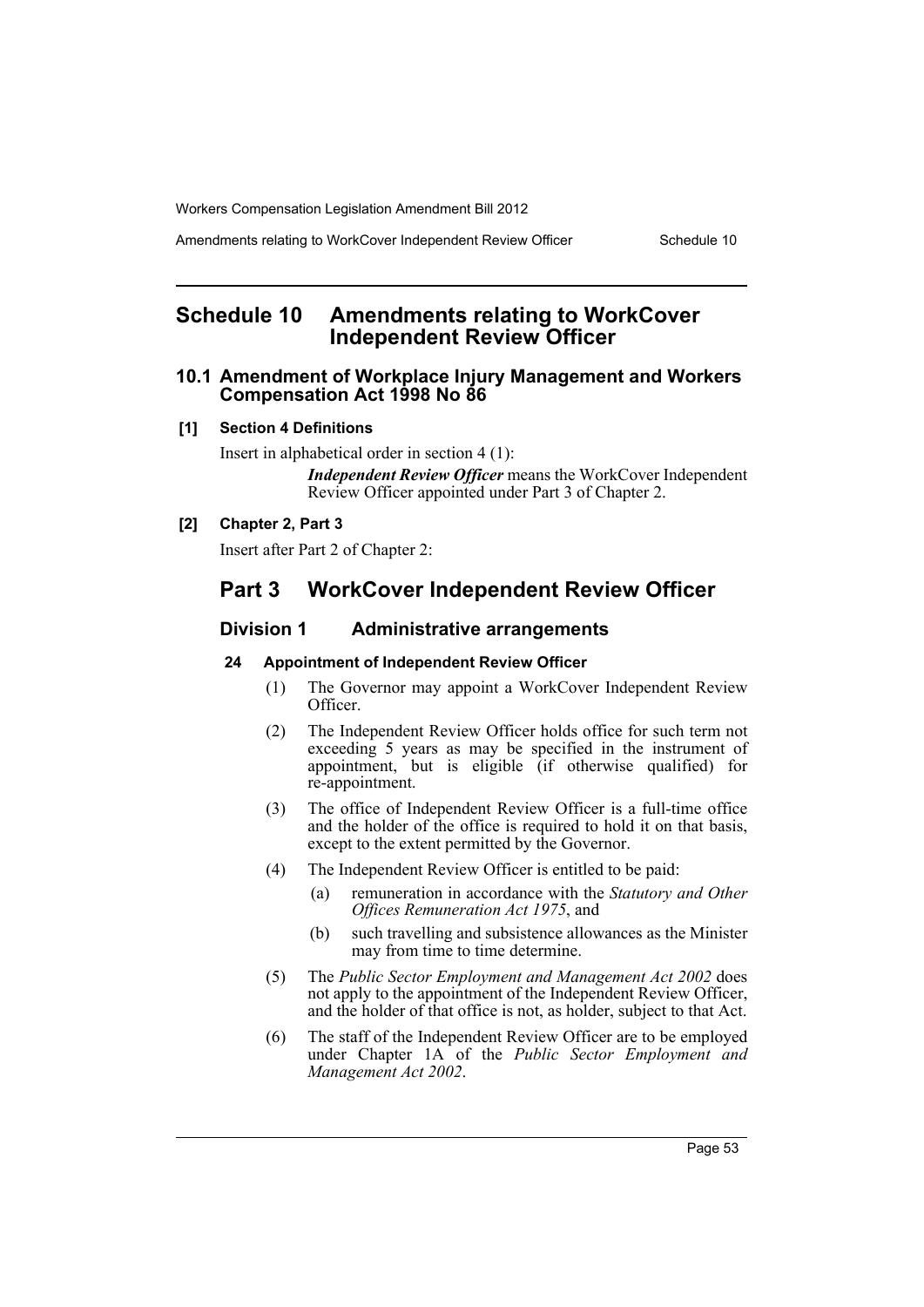Schedule 10 Amendments relating to WorkCover Independent Review Officer

#### **25 Vacancy in office**

- (1) The office of Independent Review Officer becomes vacant if the holder:
	- (a) dies, or
	- (b) completes a term of office and is not re-appointed, or
	- (c) resigns the office by instrument in writing addressed to the Governor, or
	- (d) becomes bankrupt, applies to take the benefit of any law for the relief of bankrupt or insolvent debtors, compounds with his or her creditors or makes an assignment of his or her remuneration for their benefit, or
	- (e) becomes a mentally incapacitated person, or
	- (f) is convicted in New South Wales of an offence that is punishable by imprisonment for 12 months or more or is convicted elsewhere than in New South Wales of an offence that, if committed in New South Wales, would be an offence so punishable, or
	- (g) is removed from office under this section.
- (2) The Governor may remove the Independent Review Officer from office:
	- (a) for misbehaviour, or
	- (b) for incapacity, or
	- (c) if the Independent Review Officer is absent from duty for a period in excess of his or her leave entitlement as approved by the Governor unless the absence is caused by illness or other unavoidable cause.
- (3) If the office of Independent Review Officer becomes vacant, a person is, subject to this Act, to be appointed to fill the vacancy.

#### **26 Appointment of acting Independent Review Officer**

- (1) The Minister may, from time to time, appoint a person to act in the office of the Independent Review Officer during the illness or absence of the Independent Review Officer or during a vacancy in the office of the Independent Review Officer. The person, while so acting, has all the functions of the Independent Review Officer and is taken to be the Independent Review Officer.
- (2) The Minister may, at any time, remove a person from office as acting Independent Review Officer.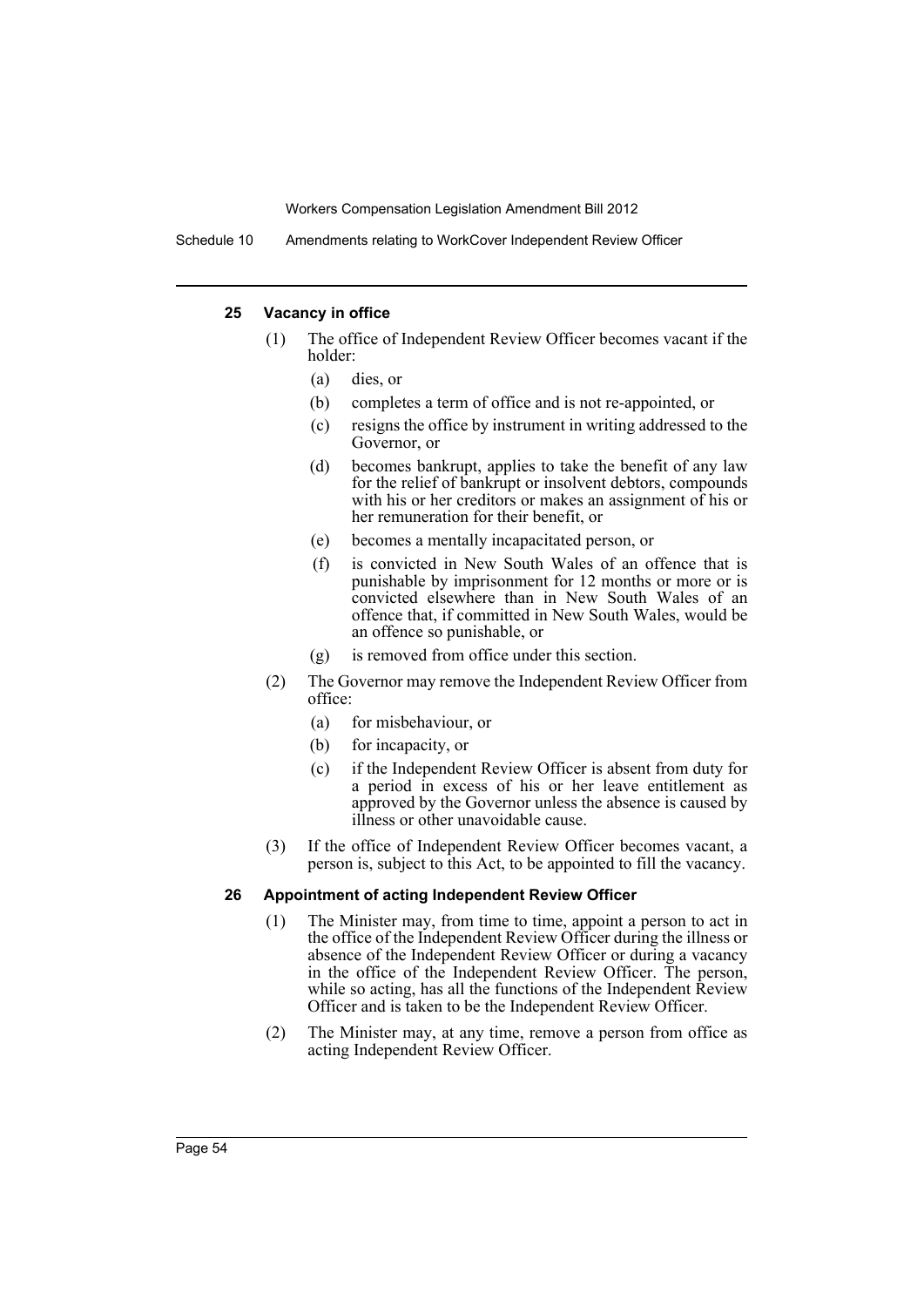- Amendments relating to WorkCover Independent Review Officer Schedule 10
	- (3) An acting Independent Review Officer is entitled to be paid such remuneration (including travelling and subsistence allowances) as the Minister may from time to time determine.

### **Division 2 Functions**

#### **27 Functions of Independent Review Officer**

The Independent Review Officer has the following functions:

- (a) to deal with complaints made to the Independent Review Officer under this Division,
- (b) to review work capacity decisions of insurers under Division 2 (Weekly compensation by way of income support) of Part 3 of the 1987 Act,
- (c) to inquire into and report to the Minister on such matters arising in connection with the operation of the Workers Compensation Acts as the Independent Review Officer considers appropriate or as may be referred to the Independent Review Officer for inquiry and report by the Minister,
- (d) to encourage the establishment by insurers and employers of complaint resolution processes for complaints arising under the Workers Compensation Acts,
- (e) such other functions as may be conferred on the Independent Review Officer by or under the Workers Compensation Acts or any other Act.

### **27A Complaints about insurers**

- (1) A worker may complain to the Independent Review Officer about any act or omission (including any decision or failure to decide) of an insurer that affects the entitlements, rights or obligations of the worker under the Workers Compensation Acts.
- (2) The Independent Review Officer deals with a complaint by investigating the complaint and reporting to the worker and the insurer on the findings of the investigation, including the reasons for those findings. The Independent Review Officer's findings can include non-binding recommendations for specified action to be taken by the insurer or the worker.
- (3) The Independent Review Officer is to deal with a complaint within a period of 30 days after the complaint is made unless the Independent Review Officer notifies the worker and the insurer within that period that a specified longer period will be required to deal with the complaint.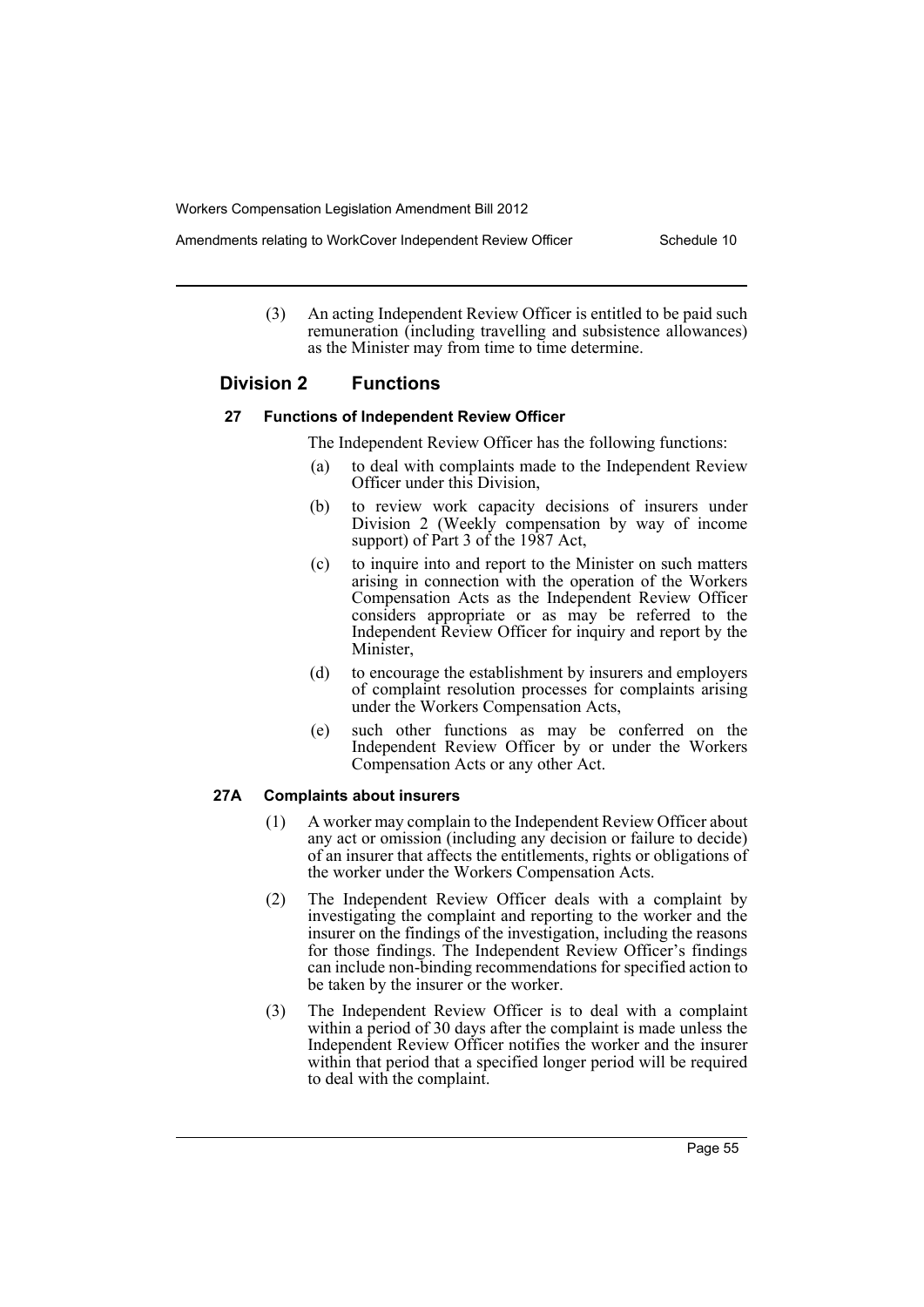Schedule 10 Amendments relating to WorkCover Independent Review Officer

(4) The Independent Review Officer may decline to deal with a complaint on the basis that it is frivolous or vexatious or should not be dealt with for such other reason as the Independent Review Officer considers relevant.

#### **27B Requirement to provide information**

- (1) The Independent Review Officer may require an insurer or a worker who has applied for review of a work capacity decision of an insurer to provide specified information that the Independent Review Officer reasonably requires for the purposes of the exercise of any function of the Independent Review Officer.
- (2) It is a condition of an insurer's licence that the insurer comply with a request for the provision of information under this section.
- (3) The Independent Review Officer can decline to deal with a complaint if the worker who makes the complaint fails to comply with a request to provide information to the Independent Review Officer.
- (4) The Authority must provide the Independent Review Officer with such information as the Independent Review Officer reasonably requires and requests for the purposes of the exercise of any function of the Independent Review Officer.

### **27C Annual report**

- (1) As soon as practicable after 30 June (but before 31 December) in each year, the Independent Review Officer is to prepare and forward to the Minister a report on his or her activities for the 12 months ending on 30 June in that year.
- (2) The report is to be tabled in Parliament and for that purpose the Minister is to lay the report or cause it to be laid before both Houses of Parliament as soon as practicable after receiving the report.
- (3) The Minister is to give the Authority and insurers an opportunity to comment on the report before it is tabled in Parliament and may include with the report when it is tabled a statement as to the comments of the Authority and insurers.
- (4) The report is to include the following information:
	- (a) the number and type of complaints made and dealt with under this Division during the year,
	- (b) the sources of those complaints,
	- (c) the number and type of complaints that were made during the year but not dealt with,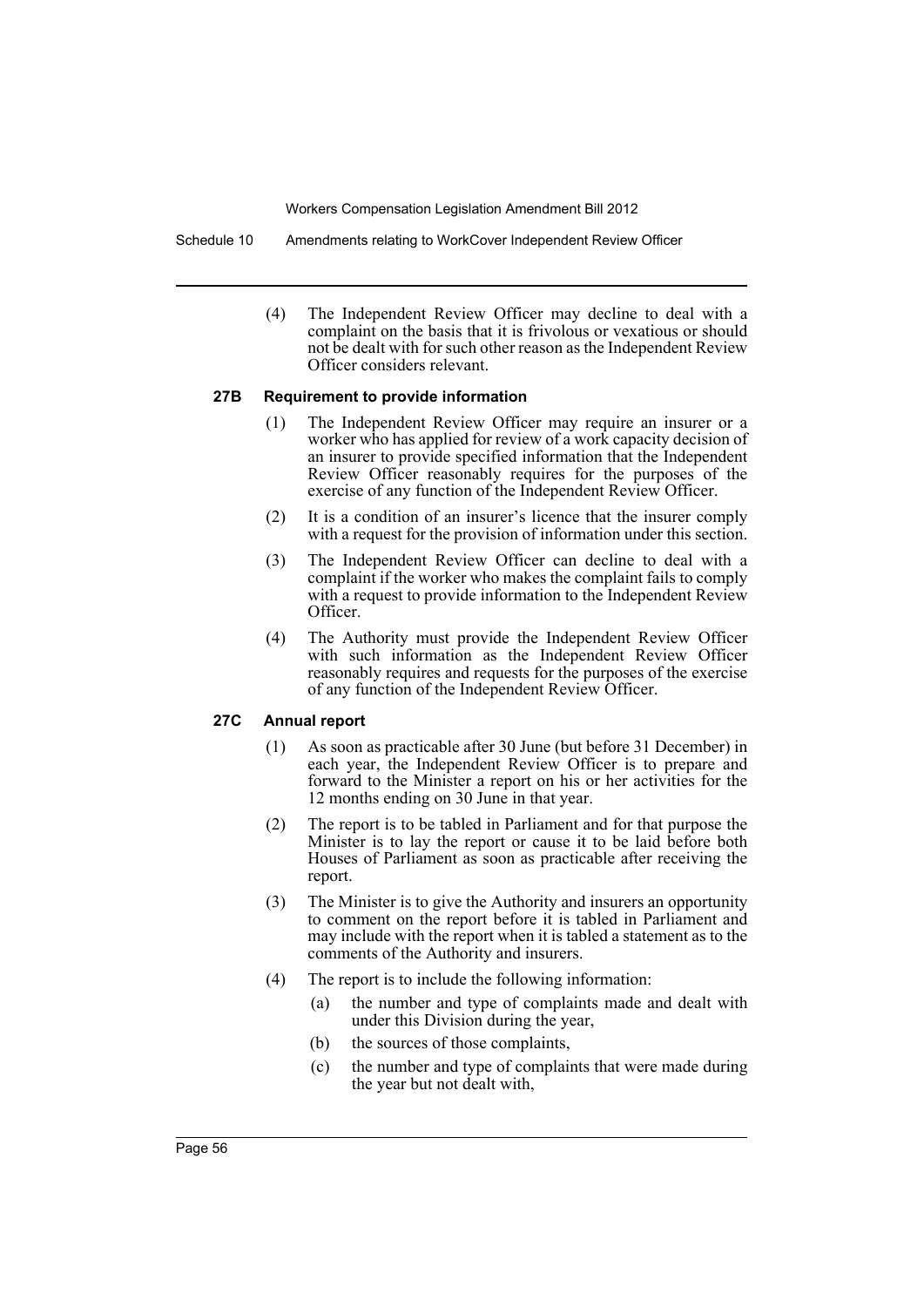- Amendments relating to WorkCover Independent Review Officer Schedule 10
	- (d) information on the operation of the process for review of work capacity decisions of insurers during the year and any recommendations for legislative or other improvements to that process,
	- (e) such other information as the Independent Review Officer considers appropriate to be included or as the Minister directs to be included.
	- (5) Matters included in a report must not identify individual workers.

### **27D Delegation of functions**

The Independent Review Officer may delegate the exercise of any function of the Independent Review Officer (other than this power of delegation) to:

- (a) any member of staff of the Independent Review Officer, or
- (b) any person, or any class of persons, authorised for the purposes of this section by the regulations.

### **[3] Section 35 (2) (c)**

Insert after section 35 (2) (b):

(c) the remuneration of the Independent Review Officer and staff of the Independent Review Officer and costs incurred in connection with the exercise of the functions of the Independent Review Officer,

### **10.2 Amendment of Statutory and Other Offices Remuneration Act 1975 (1976 No 4)**

### **Schedule 1 Public offices**

Insert at the end of Schedule 1:

WorkCover Independent Review Officer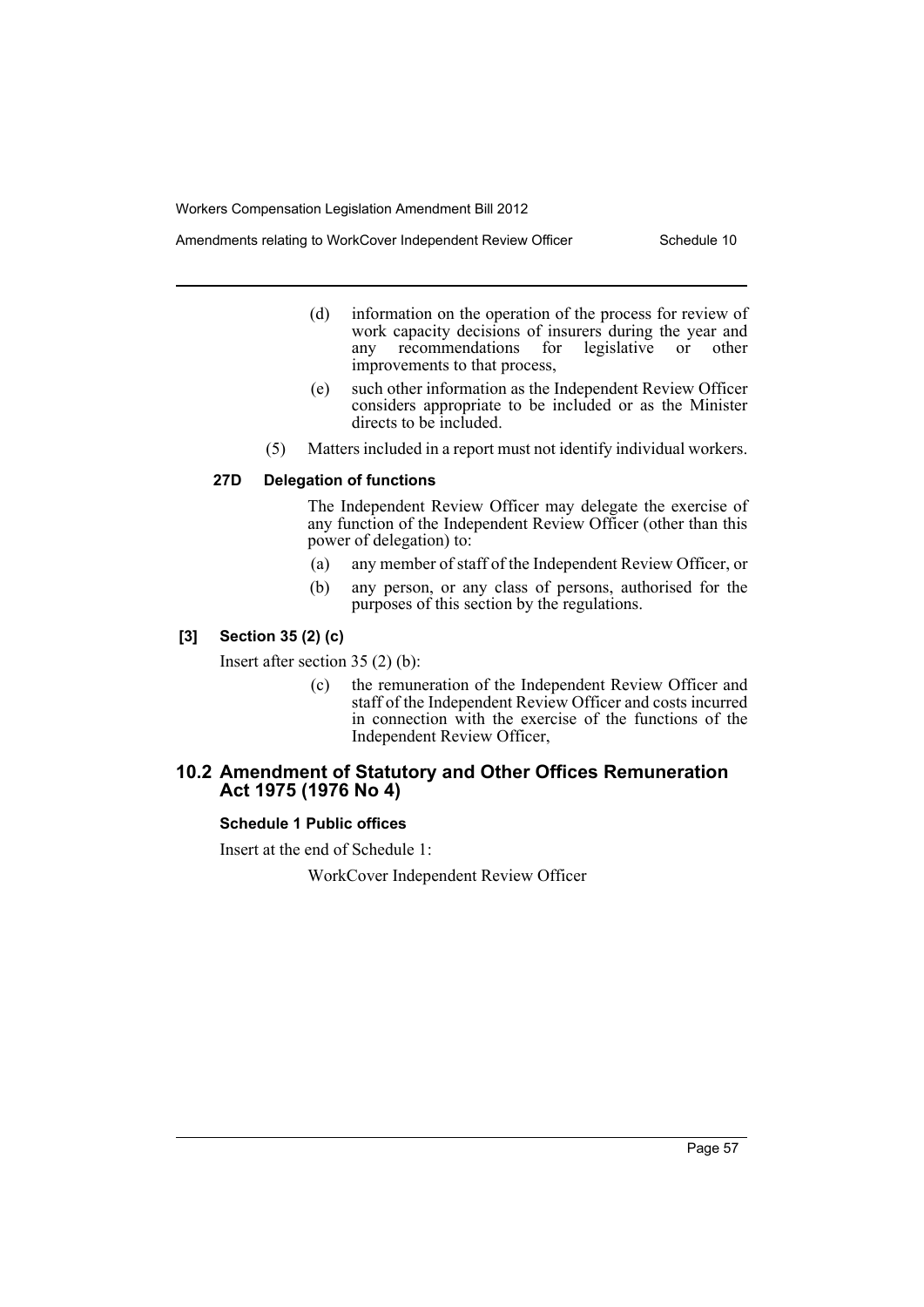# <span id="page-59-0"></span>**Schedule 11 Miscellaneous amendments**

### **Amendment of Workplace Injury Management and Workers Compensation Act 1998 No 86**

#### **[1] Section 74**

Omit the section. Insert instead:

#### **74 Insurers to give notice and reasons when liability disputed**

- (1) If an insurer disputes liability in respect of a claim or any aspect of a claim, the insurer must give notice of the dispute to the claimant.
- (2) The notice must contain the following:
	- (a) a concise and readily understandable statement of the reason the insurer disputes liability and of the issues relevant to the decision (indicating, in the case of a claim for compensation, any provision of the workers compensation legislation on which the insurer relies to dispute liability),
	- (b) such other information as the regulations may prescribe.
- (3) The regulations may make provision for the form of and for other information to be included in or to accompany a notice under this section. The regulations may require an insurer to give a copy of a notice under this section to the claimant's employer.
- (4) The regulations may create offences in connection with any failure to comply with this section. **Note.** A dispute as to liability to commence weekly payments within the requisite period after a claim for compensation is made must be notified in accordance with this section (see section 93 and the offence arising under section 94).
- (5) Notice is not required to be given under this section with respect to a dispute if notice has been given under section 54 of the 1987 Act with respect to the dispute and that notice contained the statements and information that a notice under this section is required to contain.
- (6) This section does not apply to a dispute based on a work capacity decision of an insurer under Division 2 of Part 3 of the 1987 Act.

#### **[2] Section 238 Powers of entry and inspection of Authority inspectors**

Omit "authorised officer" wherever occurring. Insert instead "inspector".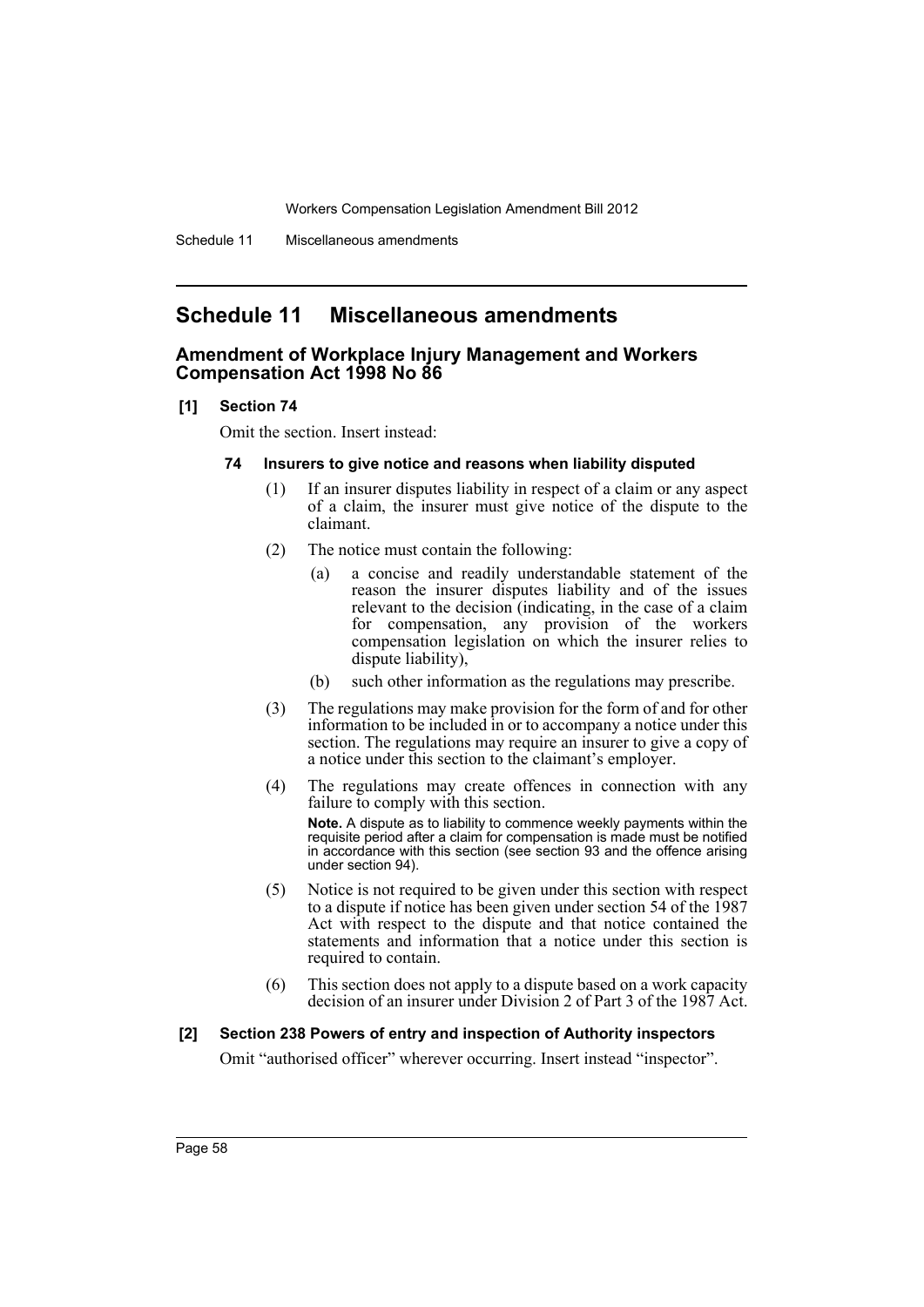Miscellaneous amendments **Schedule 11** and the Schedule 11 and the Schedule 11

### **[3] Section 238A Search warrant**

Omit "An authorised officer under this Act" from section 238A (1). Insert instead "An inspector".

### **[4] Section 238A (1) and (2) (c)**

Omit "the officer" wherever occurring. Insert instead "the inspector".

### **[5] Section 238A (2)**

Omit "the authorised officer under this Act". Insert instead "the inspector".

**[6] Section 238A (4)**

Omit "*authorised officer*". Insert instead "*inspector*".

**[7] Section 238AA Power to obtain information, documents and evidence** Omit "authorised officer" wherever occurring. Insert instead "inspector".

### **[8] Section 238B Protection from incrimination**

Omit "authorised officer" from section 238B (3) (b) wherever occurring. Insert instead "inspector".

### **[9] Section 238C Inspector may request assistance**

Omit "authorised officer" and "authorised officer's" wherever occurring. Insert instead "inspector" and "inspector's" respectively.

### **[10] Section 238C (2)**

Omit "the officer" and "the officer's" wherever occurring. Insert instead "the inspector" and "the inspector's" respectively.

### **[11] Sections 341, 342, 343 and 345**

Omit the sections. Insert instead:

### **341 Costs**

- (1) Each party is to bear the party's own costs in or in relation to a claim for compensation.
- (2) The Commission has no power to order the payment of costs to which this Division applies, or to determine by whom, to whom or to what extent costs to which this Division applies are to be paid.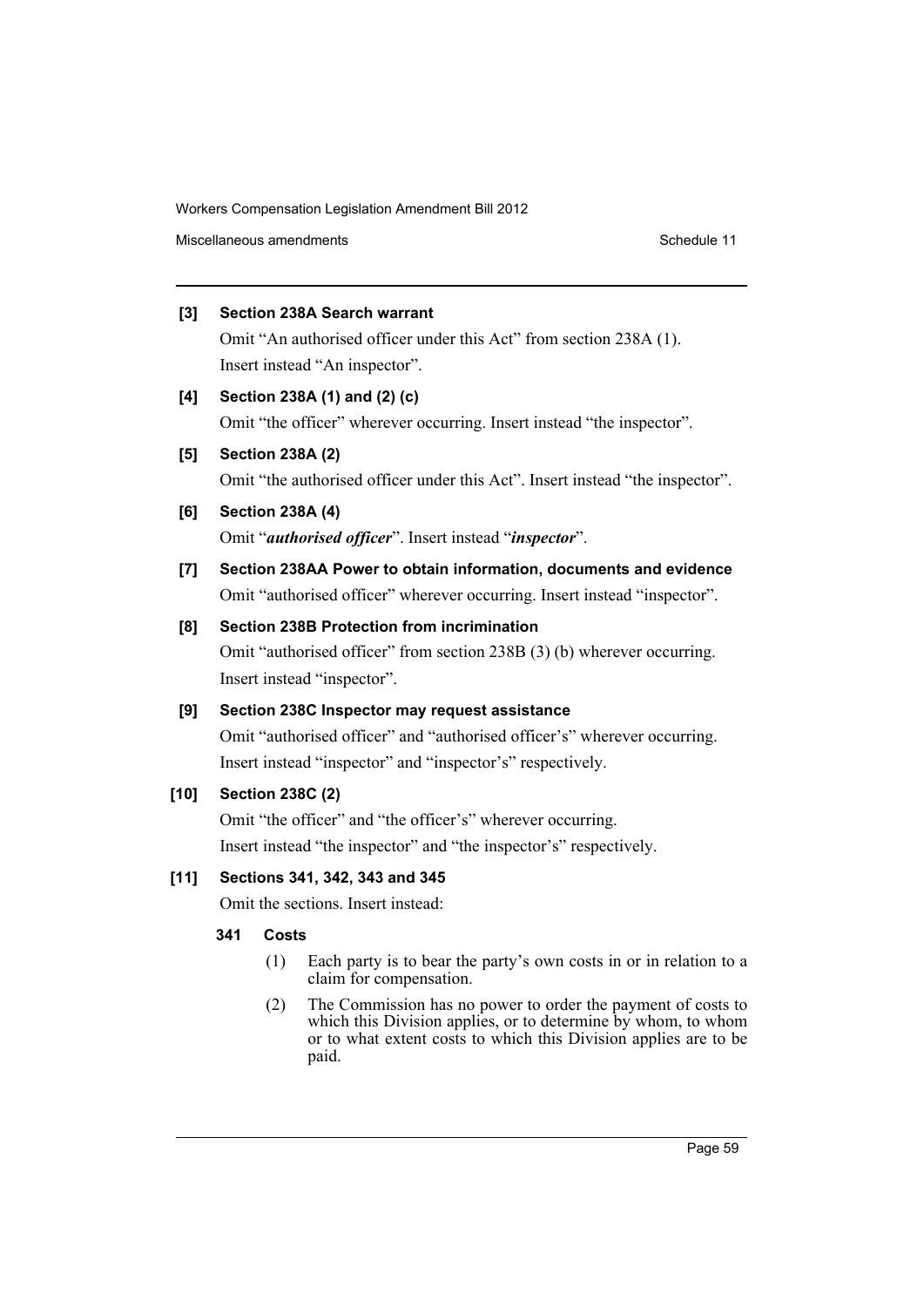# <span id="page-61-0"></span>**Schedule 12 Amendments relating to savings and transitional provisions**

### **Amendment of Workers Compensation Act 1987 No 70**

**[1] Schedule 6, Part 19H**

Insert after Part 19G:

# **Part 19H Provisions consequent on enactment of Workers Compensation Legislation Amendment Act 2012**

### **Division 1 Preliminary**

#### **1 Definitions**

In this Part:

*2012 amending Act* means the *Workers Compensation Legislation Amendment Act 2012*.

*benefits amendments* means the amendments made by Schedules 1–7 to the 2012 amending Act.

*existing recipient of weekly payments* means an injured worker who is in receipt of weekly payments of compensation immediately before the commencement of the weekly payments amendments.

*first 26 weeks of incapacity* has the meaning it had under section 34 of the 1987 Act, as in force before the weekly payments amendments.

*introduction date* means the date of introduction into Parliament of the Bill for the 2012 amending Act.

*seriously injured worker* has the same meaning as in Division 2 of Part 3 of the 1987 Act.

*transitional amount* has the meaning given by clause 2.

*weekly payments amendments* means the amendments made by the 2012 amending Act to Division 2 (Weekly compensation by way of income support) of Part 3 of the 1987 Act, other than the amendment made to section 52 (Termination of weekly payments on retiring age) of the 1987 Act.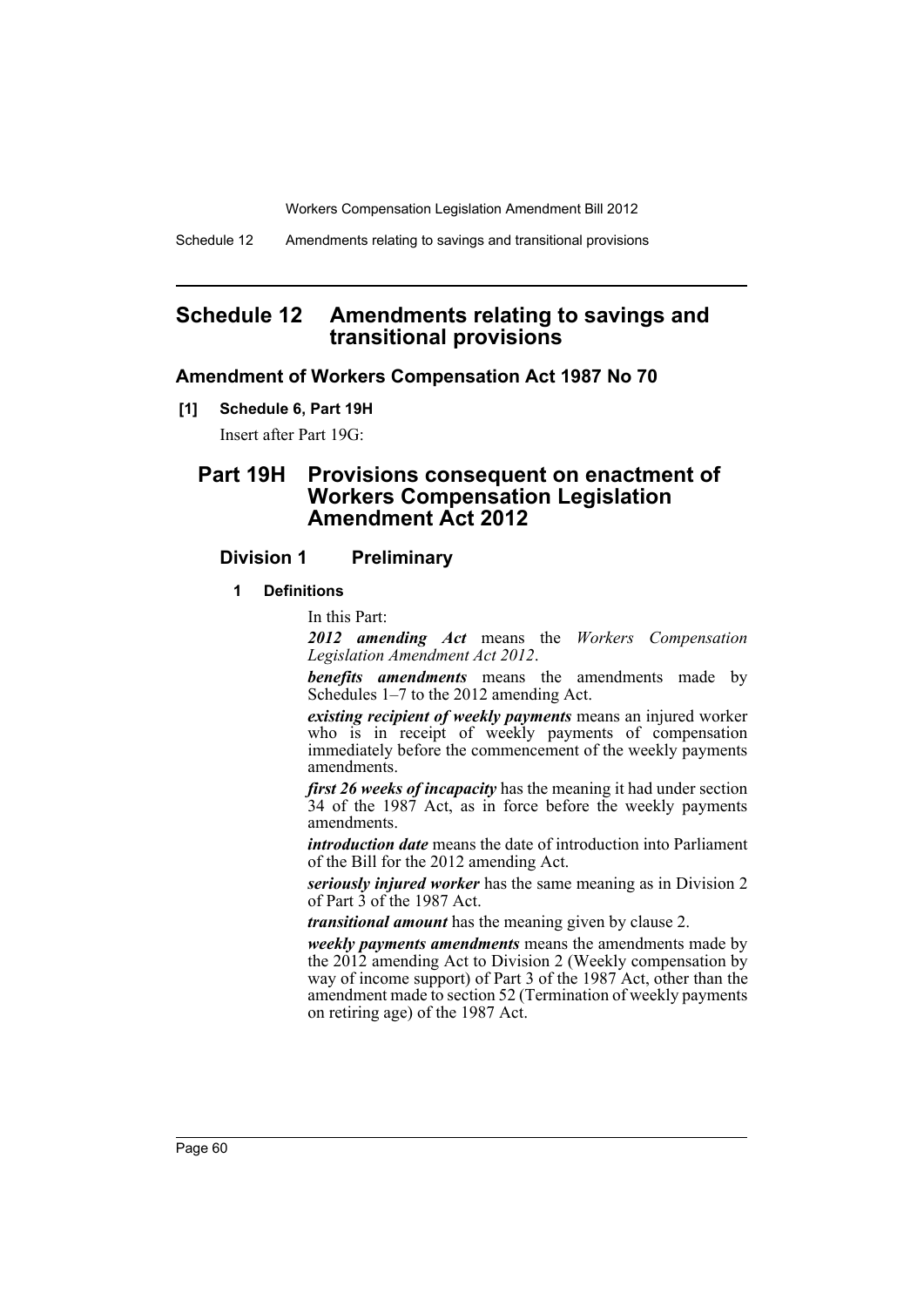### Amendments relating to savings and transitional provisions Theorem Schedule 12

#### **2 Transitional amount**

- (1) The *transitional amount* is \$906.25.
	- **Note.** The transitional amount is used as the deemed amount of the pre-injury average weekly earnings of an injured worker for the purpose of determining the weekly payments of compensation payable to existing recipients of weekly payments after they become subject to the weekly payments amendments.
- (2) If the transitional amount is adjusted by operation of Division 6 (Indexation of certain amounts) of Part 3 of the 1987 Act, a weekly payment of compensation payable to a worker injured before the date on which the adjustment takes effect is, for any period of incapacity occurring on and after that date, to be determined by reference to that amount as so adjusted.

### **3 Application of amendments generally**

- (1) Except as provided by this Part or the regulations, an amendment made by the 2012 amending Act extends to:
	- (a) an injury received before the commencement of the amendment, and
	- (b) a claim for compensation made before the commencement of the amendment, and
	- (c) proceedings pending in the Commission or a court immediately before the commencement of the amendment.
- (2) An amendment made by the 2012 amending Act does not apply to compensation paid or payable in respect of any period before the commencement of the amendment, except as otherwise provided by this Part.

#### **4 Application of benefits amendments to other Workers Compensation Acts**

The benefits amendments do not apply for the purposes of the *Workers' Compensation (Dust Diseases) Act 1942* or the *Workers Compensation (Bush Fire, Emergency and Rescue Services) Act 1987* and a reference in either of those Acts to a provision of the Workers Compensation Acts is a reference to the provision without regard to any amendment made by the benefits amendments.

### **5 Savings and transitional regulations**

(1) Regulations under Part 20 of this Schedule that contain provisions of a saving or transitional nature consequent on the enactment of the 2012 amending Act may, if the regulations so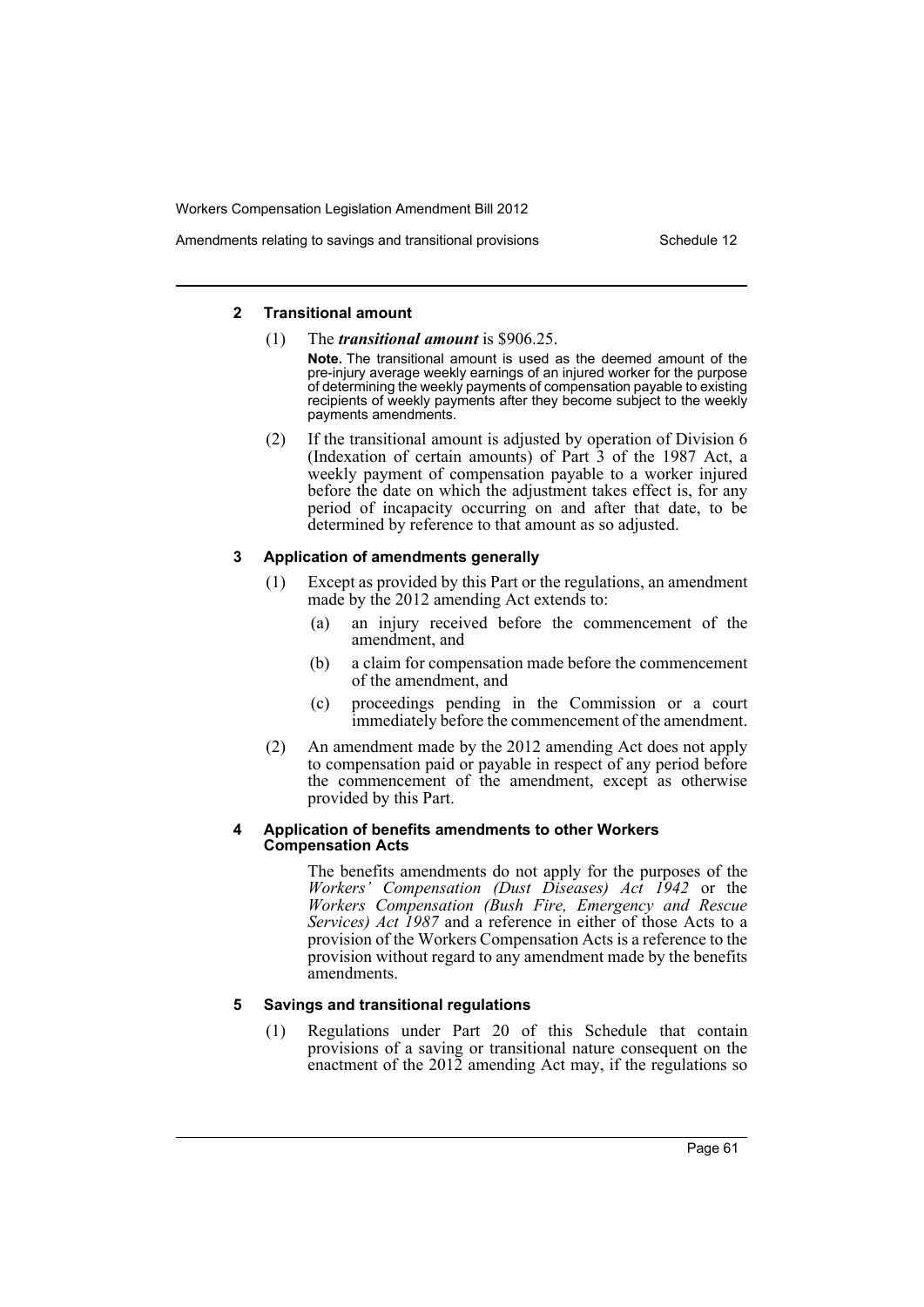provide, take effect as from a date that is earlier than the date of assent to the 2012 amending Act.

- (2) Clause 1 (3) of Part 20 does not limit the operation of this clause.
- (3) A provision referred to in subclause (1) has effect, if the regulations so provide, despite any other provision of this Part.
- (4) The power in Part 20 to make regulations that contain provisions of a saving or transitional nature consequent on the enactment of the 2012 amending Act extends to authorise the making of regulations whereby the provisions of the Workers Compensation Acts are deemed to be amended in the manner specified in the regulations.

### **Division 2 Weekly payments**

#### **6 Application of weekly payments amendments to existing claimants**

An existing recipient of weekly payments remains entitled to compensation under Division 2 of Part 3 of the 1987 Act as if the weekly payments amendments had not been made, but only until the weekly payments amendments apply to the compensation payable to the person as provided by this Division.

#### **7 Termination of weekly payments on retiring age**

The amendment made by the 2012 amending Act to section 52 of the 1987 Act does not apply in respect of the compensation payable to a person who reached the retiring age referred to in that section before the commencement of the amendment.

#### **8 Work capacity assessment of existing recipients of weekly payments**

- (1) A work capacity assessment of an existing recipient of weekly payments is to be conducted as provided by this clause for the purposes of facilitating the application of the weekly payments amendments to the worker.
- (2) The insurer who is liable to make weekly payments of compensation to an existing recipient of weekly payments must conduct a work capacity assessment of the worker no later than 12 months (or such longer period as may be prescribed by the regulations) after the commencement of the weekly payments amendments.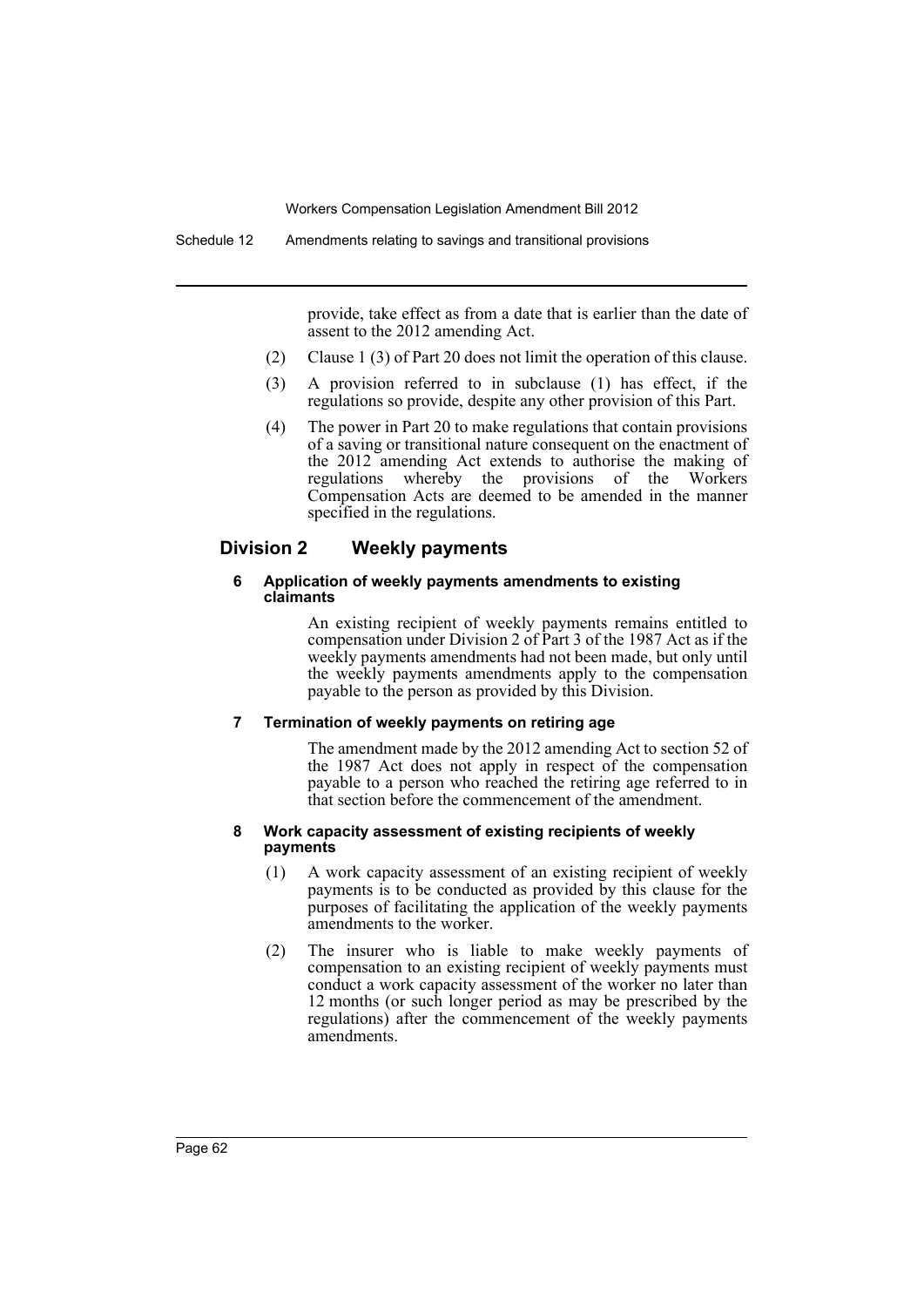- Amendments relating to savings and transitional provisions Theorem Schedule 12
	- (3) If an existing recipient of weekly payments is a seriously injured worker, the insurer is not to conduct a work capacity assessment of the worker under this clause.
	- (4) The WorkCover Guidelines may make provision for the staged implementation of the requirement under this clause for a work capacity assessment.
	- (5) A work capacity assessment can be conducted before the commencement of Schedule 1 to the 2012 amending Act, as if that Schedule had commenced on the date of assent to the 2012 amending Act. For that purpose the WorkCover Guidelines can make provision for work capacity assessments before the commencement of Schedule 1 to the 2012 amending Act.

#### **9 Weekly payments amendments to apply after work capacity assessment**

- (1) On the expiration of a period of 3 months after an insurer first conducts a work capacity assessment of an existing recipient of weekly payments (as required under this Division or otherwise), the weekly payments amendments apply to the compensation payable under Division 2 of Part 3 of the 1987 Act to the worker in respect of any period of incapacity after the expiration of that period.
- (2) However, the weekly payments amendments do not apply to the compensation payable under Division 2 of Part 3 of the 1987 Act to the worker in respect of any period of incapacity during the first 26 weeks of incapacity.
- (3) For the purposes of the application under this clause of the weekly payments amendments to a worker, the worker's pre-injury average weekly earnings are deemed to be equal to the transitional amount.

**Note.** The transitional amount is initially \$906.25 and is indexed annually.

(4) For the purposes of the application of the weekly payments amendments to the compensation payable under Division 2 of Part 3 of the 1987 Act to a worker in respect of any period of incapacity after the commencement of those amendments, a reference in that Division to a period in respect of which a weekly payment has been paid or is payable to a worker includes such a period that occurred before the commencement of those amendments (or before the application of those amendments to the compensation payable to the worker).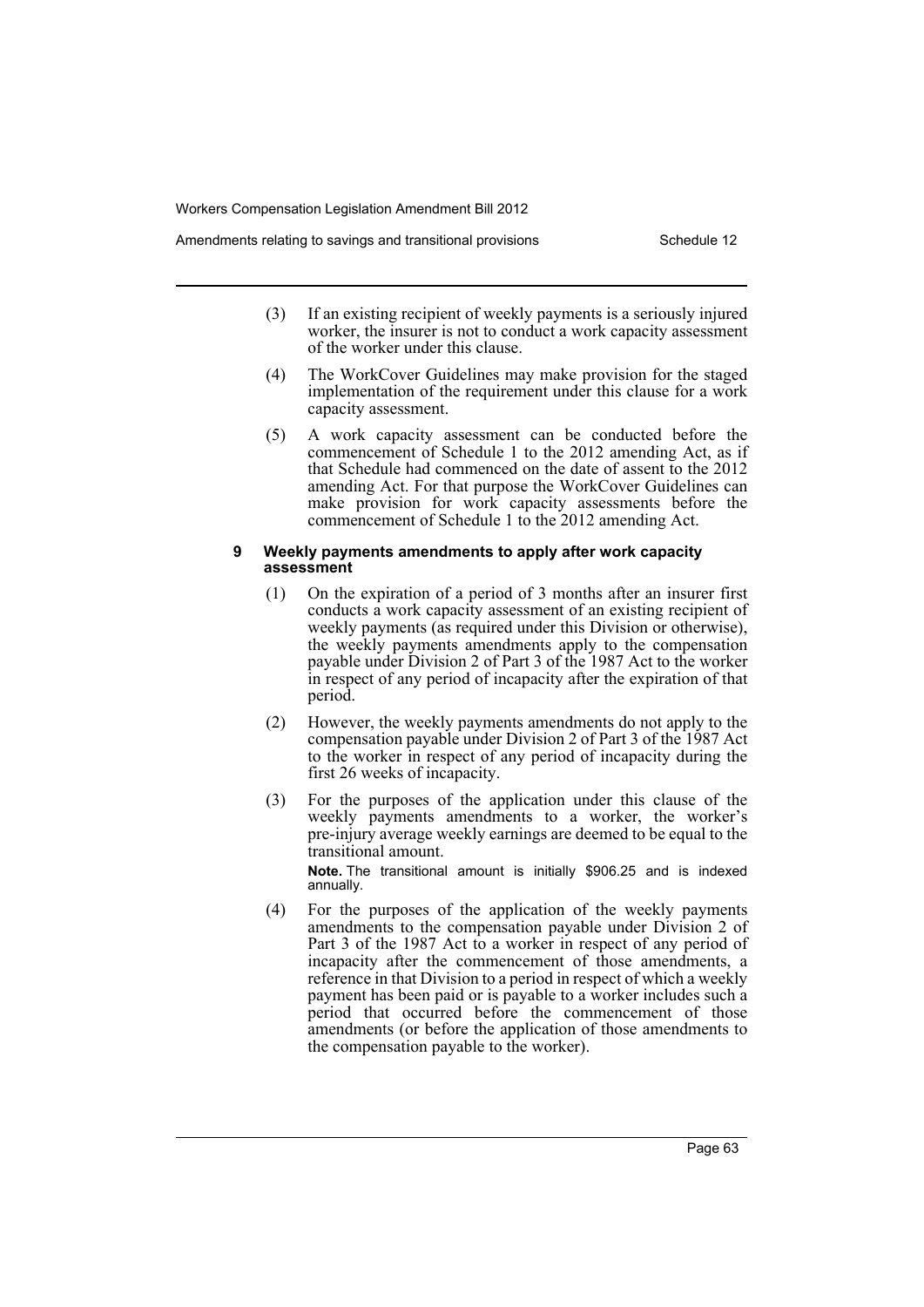#### **10 Special provision for seriously injured workers**

- (1) The weekly payments amendments apply from the commencement of those amendments to the compensation payable under Division 2 of Part 3 of the 1987 Act to an existing recipient of weekly payments who is a seriously injured worker.
- (2) For the purposes of the application under this clause of the weekly payments amendments to a seriously injured worker, the worker's pre-injury average weekly earnings are deemed to be equal to the transitional amount.

**Note.** The transitional amount is initially \$906.25 and is indexed annually.

#### **11 Special provision for workers receiving section 38 benefits**

- (1) An existing recipient of weekly payments who is in receipt of weekly payments under section 38 of the 1987 Act immediately before the commencement of the weekly payments amendments remains entitled to compensation under that section in respect of the injury concerned but only for the period provided by that section.
- (2) The weekly payments amendments do not apply to the compensation payable to the worker during the period for which the worker remains entitled to compensation under section 38 pursuant to this clause.

#### **12 Odd lot rule workers**

An order of the Commission for the payment of compensation to a worker under section 39 (Incapacity treated as total— "odd-lot" rule) of the 1987 Act that is in force immediately before the commencement of the weekly payment amendments does not limit or prevent the application of the weekly payments amendments to the worker as provided by this Part.

#### **13 Earlier periods of incapacity not counted towards 5 year limit on payments**

For the purposes of the application of section 39 (Cessation of weekly payments after 5 years) of the 1987 Act, as substituted by the 2012 amending Act, to the compensation payable after the commencement of that section in respect of an injury that happened before that commencement, no regard is to be had to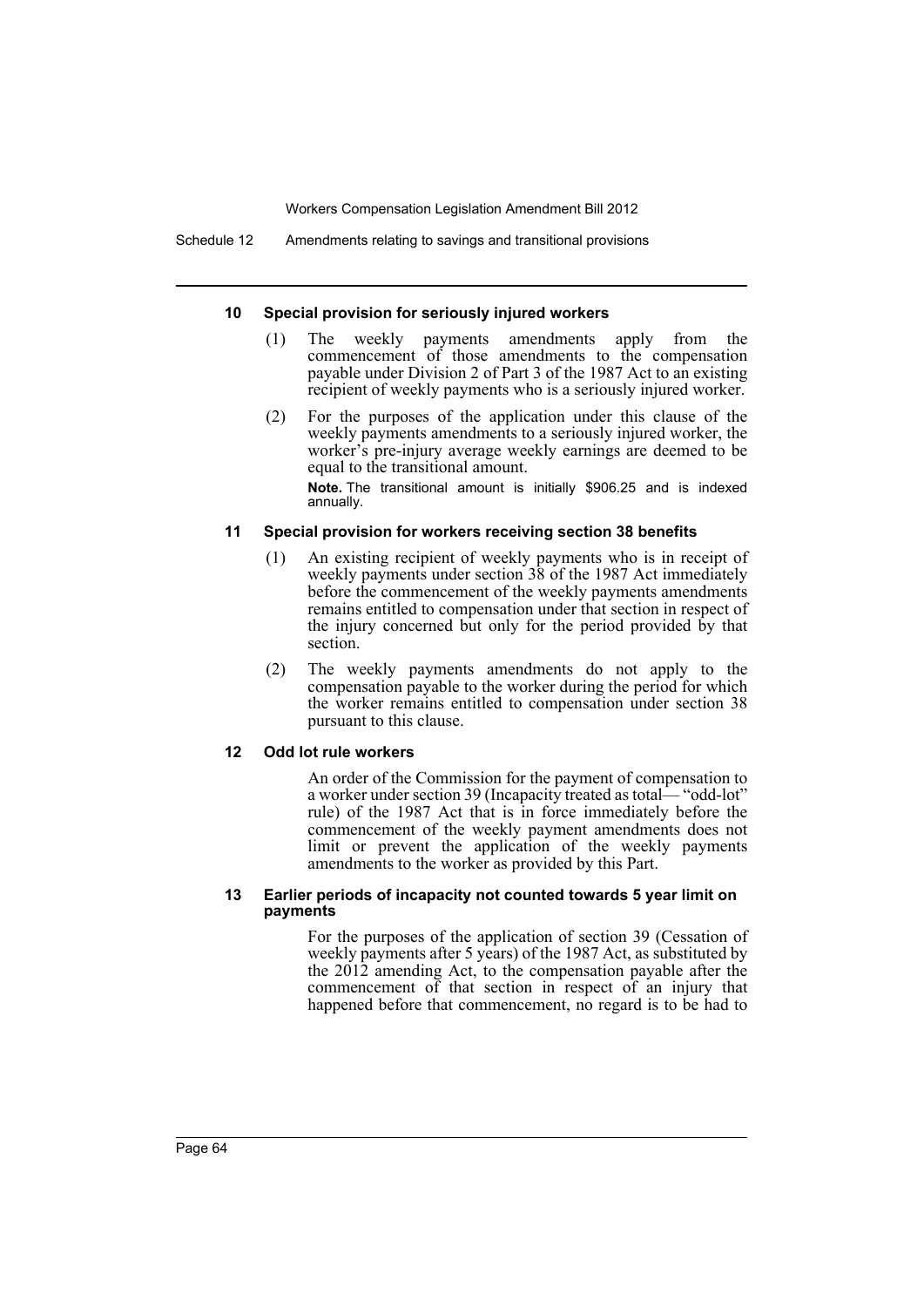Amendments relating to savings and transitional provisions Theorem Schedule 12

any period before that commencement in respect of which a weekly payment has been paid or is payable to the worker.

**Note.** Section 39 limits the payment of weekly payments of compensation to a period of 5 years. Weekly payments made before the commencement of the weekly payments amendments are not counted towards the 5 years.

#### **14 Jurisdiction of Commission**

Sections 43 (3) and 44 (5) as inserted by the 2012 amending Act extend to proceedings pending in the Commission when a relevant work capacity decision is made.

### **Division 3 Miscellaneous**

#### **15 Lump sum compensation**

An amendment made by Schedule 2 to the 2012 amending Act extends to a claim for compensation made on or after 19 June 2012, but not to such a claim made before that date.

#### **16 Damages for nervous shock**

An amendment made by Schedule 3 to the 2012 amending Act extends to a claim for damages in respect of harm suffered before 19 June 2012 but does not apply to a claim for damages if the claimant commenced court proceedings for the recovery of work injury damages before 19 June 2012.

#### **17 Medical, hospital and rehabilitation expenses**

- (1) An amendment made by the 2012 amending Act to section 60 of the 1987 Act does not apply in respect of any treatment or service provided before the commencement of the amendment.
- (2) In the application of section 59A (Limit on payment of compensation) of the 1987 Act in respect of a claim for compensation made before the commencement of that section:
	- (a) the claim is deemed to have been made immediately before the commencement of that section, and
	- (b) no regard is to be had to any weekly payment of compensation paid or payable to the worker before the commencement of that section (for the purpose of determining when a worker ceased to be entitled to weekly payments of compensation).

**Note.** Section 59A limits the payment of compensation to a period of 12 months after a claim for compensation is made or 12 months after weekly payments of compensation cease. Subclause (2) ensures that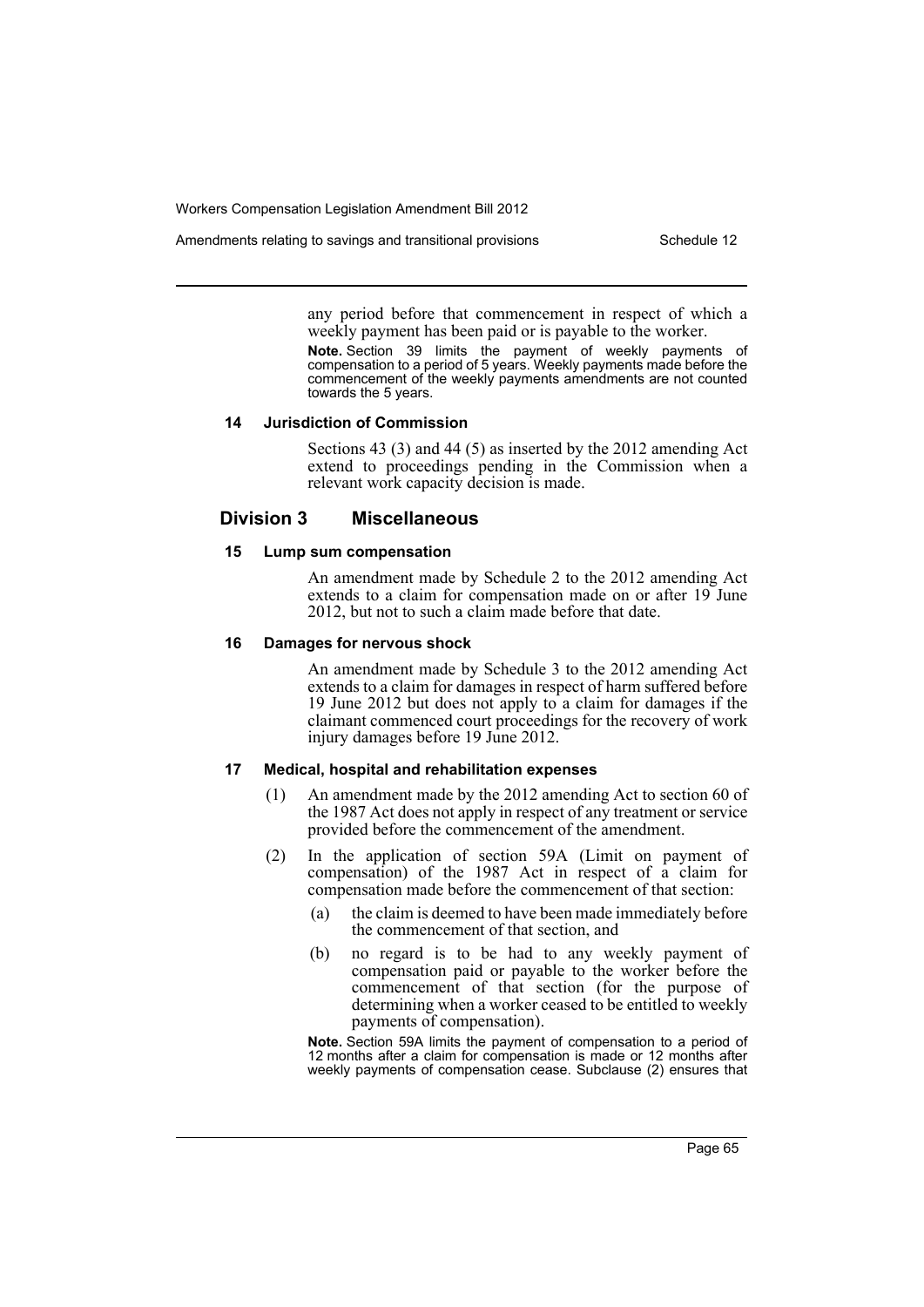Schedule 12 Amendments relating to savings and transitional provisions

for existing claims the 12 month period will commence no earlier than the commencement of the section.

#### **18 Journey claims**

An amendment made by Schedule 5 to the 2012 amending Act extends to an injury received on or after 19 June 2012 but does not apply to an injury received before that date.

#### **19 Heart attack and stroke injuries**

Section 9B extends to an injury received on or after 19 June 2012 but does not apply to an injury received before that date.

### **20 Disease injuries**

An amendment made by Schedule 7 to the 2012 amending Act extends to an injury received on or after 19 June 2012 but does not apply to an injury received before that date.

### **21 Costs in proceedings**

An amendment made by the 2012 amending Act to section 341 (Costs to be determined by Commission) of the 1998 Act does not apply in respect of proceedings commenced in the Commission before the commencement of the amendment.

### **22 Commutation**

- (1) The Authority may defer consideration of an application for registration of a commutation agreement under Division 9 of Part 3 of the 1987 Act that is made on or after the introduction date (a *transitional commutation agreement*) until 3 months after a work capacity assessment of the injured worker is conducted.
- (2) If the amount of compensation payable to an existing recipient of weekly payments of compensation changes as a result of an amendment made by the  $2012$  amending Act, the change applies for the purposes of the commutation of a liability for that compensation under Division 9 of Part 3 pursuant to a transitional commutation agreement.

#### **23 Assessment of permanent impairment**

(1) For the purposes of determining the degree of permanent impairment of an injured worker whose injury happened before 1 January 2002, the worker or the insurer may refer the matter for assessment under Part 7 of Chapter 7 of the 1998 Act. That Part applies in respect of such an assessment as if the matter referred for assessment were a dispute.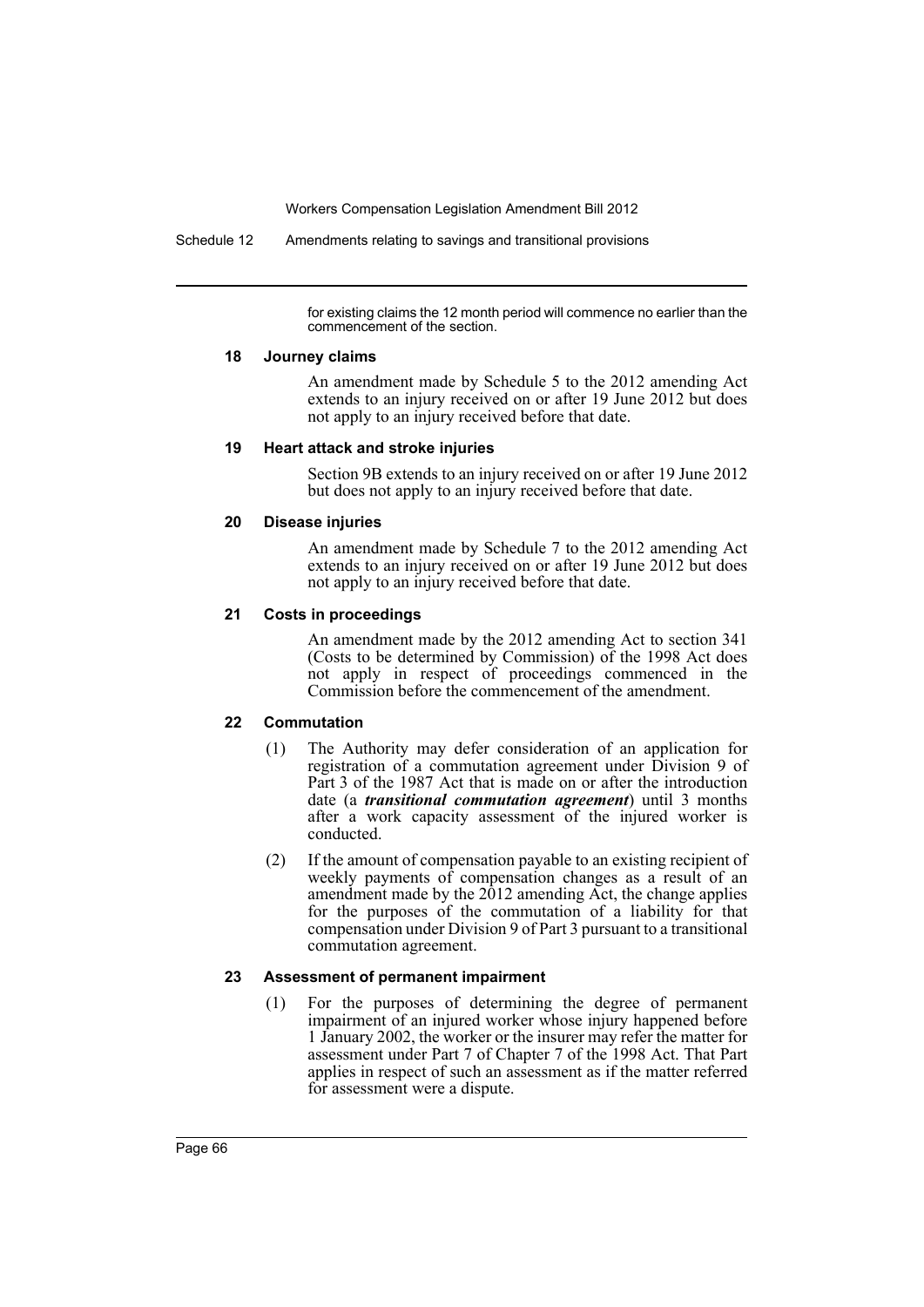- Amendments relating to savings and transitional provisions Theorem Schedule 12
	- (2) This clause does not apply to a worker in respect of an injury if the degree of permanent impairment of the worker resulting from the injury has been assessed before the commencement of this clause.

#### **24 Inspectors**

- (1) An authorisation of a person that is in force for the purposes of section 238 of the 1998 Act immediately before the amendment of that section by the 2012 amending Act is deemed to be an authorisation of the person as an inspector for the purposes of that section.
- (2) A search warrant issued under section 238A of the 1998 Act to a person as an authorised officer and in force immediately before the amendment of that section by the 2012 amending Act is deemed to have been issued to the person as an inspector.
- (3) Any act, matter or thing done or omitted to be done by a person as an authorised officer for the purposes of section 238AA of the 1998 Act is, to the extent that it relates to matters arising after the amendment of that section by the 2012 amending Act, deemed to have been done or omitted by the person as an inspector under that section.

### **25 Police officers, paramedics and firefighters**

The amendments made by the 2012 amending Act do not apply to or in respect of an injury received by a police officer, paramedic or firefighter (before or after the commencement of this clause), and the Workers Compensation Acts (and the regulations under those Acts) apply to and in respect of such an injury as if those amendments had not been enacted.

### **26 Coal miners**

- (1) The amendments made by the 2012 amending Act do not apply to or in respect of an injury received by a coal miner (before or after the commencement of this clause), and the Workers Compensation Acts (and the regulations under those Acts) apply to and in respect of such an injury as if those amendments had not been enacted.
- (2) In this clause:

*coal miner* means a worker employed in or about a mine.

### **27 Review of amendments**

(1) The Minister is to conduct a review of the amendments made by the 2012 amending Act to determine whether the policy